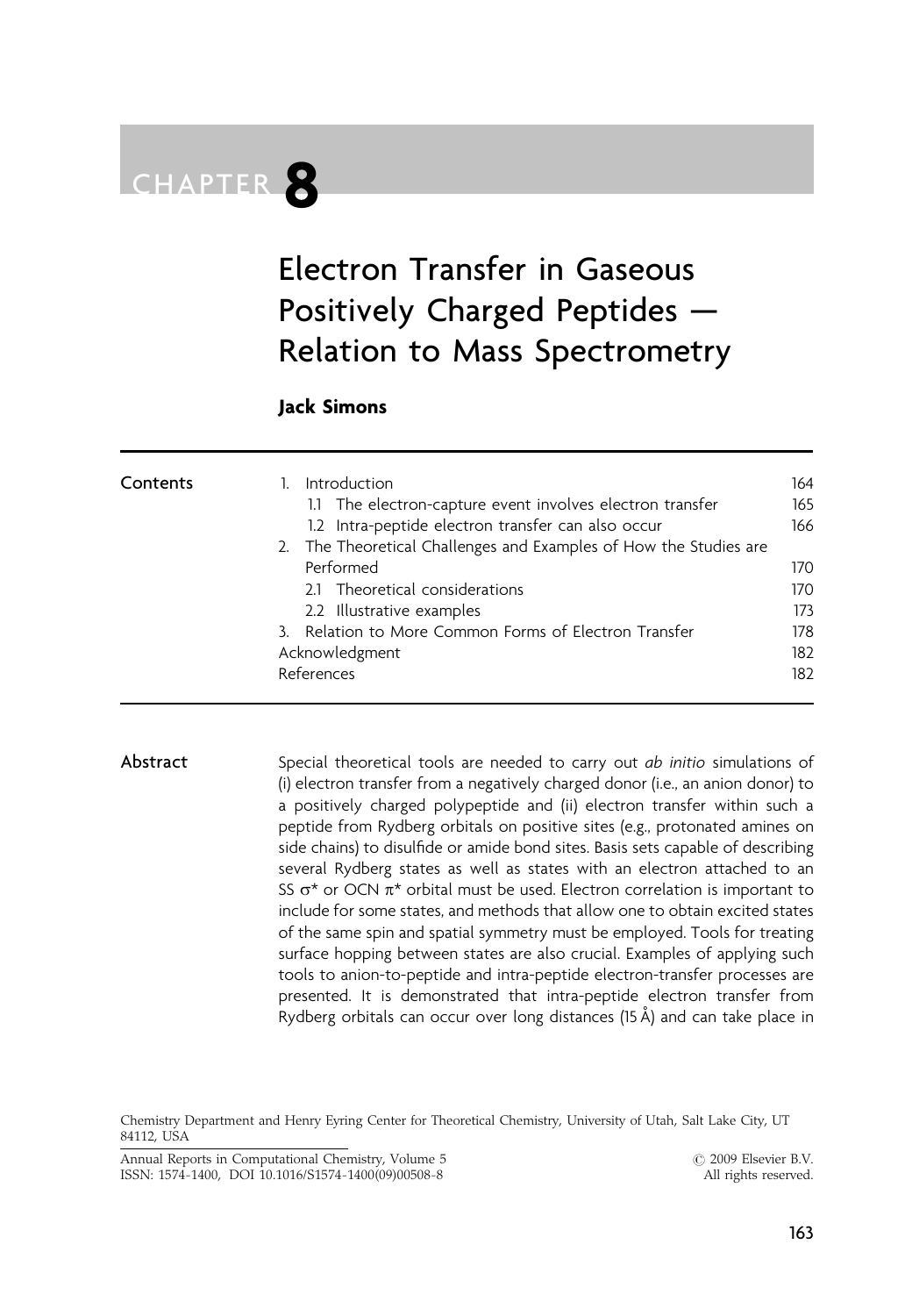<span id="page-1-0"></span>both through-space and through-bond paths. Similarities and differences with other electron-transfer processes in chemistry are also discussed.

Keywords: electron-capture dissociation; electron-transfer dissociation; electron transfer; Rydberg orbital; Landau–Zener theory

#### 1. INTRODUCTION

Electron-capture dissociation (ECD) [\[1\]](#page-19-0) and electron-transfer dissociation (ETD) [\[2\]](#page-19-0) mass spectroscopic methods have shown much utility and promise for sequencing peptides and proteins. A strong point of both techniques is their propensity for selectively cleaving disulfide and  $N-C_{\alpha}$  bonds and for doing so over a wide range of the backbone, thus producing many different fragment ions, unlike collision-induced dissociation (CID) or infrared multiphoton dissociation (IRMPD). ECD and ETD also preserve labile sidechains with posttranslational modifications. Parallel with many advances in the experimental development and improvement of these methods, theoretical studies have been carried out by several groups to try to determine the mechanism(s) [\[3\]](#page-19-0) by which electron attachment leads to these specific bond cleavages as well as how the initial electron attachment occurs.

In both ECD and ETD experimental approaches, a positively charged sample of a polypeptide enters the gas phase (usually via electrospray), after which ions of specific mass to charge ratio are selected. Usually, the positive charging is induced by subjecting the solution-phase sample to acidic conditions prior to electrospray. An example of a relatively simple polypeptide is shown in Figure 1 as a means for introducing several concepts and terminology.

In ETD, an anion donor collides with the positively charged peptide and transfers an electron to the peptide; subsequent to this intermolecular electron transfer, the peptide undergoes cleavage at one of its  $N-C_{\alpha}$  or S–S bonds to form fragment ions. The mass to charge ratios and intensities of the fragment ions are the raw data that is then used to infer the primary sequence of the original



Figure 1 Prototypical polypeptide showing disulfide (SS) linkage, one of many N–C<sub> $\alpha$ </sub> bonds, amino acid side chains (wavy lines), protonated amines on side chains (wavy lines), and one of many peptide bonds. Also shown is an anion donor  $(H_3C^-)$  colliding with the peptide.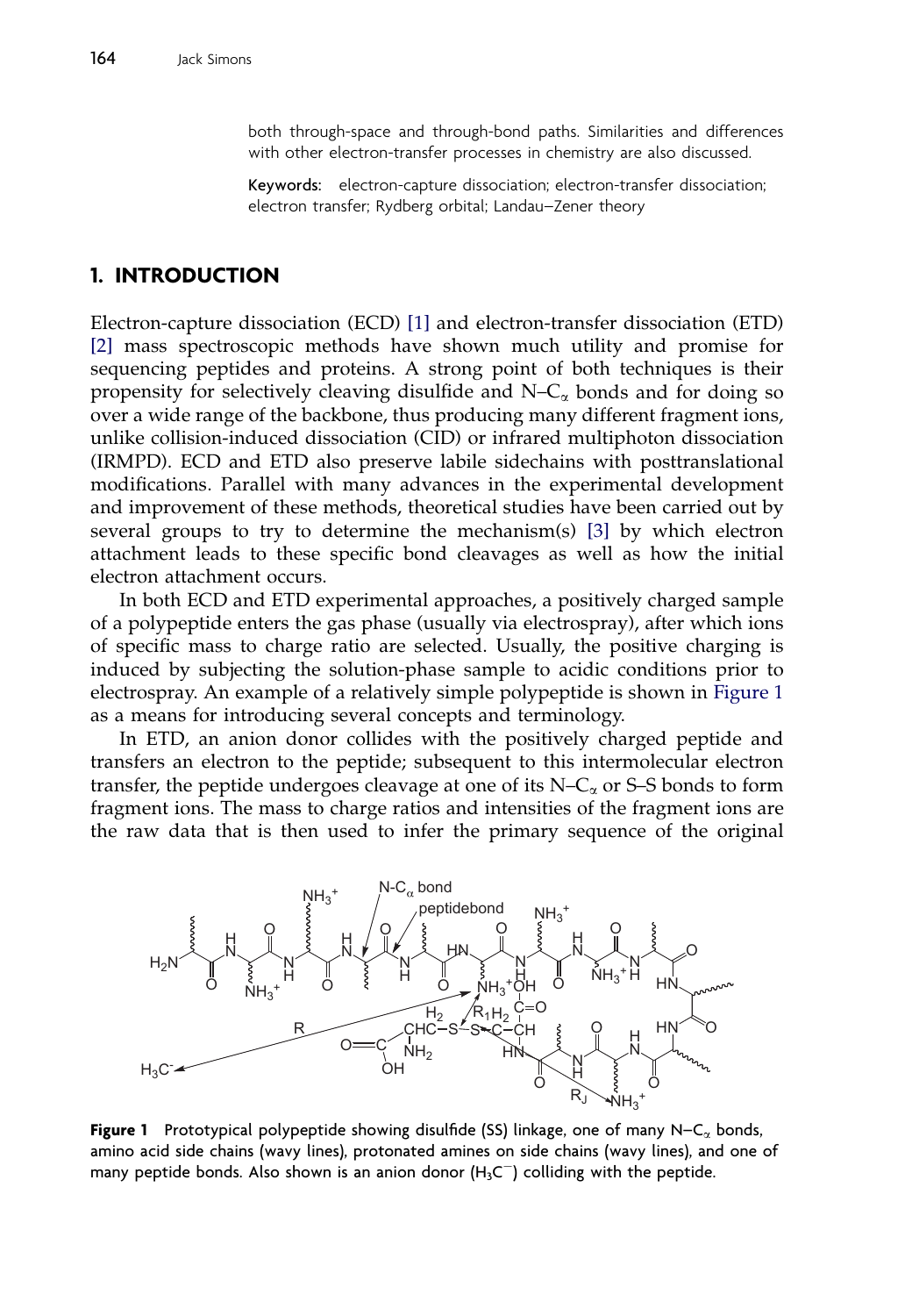<span id="page-2-0"></span>polypeptide. In ECD, a free electron (usually having low kinetic energy) rather than a molecular anion collides with the parent polypeptide. This electron is captured and subsequently the peptide undergoes cleavage at one of its  $N-C_{\alpha}$  or S–S bonds. The kind of fragment ions produced (i.e., those arising from  $N-C_{\alpha}$  or S–S bond cleavage) and their intensities are found to be very similar for ETD and ECD, suggesting that the two processes proceed along very similar mechanistic paths. The detailed mechanism(s) by which the electron attaches to the peptide, where it attaches, and how the N– $C_{\alpha}$  or S–S bond cleavage then takes place have been the main focuses of our research in this area.

#### 1.1 The electron-capture event involves electron transfer

In both ECD and ETD, the initial conditions appropriate to the experiments do not correspond to the ground electronic state of the electron/peptide (ECD) or anion/ peptide (ETD) system. In both cases, there are a myriad of lower-energy electronic states, and this fact presents major challenges to the theoretical study of these processes. In Figure 2, we show qualitative plots of energies as functions of the distance R between a  $H_3C^-$  anion donor and a polypeptide having total charge Z.

The families of electronic states that must be considered in such a study and that are depicted in Figure 2 include:

- 1. The ion-pair state in which the ''excess'' electron resides on the donor anion; this state's energy varies strongly with R reflecting the strong Coulomb attraction between the anion donor and the positively charged polypeptide. In Figure 2, this state is shown as rapidly descending as R decreases approximately as expected based on the Coulomb attraction between the anion donor and the peptide of charge Z:  $-14.4Z/R$  is in eV, when R is in A.
- 2. Families of Rydberg states in which the excess electron has moved from the anion donor to reside in a Rydberg orbital (ground 3s, or excited 3p, 3d, 4s, etc.) on one of the polypeptide's protonated amine side chains. These curves (at least



Figure 2 Qualitative plots of the electronic energy surfaces as functions of the anion-topeptide distance R, for the anion–peptide collision complex, and for states in which the electron has been transferred from the anion to Rydberg states on one of the peptide's protonated amines, to an SS  $\sigma^*$  orbital, or to an amide  $\pi^*$  orbital.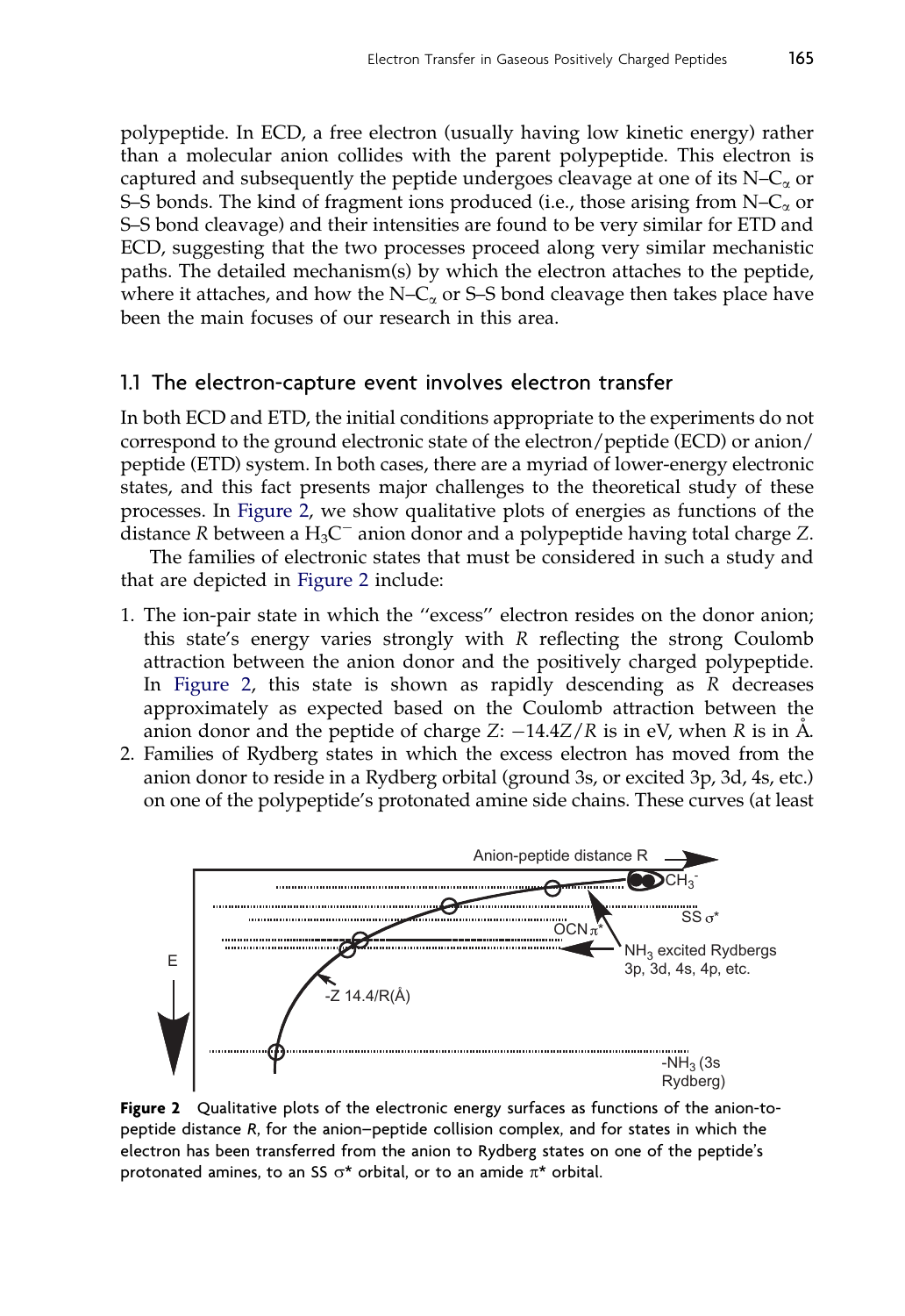at long anion–peptide distances) are found to vary rather weakly with R because the anion donor has been rendered neutral, so only charge–dipole and charge-induced-dipole potentials between the peptide and the  $H_3C$  radical exist.

- 3. One or more states in which the excess electron has moved to reside in an antibonding SS  $\sigma^*$  orbital of one of the peptide's disulfide linkages.
- 4. One or more states in which the excess electron has moved to reside in an antibonding OCN  $\pi^*$  orbital of one of the peptide's amide linkages. The curves of these  $\sigma^*$  and  $\pi^*$  vary rather weakly with R for the same reasons as noted above.

Near where we depict the energy surfaces crossing in [Figure 2](#page-2-0), the pairs of surfaces actually undergo avoided crossings at which they experience a minimum energy splitting that we denote  $2H<sub>1,2</sub>$ . Moving through each such avoided crossing, the nature of the two states changes. For example, when the ion-pair state approaches the  $-NH<sub>3</sub>$  3s ground-Rydberg state from above at the left-most circle in [Figure 2,](#page-2-0) the lower-energy surface corresponds to having the extra electron in the 3s Rydberg orbital; the upper surface has this electron in the methyl lone pair orbital. In contrast, to the left of the circle, the lower surface corresponds to the ion-pair state, while the upper surface is the 3s Rydbergattached state. The evolution of the two states' energies and wave functions through such avoided crossings describes how the interspecies electron transfer occurs. This is the first category of electron-transfer processes one needs to study when investigating ETD or ECD.

In probing ETD experiments, one must be able to characterize the above four families of electronic energy surfaces, and one must have a means of extracting the couplings  $H_{1,2}$  between these states as they undergo avoided crossings. In the studies that our group has undertaken [3h–3w], we have used Landau–Zener (LZ) theory to estimate the probabilities  $P$  for an electron being transferred from an anion donor to a Rydberg orbital, an SS  $\sigma^*$  orbital, or an amide  $\pi^*$  orbital during a collision beginning on the attractive ion-pair surface that undergoes a crossing with one of the other surfaces. In LZ theory, this probability is computed as

$$
P = 1 - \exp\left[-\frac{2\pi H_{1,2}^2}{\hbar v |\Delta F|}\right] \approx \frac{2\pi H_{1,2}^2}{\hbar v |\Delta F|} \tag{1}
$$

 $H<sub>12</sub>$  is one half the splitting observed when the two energy surfaces undergo their avoided crossing,  $v$  the speed at which the lion pair moves through the avoided crossing region, and  $\Delta F$  the difference in the slopes of the two energy surfaces as they approach the avoided crossing.

#### 1.2 Intra-peptide electron transfer can also occur

Once an electron is transferred to or captured by the polypeptide, various things can happen:

1. If the electron attaches directly to an SS  $\sigma^*$  orbital, the disulfide bond promptly cleaves [3j] because the  $\sigma^2 \sigma^{*1}$  electron-attached state is strongly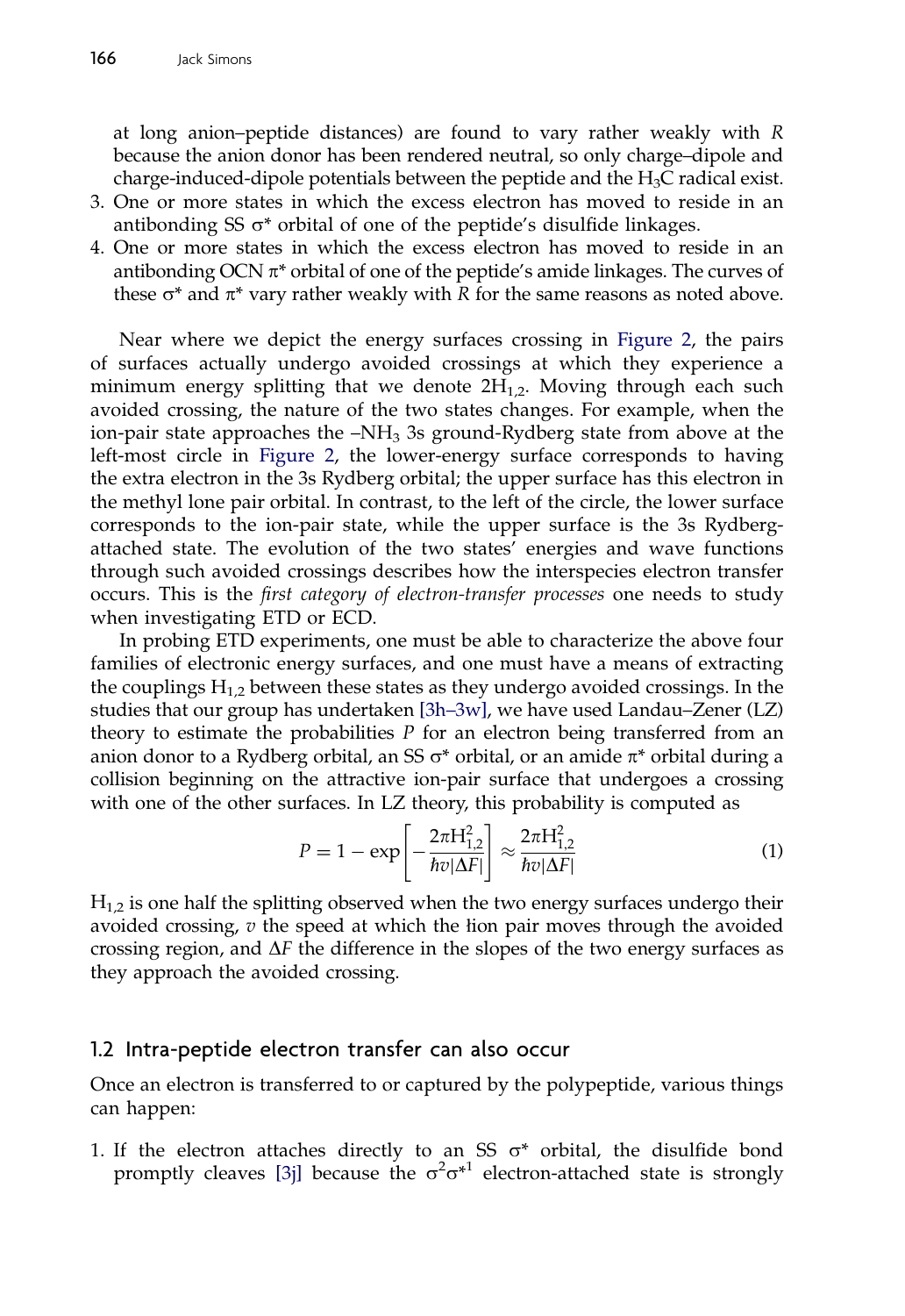repulsive along the S–S bond. This is one path by which disulfide cleavage occurs.

- 2. If the electron enters an OCN  $\pi^*$  orbital, an  $\overline{O}$ –C $\bullet$ –NH–C<sub> $\alpha$ </sub> radical anion center is formed, after which the neighboring  $N-C_{\alpha}$  bond is weakened and can be cleaved (to produce  $\overline{O}$ –C $\equiv N\overline{H} + \cdot C_{\alpha}$ ) thus producing the N–C<sub> $\alpha$ </sub> bondcleavage products [3m].
- 3. If the electron enters a Rydberg orbital on one of the protonated amine sites, in addition to undergoing a cascade of radiative or non-radiative relaxation steps to lower-energy Rydberg states, it can subsequently undergo intra-peptide electron transfer to either an SS  $\sigma^*$  or an OCN  $\pi^*$  orbital after which disulfide or N–C<sub> $\alpha$ </sub> bond cleavage can occur [3r,3u–3w].

For the intra-peptide electron migration to be effective in cleaving an S–S or  $N-C_{\alpha}$  bond, it must occur before the Rydberg species from which the electron is transferred can decay by some other mechanism. It is believed that electron attachment (in ECD or ETD) at a positively charged side chain initially occurs into an excited-Rydberg orbital after which a decay cascade eventually leads to formation of the ground-Rydberg species. It is known that excited-Rydberg states belonging to protonated or fixed-charge amine sites undergo radiationless relaxation to the ground-Rydberg state in a few to several microseconds. Moreover, we know that the excited-Rydberg states do not undergo N–H or N–C bond cleavage, but the ground-Rydberg states do (in  $ca. 10^{-12}$  s). Hence, the intra-peptide electron transfer must occur within a few microseconds of the time the electron attaches to an excited-Rydberg orbital; otherwise, it will relax to the ground-Rydberg state and N–H or N–C bond cleavage will occur (ejecting an H atom or an alkyl radical) terminating the electron's chance to undergo further transfer.

This transfer from a Rydberg orbital to an SS or OCN antibonding orbital is the second family of electron-transfer events that must be considered when studying ECD or ETD. These transfers can occur either through-space or through-bond. To appreciate which Rydberg states are most likely to be involved, qualitative depictions of the energies of states in which the extra electron occupies a Rydberg orbital or an SS  $\sigma^*$  orbital are shown in [Figure 3](#page-5-0) as functions of the S–S bond length.

The energy profile of the SS  $\sigma^*$ -attached state is largely repulsive,<sup>1</sup> but its location, relative to the parent and Rydberg-attached states, depends upon the distance R between the SS bond and the positively charged site whose Coulomb potential acts to move the SS  $\sigma^*$ -attached state up and down in energy as R varies. For example, if  $R$  is very large, the energy of the SS  $\sigma^*$ -attached state will be little affected by the stabilizing Coulomb potential of the  $-NH_3^+$  site and thus its energy profile will be as shown by the upper curve in [Figure 3](#page-5-0). Alternatively, if the  $-NH_3^{\ddagger}$  site is closer to the SS bond, the energy profile will be shifted downward as in the lower curve in [Figure 3.](#page-5-0)

For each instantaneous value of the Coulomb potential experienced by the SS  $\sigma^*$  orbital, a different Rydberg state will intersect the energy profile of the

<sup>&</sup>lt;sup>1</sup>This state's energy is weakly attractive at large distances because of van der Waals and charge-induced dipole interactions, but its valence-range character is repulsive.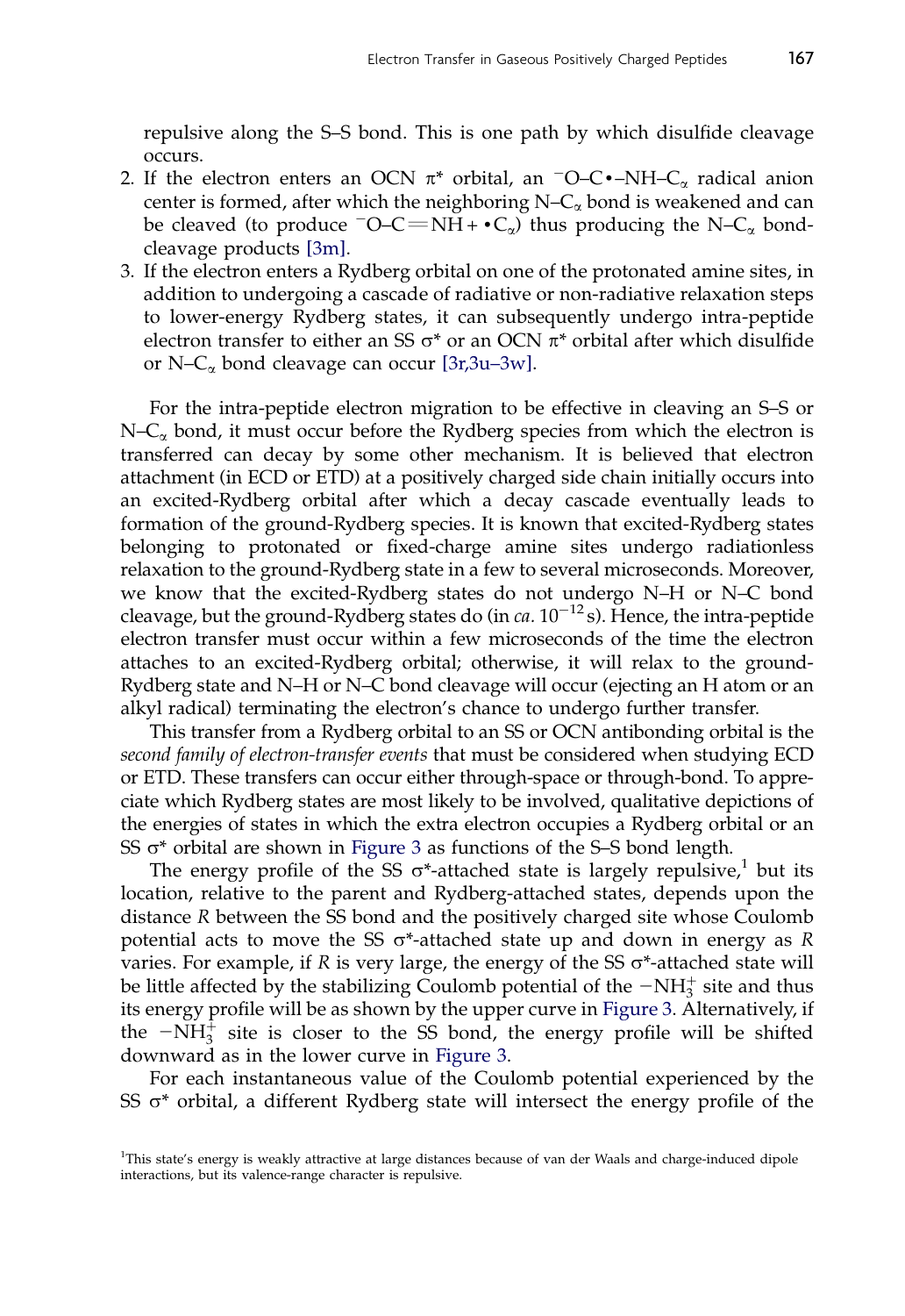<span id="page-5-0"></span>

Figure 3 Energies, as functions of the S-S bond length, of the parent charged polypeptide (top), of ground and excited-Rydberg states localized on the protonated amine side chain, and of the SS  $\sigma^*$ -attached state in the absence of (upper curve) and in the presence of (lower curve) Coulomb stabilization (appears as Figure 1 in ref. 3s).

SS  $\sigma^*$ -attached state at or near the equilibrium SS bond length  $R_e$ . In polypeptides containing multiple positively charged sites such as that shown in [Figure 4](#page-6-0), the total Coulomb potential C

$$
C = -14.4 \sum_{J} \frac{1}{R_{J}}
$$
 (2)

will determine the energy-placement of the SS  $\sigma^*$ -attached state ( $R_I$  is the distance of the Jth charged site to the SS bond).

Because ETD and ECD experiments are carried out at or near room temperature, the SS and N–C<sub> $\alpha$ </sub> bonds are expected to sample only distances close to their equilibrium values  $R_e$ . Hence, we focus primarily on the Rydberg states having energies close to that of the SS  $\sigma^*$ -attached or OCN  $\pi^*$ -attached state near  $R_e$  when considering intra-peptide electron transfer. In Figure 3, this would be the highest Rydberg state shown.

In the studies our group has undertaken [3h–3w] to date, we used LZ theory to estimate the probabilities  $P$  for an electron being transferred from such a Rydberg orbital to an SS  $\sigma^*$  or amide  $\pi^*$  orbital. In [Figure 5](#page-7-0) we show actual data from such a study on the  $H_3C-S-S-(CH_2)_3-NH_3^+$  model compound.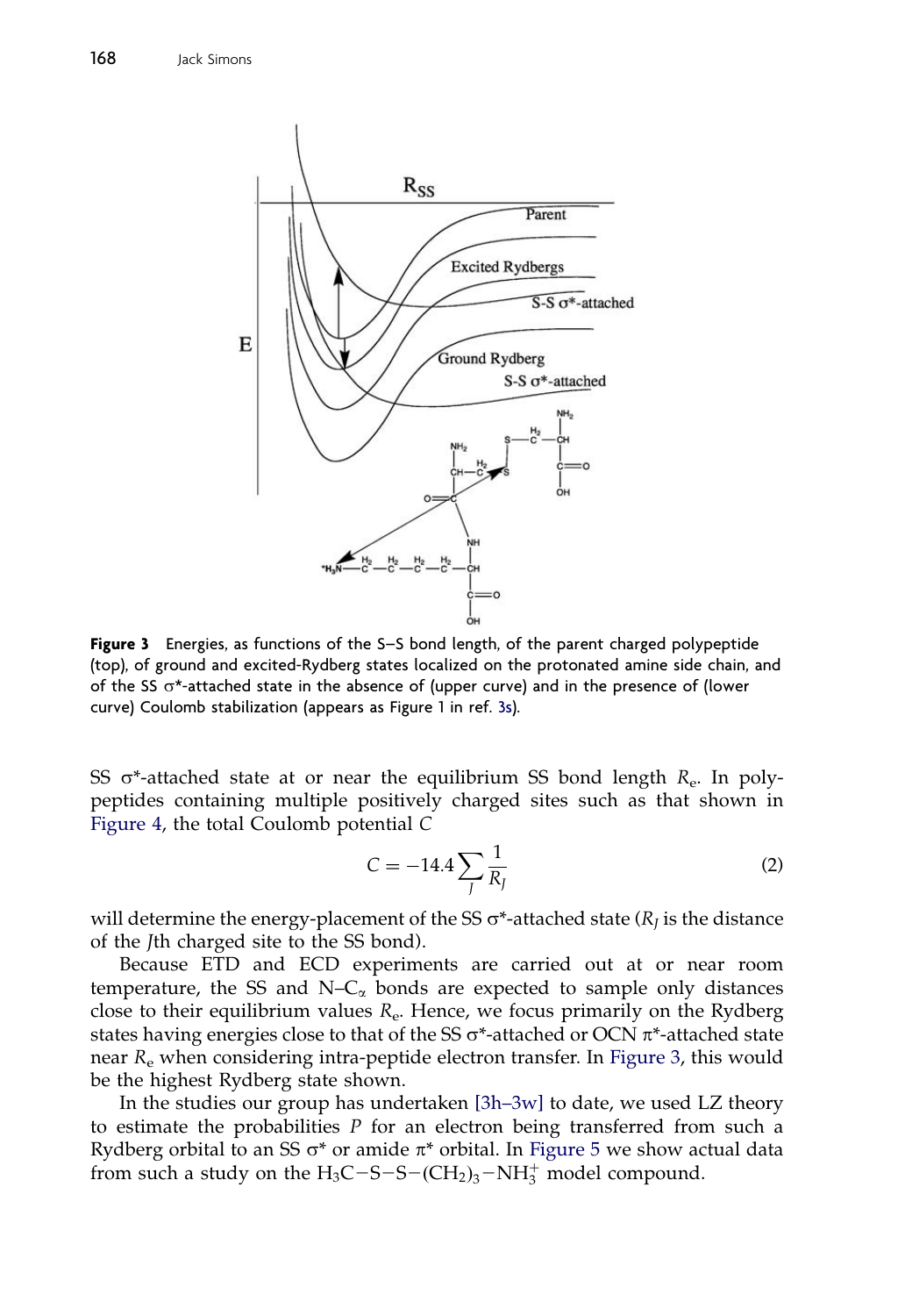<span id="page-6-0"></span>

Figure 4 Triply protonated polypeptide containing one SS linkage with the distances  $R_j$  to each positive site labeled by dotted lines (appears in Figure 7 of ref. 3s).

From the data shown in [Figure 5](#page-7-0), we concluded that it is the excited-Rydberg state that crosses the repulsive SS  $\sigma^*$ -attached state near  $R_e$ , so this is the state from which electron transfer is most likely to occur. The  $82 \text{ cm}^{-1}$  energy value shown in [Figure 5](#page-7-0) is the electronic coupling matrix element  $H_{1,2}$  connecting the excited-Rydberg and SS  $\sigma^*$  states, which plays a central role in determining the LZ-estimated probability P of electron transfer (see Equation (1)). In these cases, the rates of electron transfer are computed by multiplying the frequency  $v$  at which the S–S bond moves through the curve crossing (we take this to be the harmonic frequency of the SS bond) by the LZ probability P. In the LZ formula, the speed  $v$  at which the system passes through the crossing region is computed in terms of the speed of the SS vibrational motion.

To illustrate, it was shown in ref. 3q that  $H_{1,2}$  values in the 300 cm<sup>-1</sup> range produce LZ probabilities of ca. 0.1–0.5 for this system. Thus, we can estimate the rates of electron transfer by multiplying the S–S vibrational frequency  $v_{SS}$  (ca.  $1.5 \times 10^{13} \text{ s}^{-1}$ ) by the surface hopping probability (0.1–0.5) and then scaling by the ratio of the square of  $(H<sub>1,2</sub>/300)$ :

Rate 
$$
\approx
$$
 (1.5 to 7.5)  $\times$  10<sup>12</sup>  $\left[\frac{H_{1,2}}{300}\right]^2$  s<sup>-1</sup> (3)

Such estimates allowed us to conclude that the smallest  $H_{1,2}$  that could produce S–S bond cleavage competitive with relaxation from one Rydberg state to another (taking place at *ca*.  $10^6 s^{-1}$ ) should be  $H_{1,2}^{min} \approx 0.11 - 0.24$  cm<sup>-1</sup>. Most of the  $H_{1,2}$  values we obtained in our studies to date are substantially larger,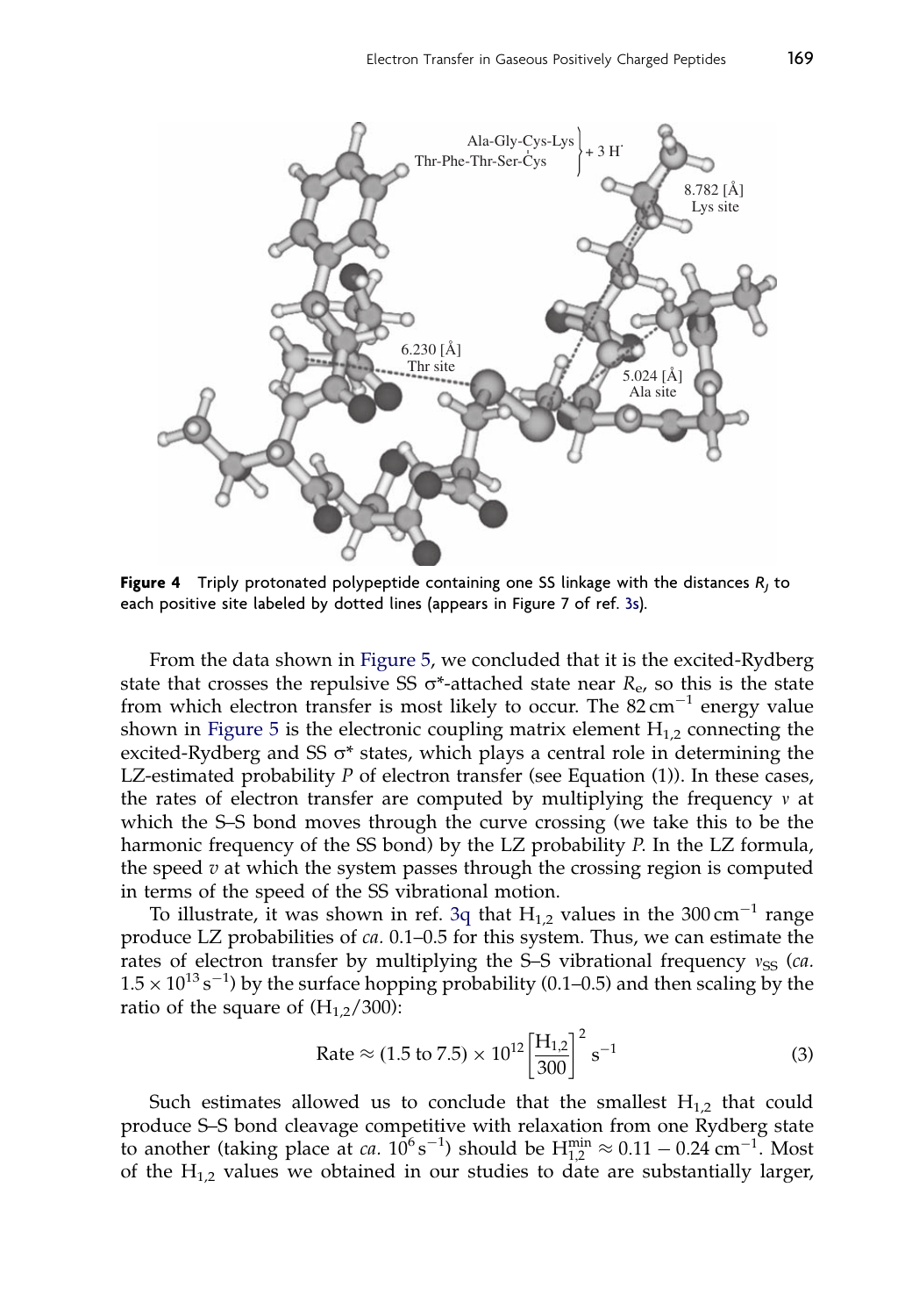<span id="page-7-0"></span>

**Figure 5** Energies of the parent  $H_3C - S - S - (CH_2)_3 - NH_3^*$  cation (open circles), ground Rydberg-attached (open squares), excited Rydberg-attached (filled squares), and S–S  $\sigma^*$ -attached (filed diamonds) states as functions of the S–S bond length. Also shown are the SS  $\sigma^*$  (left), excited-Rydberg (center), and ground-Rydberg (right) orbitals (appears as Figure 4 in ref. 3s).

suggesting that intra-peptide electron transfer can be an important contributor to electrons attaching to and cleaving SS and  $N-C_{\alpha}$  bonds.

In summary, ETD and ECD processes involve two kinds of electron-transfer events. The first occurs in the initial capture of an electron by the positively charged polypeptide. The second involves intra-peptide electron transfer from a Rydberg orbital residing on a positively charged site to an SS or OCN bond site.

#### 2. THE THEORETICAL CHALLENGES AND EXAMPLES OF HOW THE STUDIES ARE PERFORMED

#### 2.1 Theoretical considerations

Before discussing specific examples as a tool for illustrating how one uses theory to carry out such studies, we overview a few components of all theoretical investigations of the electron-transfer events we have studied. Specifically, one must be sure to address all of the following issues:

1. Atomic orbital basis sets containing diffuse functions must be used at least for the atoms onto which the electron will attach. This means the sulfur atoms if one is studying disulfide cleavage and the O, C, and N atoms (at the site of cleavage) if one is studying N– $C_{\alpha}$  cleavage. It is important to then check to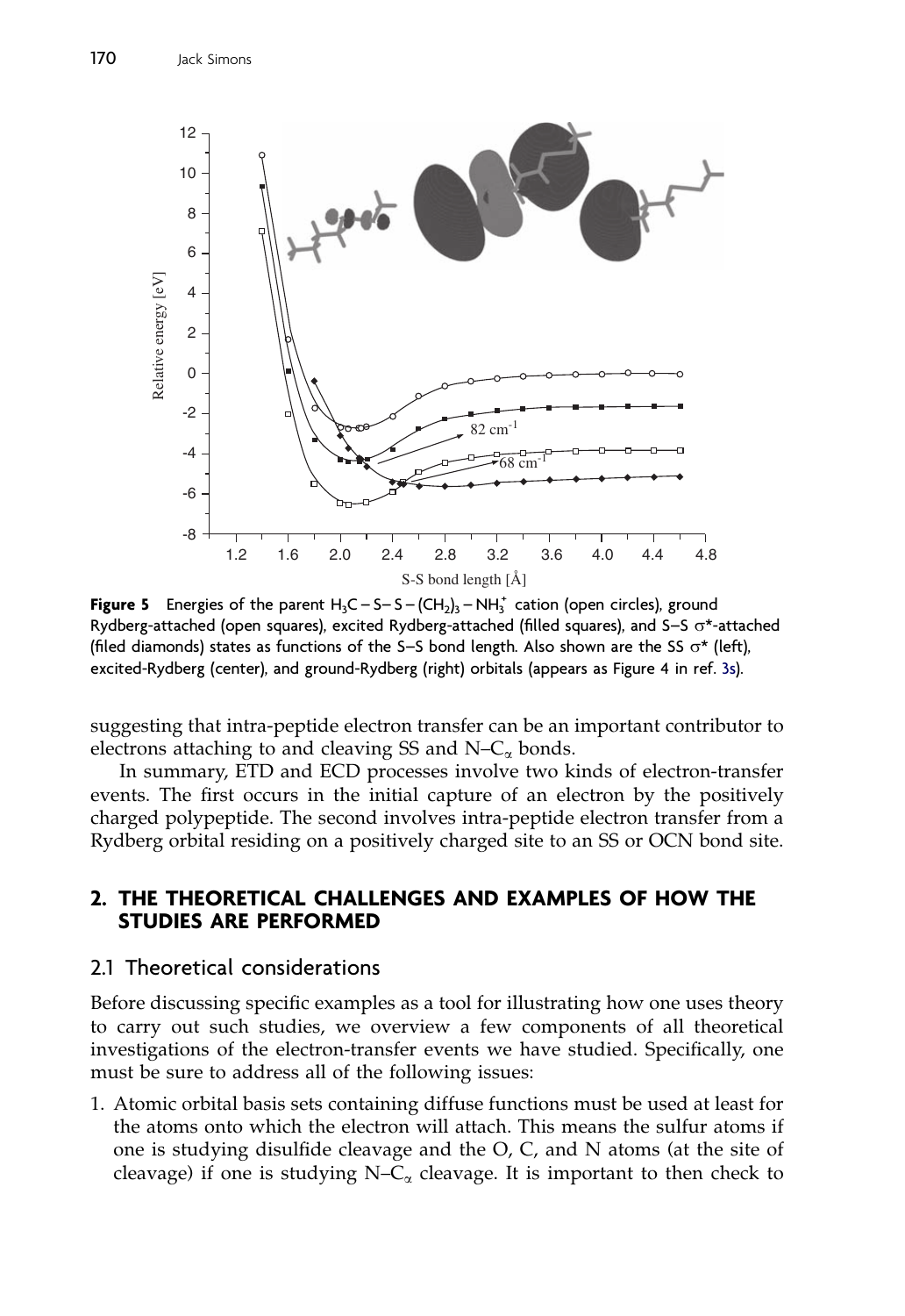make sure one obtains a reasonably accurate electron binding energy for the fragment that holds the excess electron upon bond cleavage. For SS bond cleavage, this means verifying that the  $\overline{\phantom{a}}$ S–R anion has an electron binding energy near 1.4 eV. This is important because the relative energies of the bondattached and Rydberg-attached states determine which Rydberg state is likely to couple to the bond-attached state.

2. The positively charged site to which an electron is to attach must have special basis functions [\[4–6\]](#page-20-0) attached to it to describe the Rydberg orbitals. This is important because one needs to accurately describe the energies of the Rydberg states in relation to bond-attached states and the Rydberg orbitals' radial extent must be properly represented. To appreciate the sizes of such orbitals, we show in [Figure 6](#page-9-0) the lowest (labeled 3s, 3p, 3d, 4s, 4p, and 5s because  $NH_4^+$  is isoelectronic with  $Na^+$ ) Rydberg orbitals of NH<sub>4</sub>.

In each orbital, the outer surface in the figure contains only 60% of the electron density (i.e., 40% of the density lies farther from the cation center). Moreover, for each orbital, one can notice the size of the van der Waals surface of the underlying  $NH_4^+$  cation to gain perspective about how large these Rydberg orbitals are. Realizing that the N–H bond length is *ca*. 1  $\dot{A}$ , it is easy to appreciate that these Rydberg orbitals span (even at the  $60\%$  contour level)  $10 \text{ Å}$  or more.<sup>2</sup>

3. The theoretical methods used must be capable of describing not only ground but also (several) excited states, including state of the same spatial and spin symmetry. We have found it possible to converge Hartree–Fock self-consistent field (HF-SCF) calculations on excited states by starting the SCF process with a spin-orbital occupancy that describes the desired electronic state. After converging the SCF calculation and checking to make sure it has converged to the correct state, we have employed Møller–Plesset perturbation theory at second order (MP2) to evaluate the energy of each state. A correlated treatment is not so important for the Rydberg-attached states because they

<sup>2</sup>Hydrogenic and Rydberg orbitals have "sizes" that can be characterized by their expectation values of r and of  $r^2$ :

$$
\langle r \rangle_{n,l} = \frac{n^2 a_0}{Z} \left[ 1.5 - \frac{l(l+1)}{2n^2} \right]; \quad \langle r^2 \rangle_{n,l} = \frac{n^4 a_0^2}{Z^2} \left[ 2.5 - \frac{3l(l+1) - 1}{2n^2} \right]
$$

where  $n$  and  $l$  are the principal and angular momentum quantum numbers of the orbital and  $a_0$  the Bohr unit of length ( $a_0 = 0.529$  Å). These expressions can be found, for example, in ref. [7.](#page-20-0) To conceptualize the magnitude of the overlap (and thus the  $H_{1,2}$  coupling strength) of a Rydberg orbital with, for example, a methyl ani an SS  $\sigma^*$ , or an amide  $\pi^*$  orbital, think of a Rydberg s-orbital as a spherical shell of radius  $\langle r \rangle_{n0} = 1.5n^2 a_0/Z$  having<br>a radial "thickness"  $\delta r$  to its electron distribution characterized by its dispersion  $[\langle r^2 \rangle_{n,0} - (\langle r \rangle_{n,0})^2]^{1/2} = 0.5n^2 a_0/Z$ . This shell of thickness  $\delta r$  thus has a surface area of  $4\pi 2.25n^4 a_0^2/Z^2$  and a volume of  $V_n = 4\pi 2.25 \times 0.5n^6 a_0^3/Z^3$ . In contrast, a methyl anion lone pair, an SS  $S = \int_{V_{\rm bond}} (1/V_{\rm bond}^{1/2}) (1/V_n^{1/2}) d^3r = (V_{\rm bond}^{1/2}/V_n^{1/2}) = \sqrt{10^3 Z^3/0.5(3)(2.25)n^6}$  given in terms of the square root of

the fraction of the volume of the Rydberg orbital that is shared with the penetrating orbital of volume  $(10a_0)^3$ . Even<br>for  $n = 4$ , this overlap is  $0.27Z^{2/3}$ . For  $n = 9$ , S is  $0.02Z^{3/2}$ . This scaling of the overlap  $n = 3-10$  range, not for high-n Rydberg orbitals.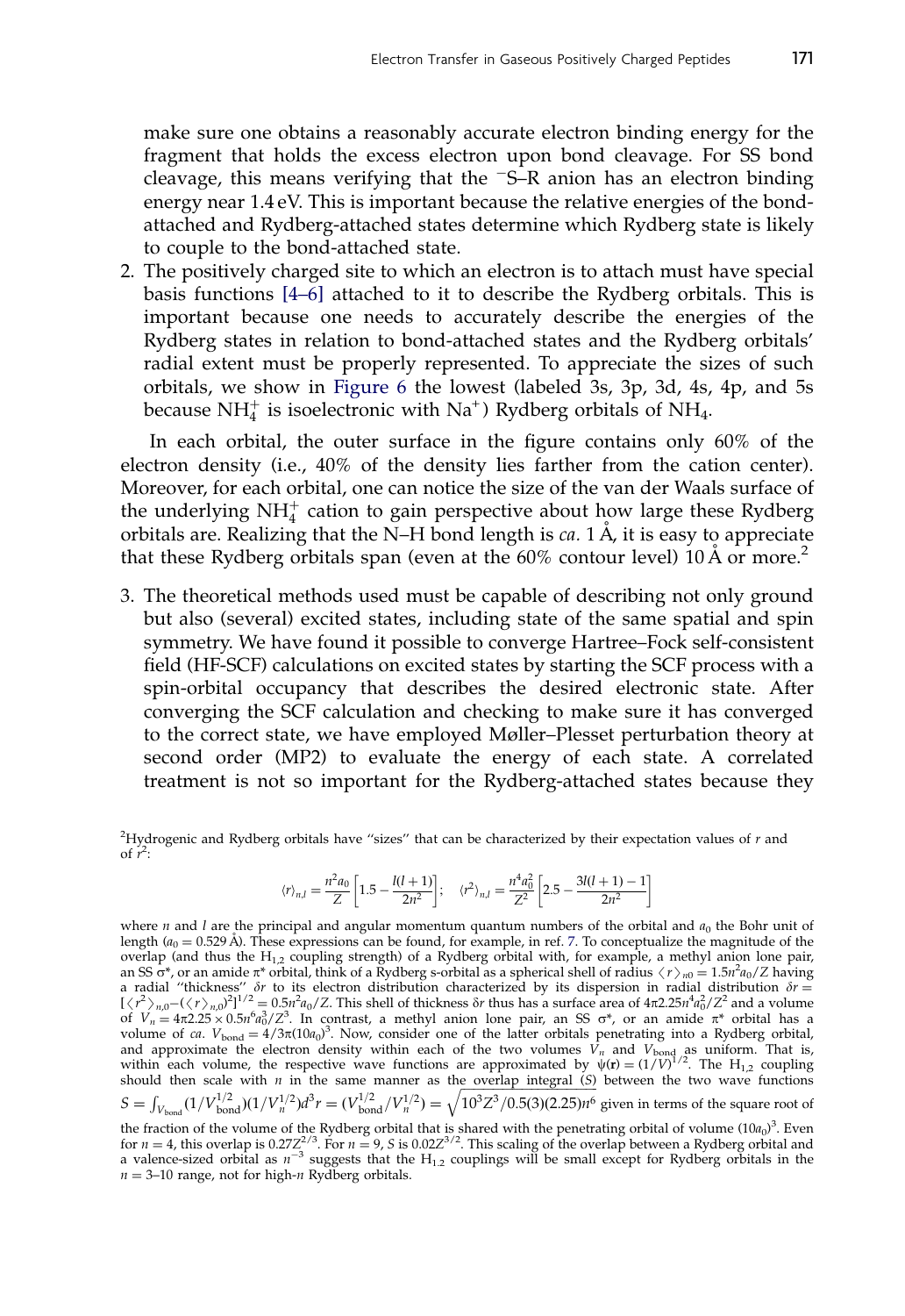<span id="page-9-0"></span>

Figure 6 Plots of 3s, 3p, 3d, 4s, and 5s Rydberg orbitals of NH<sub>4</sub> with the outermost contour containing 60% of the electron density of that orbital.

have only one electron in their Rydberg orbital. However, for an anion donor such as  $H_3C^-$ , correlation is very important because the extra electron experiences very large correlations with the other methyl lone pair electron.

4. To evaluate the  $H_{1,2}$  couplings, one needs to carry out calculations at a very finely spaced grid (often with geometry changes along, for example, the SS bond length, of  $ca$ . 0.01 A $\overline{A}$  in the region of the avoided crossing. After one has determined the smallest energy gap between the two states undergoing the avoided crossing,  $H_{1,2}$  is taken an one-half this gap. These same calculations are what one uses to evaluate the slope difference  $|\Delta F|$  entering into the LZ surface hopping probability formula.

Finally, it is important to explain the strategy that we have used to construct model compounds on which to carry out *ab initio* calculations from which we can gain insight into the two classes of electron transfer discussed above. For the kind of polypeptides shown in [Figures 1 and 4](#page-1-0) and for most species used in ETD or ECD experiments, the positively charged sites reside primarily on side chains that possess great motional flexibility. This means that, as the peptide undergoes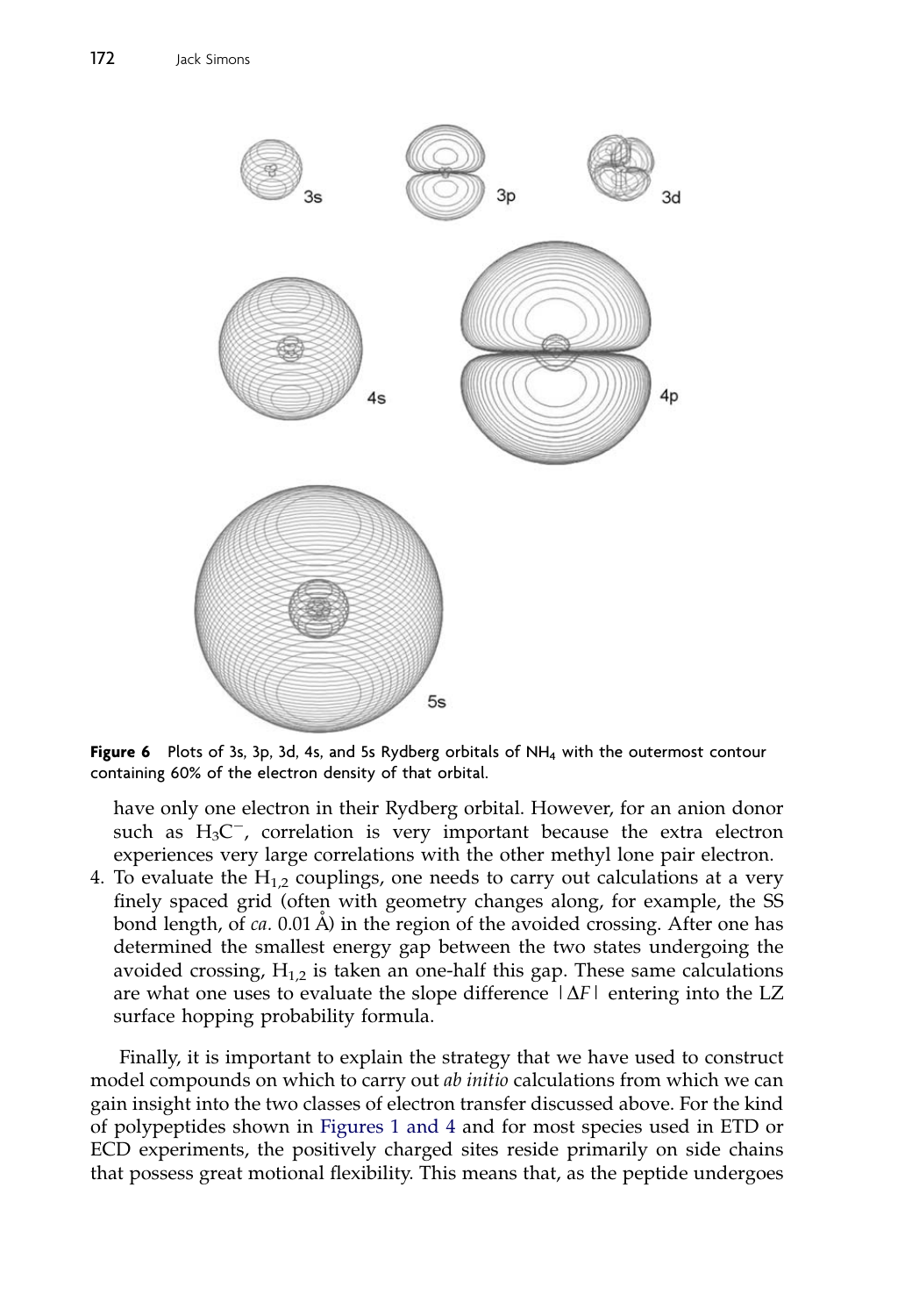thermal motion in the gas phase, the distances between the positive sites and any SS or OCN group will fluctuate substantially, as will the distances from one positive site to another. As a result, the Coulomb stabilization energy (Equation (2)) at the SS, OCN, and positive sites will also fluctuate with time. Ideally then, one would like to model the dynamical motions of the polypeptide's side chains and backbone and, at each instant of time, compute the rates for electron transfer from an anion donor to SS, OCN, and Rydberg sites as well as the rates of intra-peptide electron transfer. Such an ideal approach is simply not computationally feasible because of the substantial difficulties involved in each electron transfer rate calculation. Therefore, the approach we have undertaken involves:

- a. Using small model compounds containing one disulfide or amide unit to limit the computational cost.
- b. Fixing the distances between positive sites and SS or OCN bond sites and between positive sites in each calculation (but varying them from one calculation to another) as a way to gain data representative of that particular set of inter-site distances.

This approach allows us to generate a body of data representative of the range of geometries sampled by a polypeptide undergoing dynamical motions.

#### 2.2 Illustrative examples

With the above advice and strategy in mind, we can now focus on a few illustrative cases involving electron transfer to an SS  $\sigma^*$  orbital that subsequently affects disulfide bond cleavage as a means of further illustrating how these studies proceed and what they have told us. First, let us consider intra-peptide transfer from a Rydberg orbital on a protonated amine site, through intervening aliphatic "spacers" of varying length, to such an SS  $\sigma^*$  orbital.

In [Figure 7](#page-11-0), we show the SS  $\sigma^*$ , excited-Rydberg, and ground-Rydberg orbitals for three model compounds  $^+H_3N-(CH_2)_n$ –S–S–CH<sub>3</sub> having  $n = 3, 2,$  or 1 from left to right.

It is important to recognize that the Rydberg orbitals have significant amplitudes in regions of space where the SS  $\sigma^*$  orbital also does and that the degree of overlap between the Rydberg and SS  $\sigma^*$  orbitals decreases as n increases, as expected.

For  $n = 3$ , the energy profiles of the parent compound, the species with an electron attached to the ground or excited-Rydberg orbital, and the species with an electron in the SS  $\sigma^*$  orbital as functions of the SS bond length were shown earlier in [Figure 3](#page-5-0) where we also see the  $H<sub>1,2</sub>$  values associated with the Rydberg SS  $\sigma^*$  avoided crossings. Analogous data was obtained for the  $n = 2$  and  $n = 3$ cases, and the corresponding  $H_{1,2}$  values were obtained. When the ln  $H_{1,2}$  values for ground and excited-Rydberg states are plotted for  $n = 1$ , 2, and 3 are plotted vs. the distance R between the center of the SS bond and the center of charge of the Rydberg orbital, decent linear correlations are obtained as shown in [Figure 8](#page-11-0).

Such exponential decays of  $H_{1,2}$  with distance are characteristic of the electronic coupling strengths in all electron-transfer studies [\[8–11\]](#page-20-0), not just those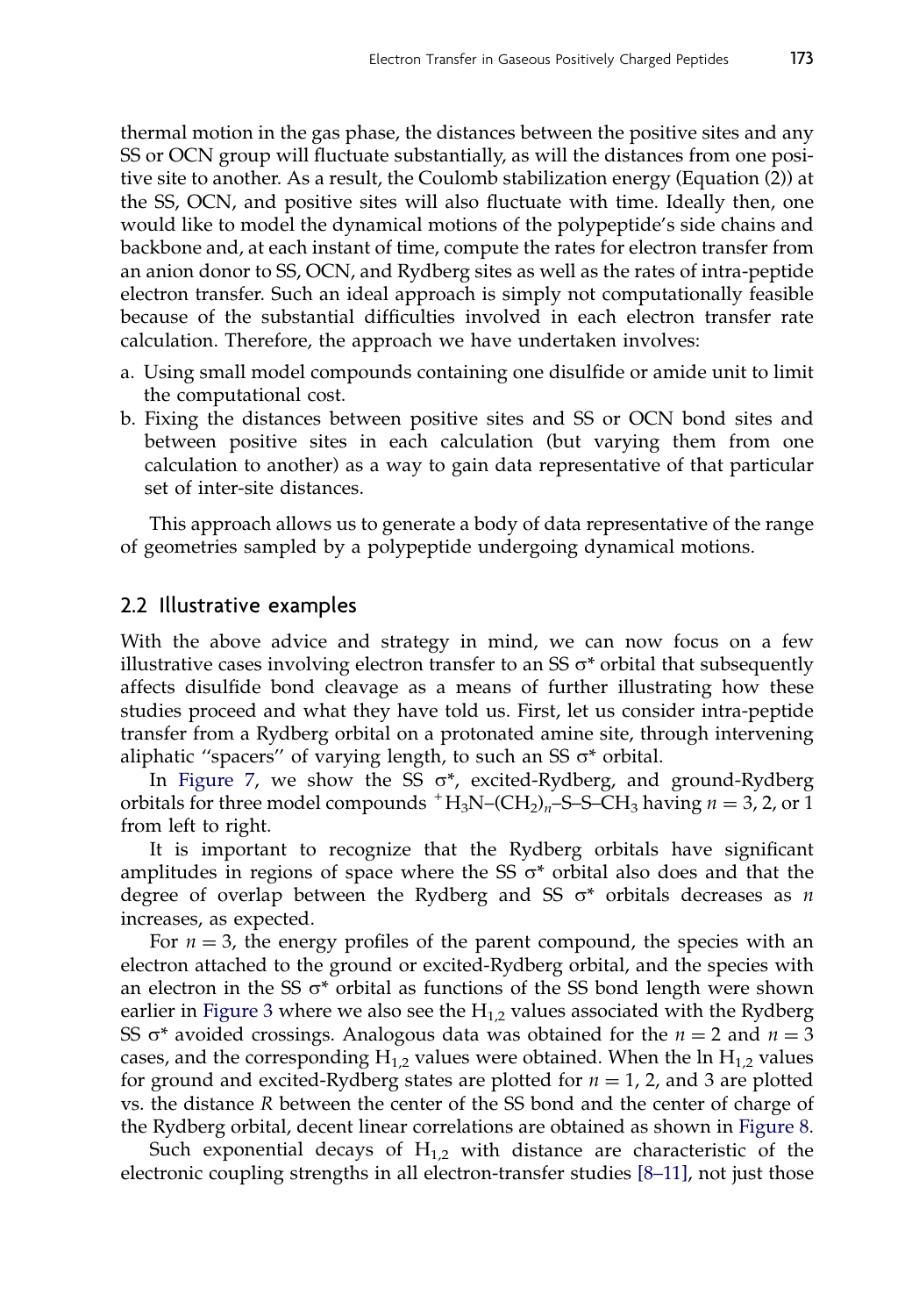<span id="page-11-0"></span>

Figure 7 SS  $\sigma^*$  (top), excited-Rydberg (middle), and ground-Rydberg (bottom) orbitals of  $^+$ H<sub>3</sub>N–(CH<sub>2</sub>)<sub>n</sub>–S–S–CH<sub>3</sub> with  $n = 3$  (left), 2 (center), and 1 (right) (appears as Figure 5 in ref. 3s).



**Figure 8** Plots of ln H  $_{1,2}$  (cm $^{-1}$ ) vs. distance R (Å) from the center of the SS bond and the center of charge of the ground (left line) and excited (right line) Rydberg orbitals for the  $^+$ H<sub>3</sub>N–(CH<sub>2)n</sub>–S–S–CH<sub>3</sub> model compounds having  $n = 1$ , 2, and 3 (appears as Figure 6 in ref. 3s).

related to intra-peptide or anion-to-peptide electron transfer. The error bars shown in Figure 8 derive from our estimate of how small  $H_{1,2}$  can be before we find it too difficult to reliably determine the minimum energy splitting between two surfaces undergoing an avoided crossing.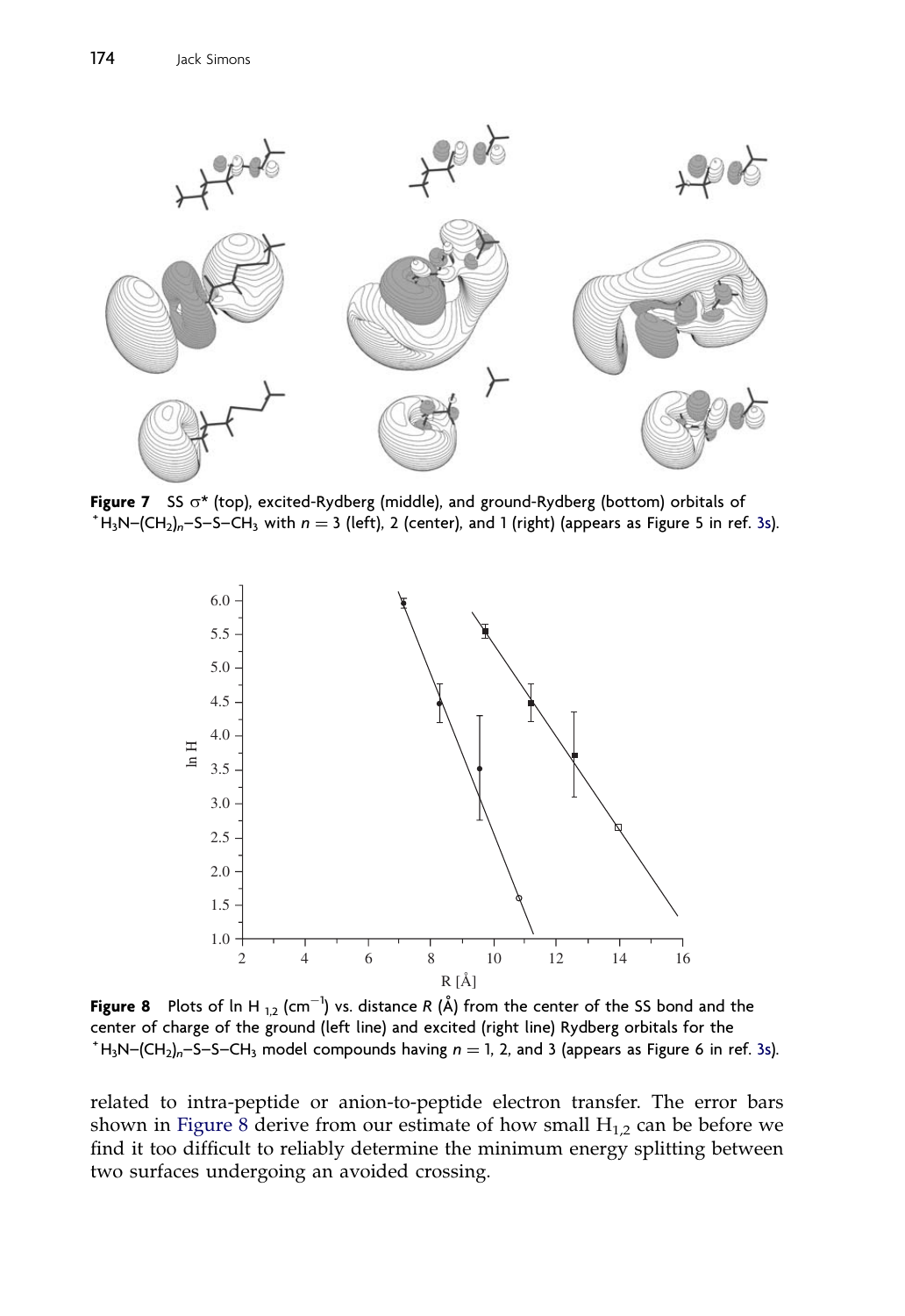<span id="page-12-0"></span>Although we are not able to directly determine  $H_{1,2}$  values as small as  $0.3 \text{ cm}^{-1}$  (recall, this is the smallest H<sub>1,2</sub> that can generate an intra-peptide electron transfer that can compete with relaxations among Rydberg states), we use the near-linear plots of  $H_{1,2}$  vs. R to extrapolate to that R-value where  $H_{1,2}^{min} = 0.3$  cm<sup>-1</sup> should be realized. For example, the data shown in [Figure 8](#page-11-0) suggest that the excited-Rydberg state can contribute to electron transfer out to  $R \approx 18$  Å, while the ground-Rydberg state can out to  $R \approx 12$  Å.

To explore whether the electron-transfer events occur primarily through-space or through-bond, we carried out calculations on model compounds in which the disulfide linkage is separated from the site of the Rydberg orbital(s) by distances similar to those arising in the studies of  $H_3N-(CH_2)_n$ –S–S–CH<sub>3</sub> but with no ''spacer'' groups between the Rydberg and SS sites. For example, we studied two model systems: H<sub>3</sub>C–SS–CH<sub>3</sub> with an NH<sup>+</sup><sub>4</sub> ion 3–15 Å from the midpoint of the SS bond and H<sub>3</sub>C–SS–CH<sub>3</sub> with an N(CH<sub>3</sub>)<sup> $+$ </sup> ion 3–15 Å from the midpoint of the SS bond. These two positive sites were chosen to model protonated amine and so-called fixed-charge sites that occur in many polypeptides. The energy profiles of the parent compound and of species with an electron attached to the SS  $\sigma^*$ , ground-, or excited-Rydberg orbitals are shown in Figures 9 and 10.

Also shown in Figures 9 and 10 are the  $H_{1,2}$  values (in cm<sup>-1</sup>) obtained by analyzing the avoided curve crossings. In [Figure 11](#page-14-0) we show plots of the natural



**Figure 9** Energies of parent  $H_3C - SS - CH_3 \ldots NH_4^+$  (open squares), ground-Rydberg (open triangles), excited-Rydberg (inverted open triangles), and various SS s\*-attached (circles) states as functions of the SS bond length, for a range of distances between the nitrogen atom and the midpoint of the SS bond (appears in Figure 8 of ref. 3s).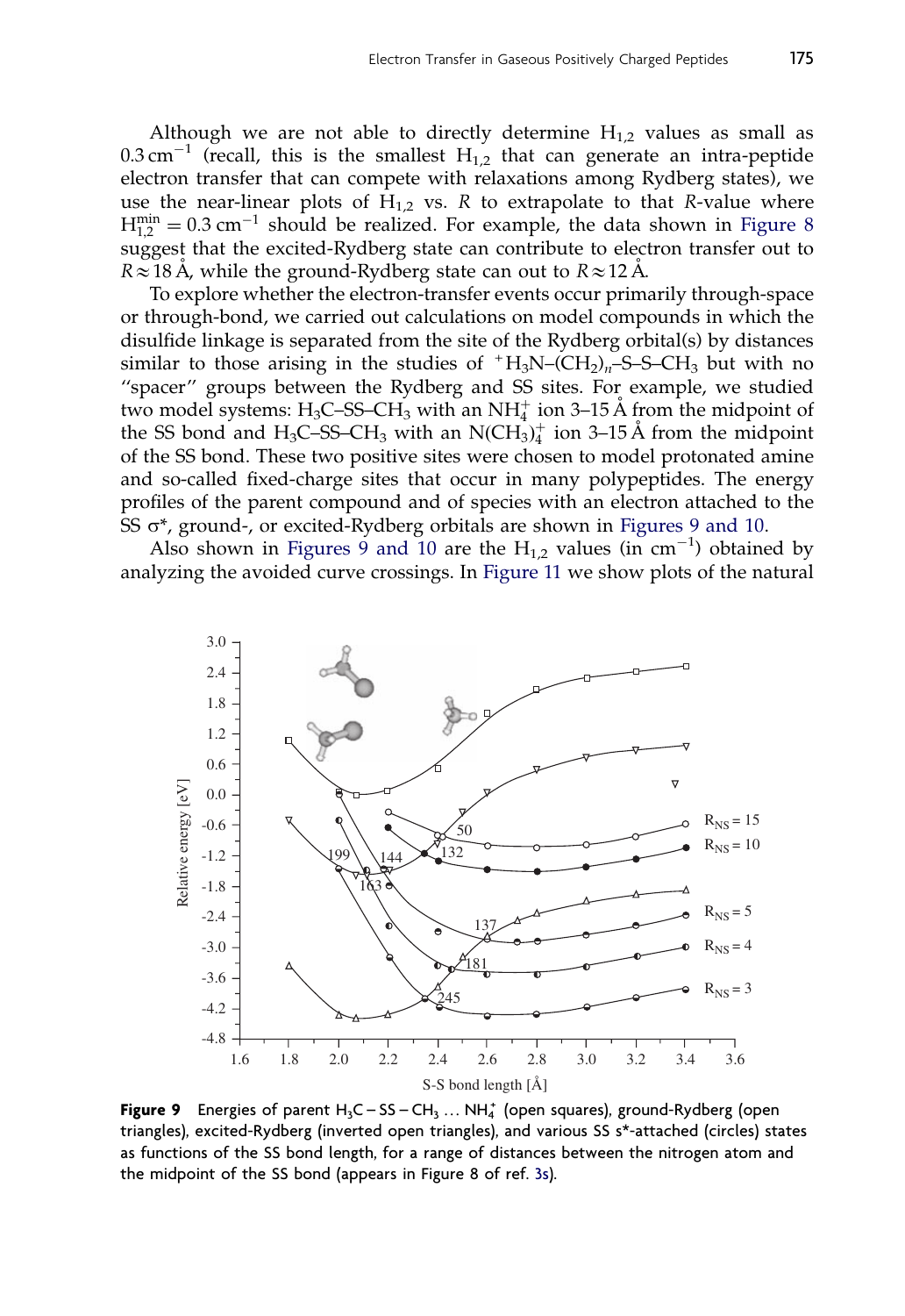

**Figure 10** Energies of parent H<sub>3</sub>C – SS – CH<sub>3</sub> ... N(CH<sub>3</sub>)<sub>4</sub>' (open squares), ground-Rydberg (open triangles), excited-Rydberg (inverted open triangles), and various SS s\*-attached (circles) states as functions the SS bond length for a range of distances between the nitrogen atom and the midpoint of the SS bond (appears in Figure 8 of ref. 3s).

log of these  $H_{1,2}$  values as functions of the distance from the nitrogen atom to the midpoint of the SS bond for the four cases related to [Figures 9 and 10.](#page-12-0)

Again, we see that the Rydberg states' couplings can extend over very large distances. Moreover, it appears (from [Figures 8 and 11\)](#page-11-0) that the excited-Rydberg states' coupling strength seems to decay somewhat slower with distance than those of the ground-Rydberg states. Finally, the magnitudes of the  $H_{1,2}$  values obtained with  $-CH_{2}$ - spacers present are not qualitatively larger (compare [Figures 8 and 11\)](#page-11-0) than those obtained in the through-space study (for a given distance). This suggests that, at least for the systems studied to date, the presence of aliphatic spacers does not qualitatively increase the rates of intra-peptide electron transfer; through-space transfer seems to be dominant.

Although space limitations preclude reviewing all of the results [3h–3u] that have come out of our studies on anion-to-peptide electron transfer and intrapeptide electron transfer, it is worth mentioning here a few of the highlights.

- a. In collisions of an anion donor with a positively charged polypeptide, electron transfer to a Rydberg orbital on a positive site is 10–100 times more likely than transfer to an SS  $\sigma^*$  or OCN  $\pi^*$  orbital.
- b. Once an electron attaches to a Rydberg orbital (probably an excited orbital), it can relax to lower-energy Rydberg orbitals in  $ca$ . 1  $\mu$ s, or it can, in this same timeframe, undergo transfer to any an SS  $\sigma^*$  or OCN  $\pi^*$  orbital that is within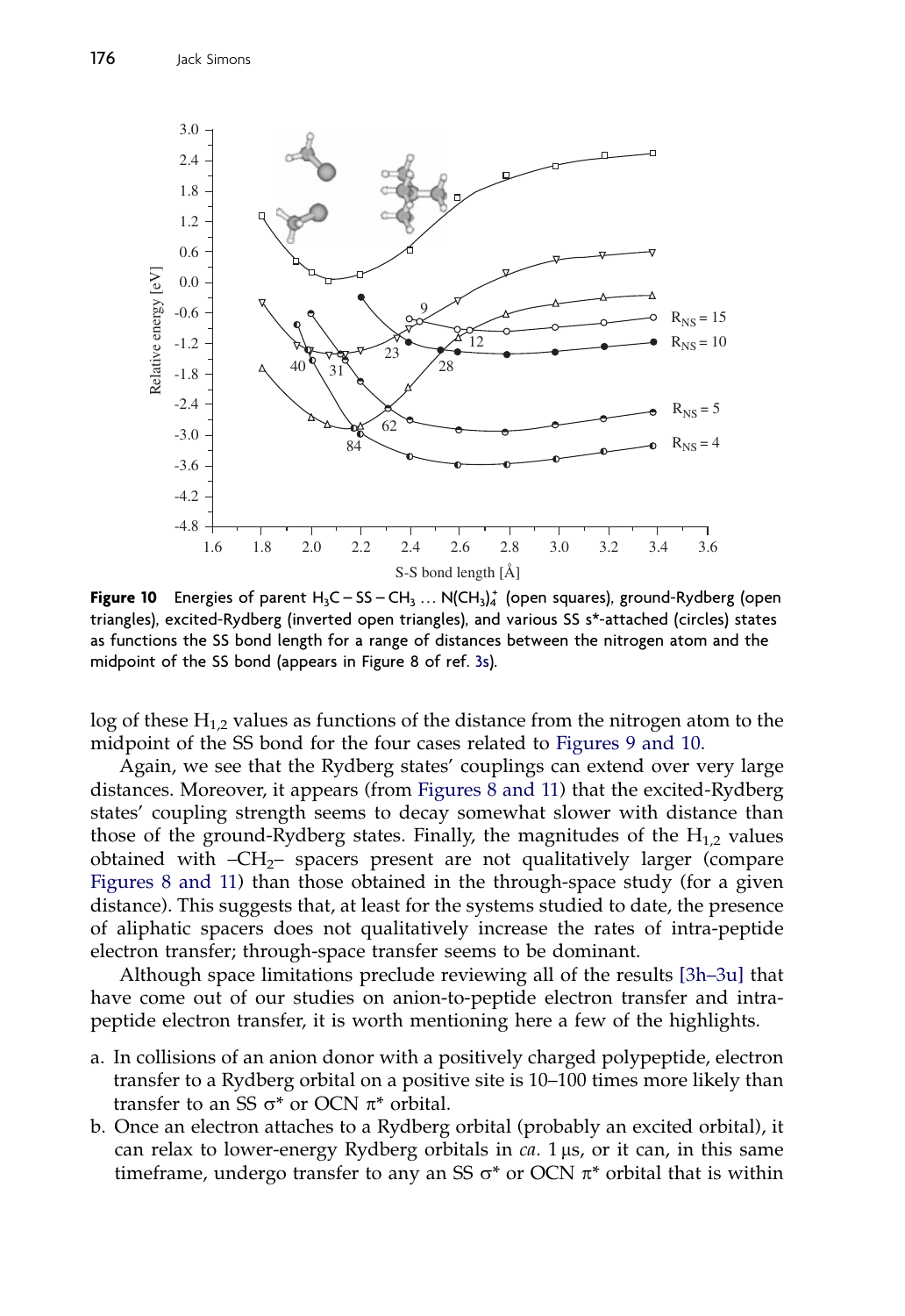<span id="page-14-0"></span>

Figure 11 Plots of ln H<sub>12</sub> (cm<sup>-1</sup>) vs. distance from the nitrogen atom to the midpoint of the SS bond for ground (left) and excited (right) Rydberg states of NH<sub>4</sub> (top) and N(CH<sub>3</sub>)<sub>4</sub> (bottom). Also shown are the Rydberg orbitals involved in each case along with the molecular complex's geometry (appears as Figure <sup>7</sup> in ref. 3p).

 $\overline{z}$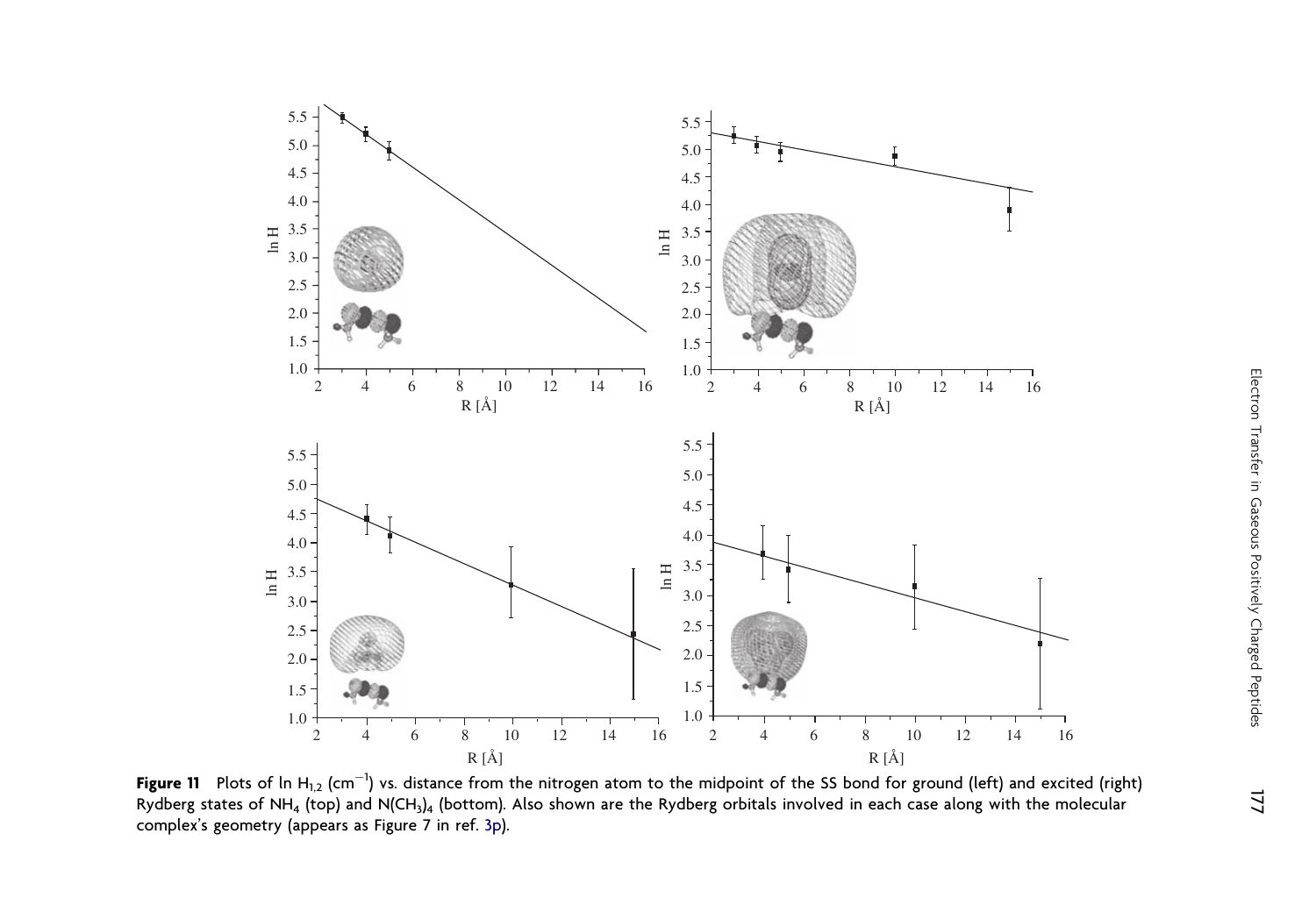15–20  $\AA$  and that is sufficiently Coulomb stabilized by nearby positive charges to render positive its electron binding energy.

c. Once an electron attaches to a Rydberg orbital, it can transfer to a Rydberg orbital on a different positive site if the two sites come within  $ca$ . 10 Å of each other.

#### 3. RELATION TO MORE COMMON FORMS OF ELECTRON **TRANSFER**

Electron-transfer processes play many very important roles in chemistry and biology. Because the present work is focused on electron-transfer events occurring within positively charged gas-phase peptides as they occur in ETD and ECD mass spectrometry experiments, it is not appropriate or feasible to review the myriad of other places electron-transfer reactions occur in chemistry. Chapter 10 of the graduate level textbook by Schatz and Ratner [\[12\]](#page-20-0) gives a nice introduction to the main kinds of electron-transfer events that chemists usually study as well as to the theoretical underpinnings. They also give, at the end of Chapter 10, several literature references to selected seminal papers on these subjects.

In most other electron-transfer processes, one considers an electron moving from a donor (D) to an acceptor  $(A)$  through an intervening molecular structure called a bridge (B). This is much like the Rydberg-bridge-SS system treated earlier in this paper. There are then two diabatic (meaning having a fixed orbital occupancy) electronic states D-B-A and  $D^+$ -B-A<sup>-</sup> of the donor-bridge-acceptor system between which one views the transfer as taking place. The energy profiles of the reactant (D-B-A) and product  $(D^+ - B - A^-)$  states as functions of a reaction coordinate X (i.e., the direction along which the two diabatic energy hypersurfaces cross) are, in the most commonly invoked theory, represented as parabolic functions whose minima are shifted in energy by  $\varepsilon_2-\varepsilon_1$  and in length along the reaction coordinate by  $X_R - X_L$  as shown in [Figure 12.](#page-16-0)

The two diabatic energy profiles are expressed in terms of harmonic forms having a common force constant as:

$$
V_L(X) = \varepsilon_1 + \frac{1}{2}k(X - X_L)^2
$$
 (4)

$$
V_R(X) = \varepsilon_2 + \frac{1}{2}k(X - X_R)^2
$$
\n(5)

The two diabatic surfaces and wave functions are allowed to couple by way of a Hamiltonian matrix element denoted J:

$$
J = \langle \psi_L | H | \psi_R \rangle \tag{6}
$$

and two adiabatic energy surfaces are generated from the  $2 \times 2$  Hamiltonian matrix

$$
H = \begin{bmatrix} V_L & J \\ J & V_R \end{bmatrix} \tag{7}
$$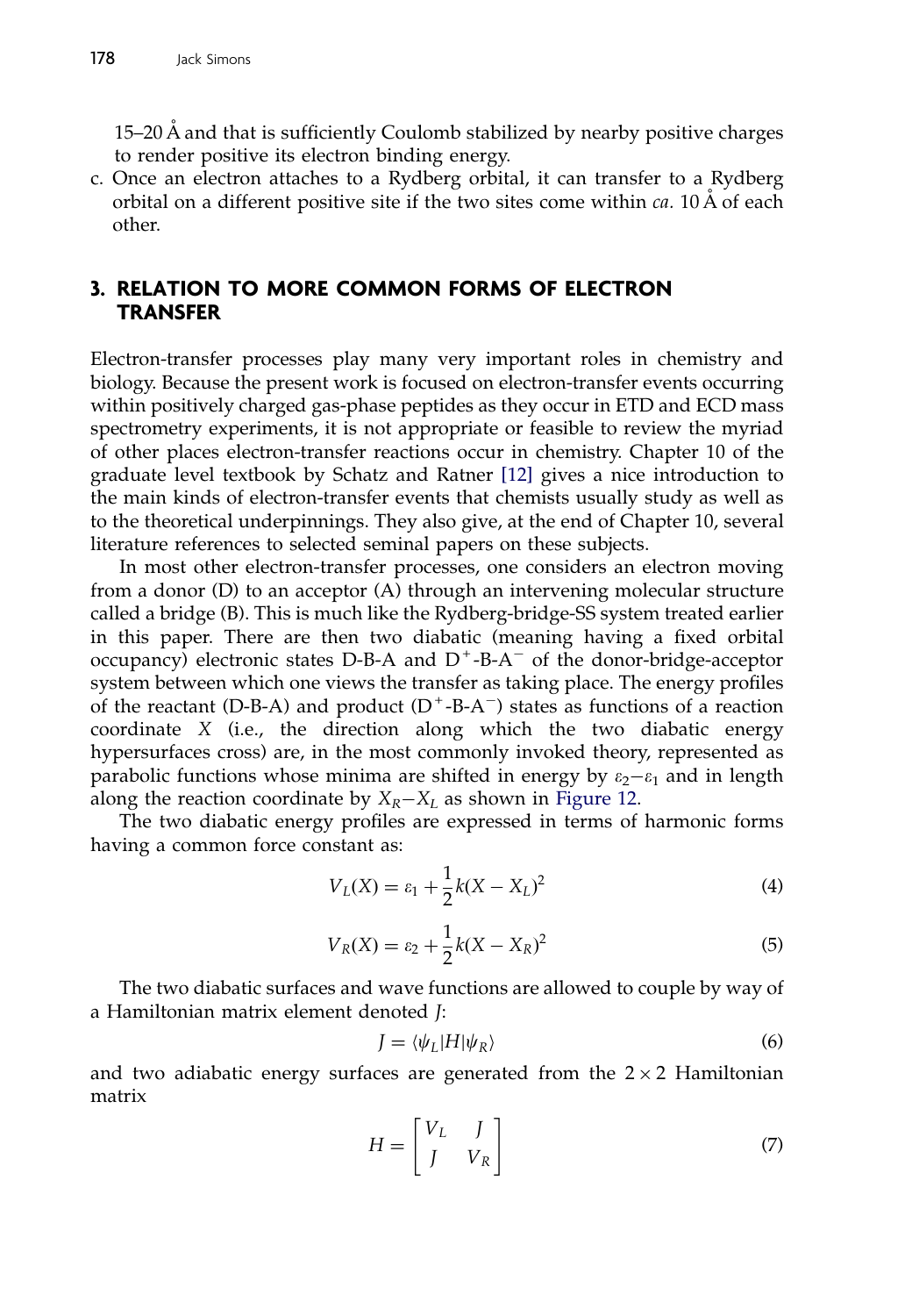<span id="page-16-0"></span>

Figure 12 Plots of the energy surfaces appropriate to the D-B-A (left) and D<sup>+</sup>-B-A $^{-}$  (right) species as functions of the reaction coordinate along which the diabatic surfaces cross and the adiabatic surfaces undergo an avoided crossing (as shown) (appears as Figure 10.2 in ref. [12](#page-20-0)).

The two eigenvalues of this matrix

$$
E_{\pm} = \frac{1}{2} [V_L + V_R \pm \sqrt{(V_R - V_L)^2 + 4J^2}]
$$
 (8)

differ by an amount 2J at the point  $X_C$  along the reaction coordinate at which the two diabatic curves cross (i.e.,  $V_L = V_R$  at  $X_C$ ) as shown in Figure 12. The activation energy  $E_A$  (i.e., the energy needed to move from  $\varepsilon_1$  to the barrier on the lower adiabatic energy surface (i.e.,  $E_{-}(X_{C})$ )) can be expressed in terms of the so-called reorganization energy  $\Lambda$  and the thermodynamic energy difference  $\varepsilon_2-\varepsilon_1$ :

$$
E_{\rm A} = \frac{(\Lambda + \varepsilon_2 - \varepsilon_1)^2}{4\Lambda} \tag{9}
$$

with

$$
\Lambda = V_R(X_L) - V_R(X_R) \tag{10}
$$

 $\Lambda$  is called the reorganization energy because (see Figure 12) it is the energy necessary to relax the system when it is in the  $D^+$ -B-A<sup>-</sup> state but at the equilibrium geometry of the D-B-A state (having energy  $V_R(X_L)$ ) to the energy of this  $D^+$ -B-A<sup>-</sup> state at its own equilibrium geometry.

In the cases treated in the present paper, we do not have a reorganization energy because, for example as shown in [Figures 5 and 10](#page-7-0), the two diabatic states between which electron transfer occurs (e.g., the SS  $\sigma^*$  and excited-Rydberg states) cross so close (i.e., within the zero-point vibrational motion of the SS bond) to the minimum on the Rydberg-state surface as to render  $\Lambda$  essentially zero. In more traditional electron-transfer events,  $\Lambda$  contains contributions from the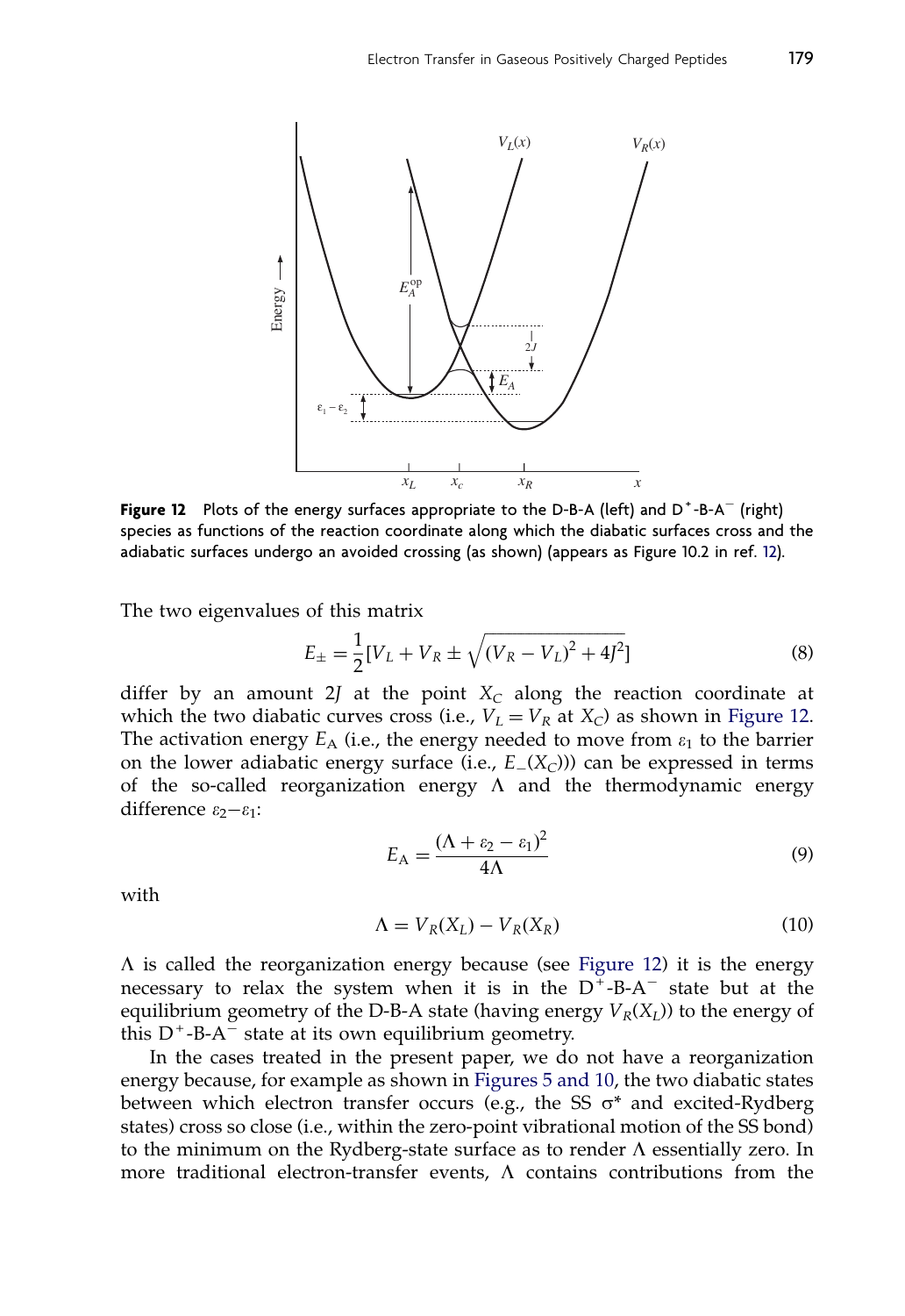energy needed to rearrange the geometry of the D-B-A molecule itself as well as the energy needed to relax the surrounding solvent environment to the change from D-B-A to  $D^+$ -B-A<sup>-</sup>. That is, in D-B-A the surrounding solvent experiences a very different electrostatic potential than in  $D^+$ -B-A<sup>-</sup>, so the solvent molecules must reorient (and polarize) to adjust to the change in this potential. However, as noted above, in our case, there is no intramolecular reorganization energy and no solvent contribution because the mass spectroscopy experiments are carried out in the gas phase.

Returning to the more common electron-transfer cases, as shown in ref. [12](#page-20-0), the electron-transfer rate is eventually expressed as a product of two terms. One term, which depends on the activation energy  $E_A$  in the usual  $exp(-E_A/RT)$ manner contains the reorganization energy. The other term is proportional to  $J^2$  and reflects the intrinsic electron-transfer rate once the system reaches the activation barrier. The scaling with  $J^2$  arises when the couplings between the two diabatic states are treated perturbatively in this so-called nonadiabatic limit. In the cases treated in this paper, the electron-transfer rates depend on  $H_{1,2}^2$  ( $H_{1,2}$  is the same as *J*) through the LZ expression, but we have no  $\exp(-E_A/\tilde{RT})$  factor because, as already explained, our reorganization energies are essentially zero. They scale as  $H_{1,2}^2$  because, in the LZ estimate of the surface hopping probability, the two diabatic states that cross are assumed to undergo a weakly avoided crossing; that is, the LZ estimate is in line with the nonadiabatic limit discussed in conventional electron-transfer theory.

Finally, it may be useful to note that the Fermi golden rule and time correlation function expressions often used (see ref. [12,](#page-20-0) for example) to express the rates of electron transfer have been shown [\[13\],](#page-20-0) for other classes of dynamical processes, to be equivalent to LZ estimates of these same rates. So, it should not be surprising that our approach, in which we focus on events with no reorganization energy requirement and we use LZ theory to evaluate the intrinsic rates, is closely related to the more common approach used to treat electron transfer in condensed media where the reorganization energy plays a central role in determining the rates but the  $J^2$  factor plays a second central role.

In closing, it may be instructive to contrast the electron-transfer events taking place in polypeptides with those we have been studying relating to electrons in DNA [\[14\]](#page-20-0). In these studies, we simulate processes in which

- a. an electron attaches to a  $\pi^*$  orbital on one of DNA's bases, after which
- b. the electron can autodetach, or
- c. it can undergo a transfer through the sugar unit attached to the base and into the sugar-phosphate  $C-O \sigma$  bond's antibonding orbital, thus leading to  $C-O$ bond cleavage and a so-called single strand break.

The branching ratio between autodetachment and electron transfer governs the yield of strand breaks. In [Figure 13,](#page-18-0) we show a qualitative depiction of the energy surfaces involved in this class of electron-transfer processes.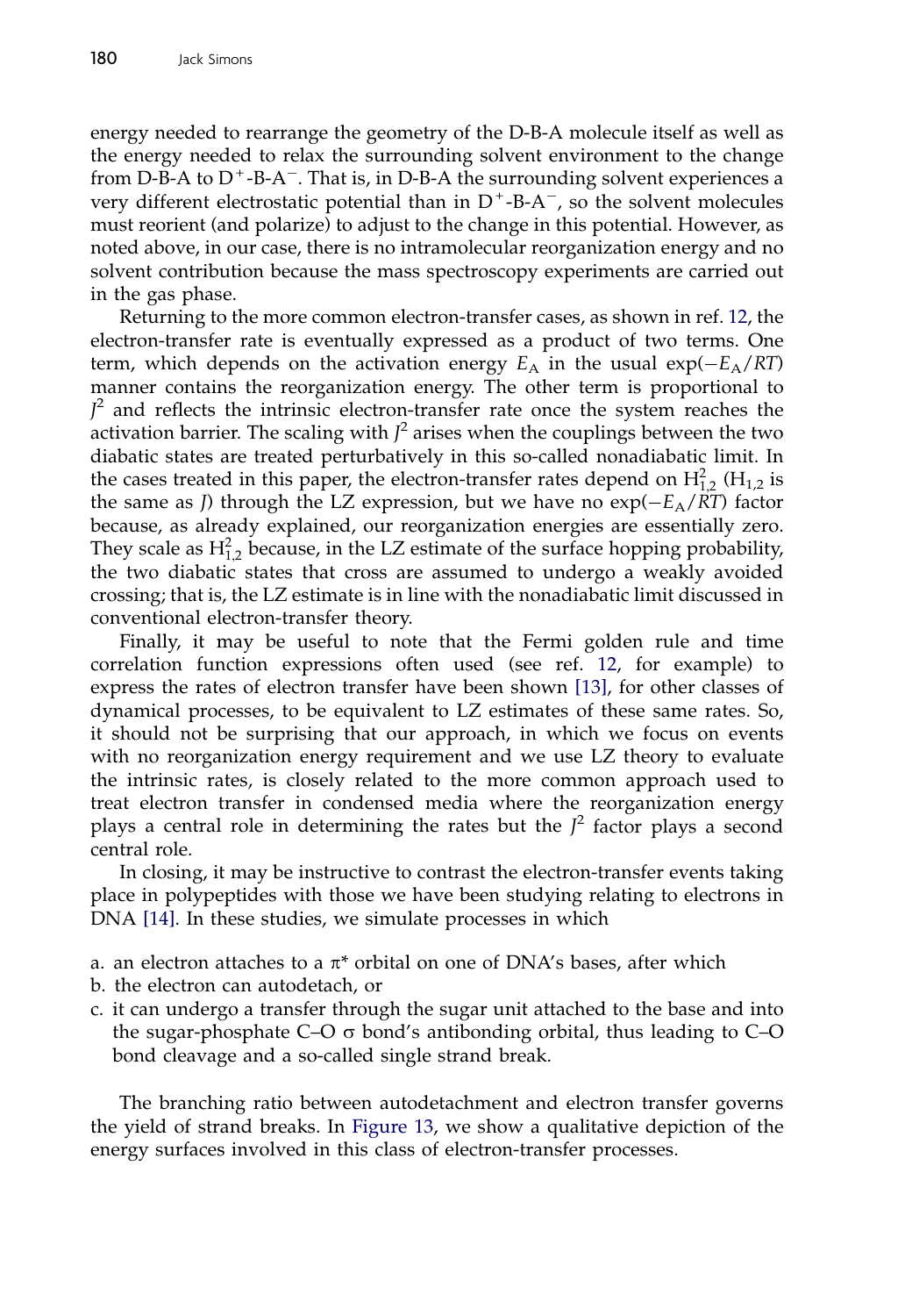<span id="page-18-0"></span>

Figure 13 Qualitative depiction, as functions of the sugar-phosphate C-O bond length, of the energy of a base-sugar-phosphate nucleotide with no electron attached (labeled neutral), with an electron attached to its base  $\pi^*$  orbital (labeled  $\pi^*$  anion), and with the electron residing in the sugar-phosphate C–O  $\sigma^*$  orbital (lower curve) (appears as Figure 7 in ref. [14](#page-20-0)).

There are two primary differences in this DNA case when compared to the polypeptide systems discussed earlier:

- 1. Because the repulsive C–O  $\sigma^*$ -attached state crosses the base  $\pi^*$ -attached state at an energy significantly above the minimum on the  $\pi^*$ -attached state's surface (see Figure 13), the C–O bond must undergo substantial elongation to access this crossing point. This elongation is thought to occur by thermal excitation of the C–O stretching motion. The energy  $\Delta E$  required to reach this crossing is analogous to the reorganization energy discussed earlier. This requirement gives rise to a Boltzmann  $exp(-\Delta E/RT)$  dependence in the electron-transfer rate for this DNA case, much like the reorganization energy does in the conventional electron-transfer theory discussed earlier.
- 2. The  $H_{12}$  matrix elements connecting the C–O  $\sigma^*$ -attached and the base  $\pi^*$ -attached states were found [\[14\]](#page-20-0) to be much larger (e.g., >1,000 cm<sup>-1</sup>) than in the polypeptide case (where they were usually  $\lt 300 \,\text{cm}^{-1}$ ). As a result, the DNA electron transfer does not occur in the nonadiabatic limit discussed earlier as it does in the polypeptides. In the DNA case, the couplings are large enough that the system evolves adiabatically (i.e., once the barrier at the crossing of the C–O  $\sigma^*$ -attached and the base  $\pi^*$ -attached states is reached, electron transfer is prompt) from the base to the sugar-phosphate C–O bond that is then cleaved.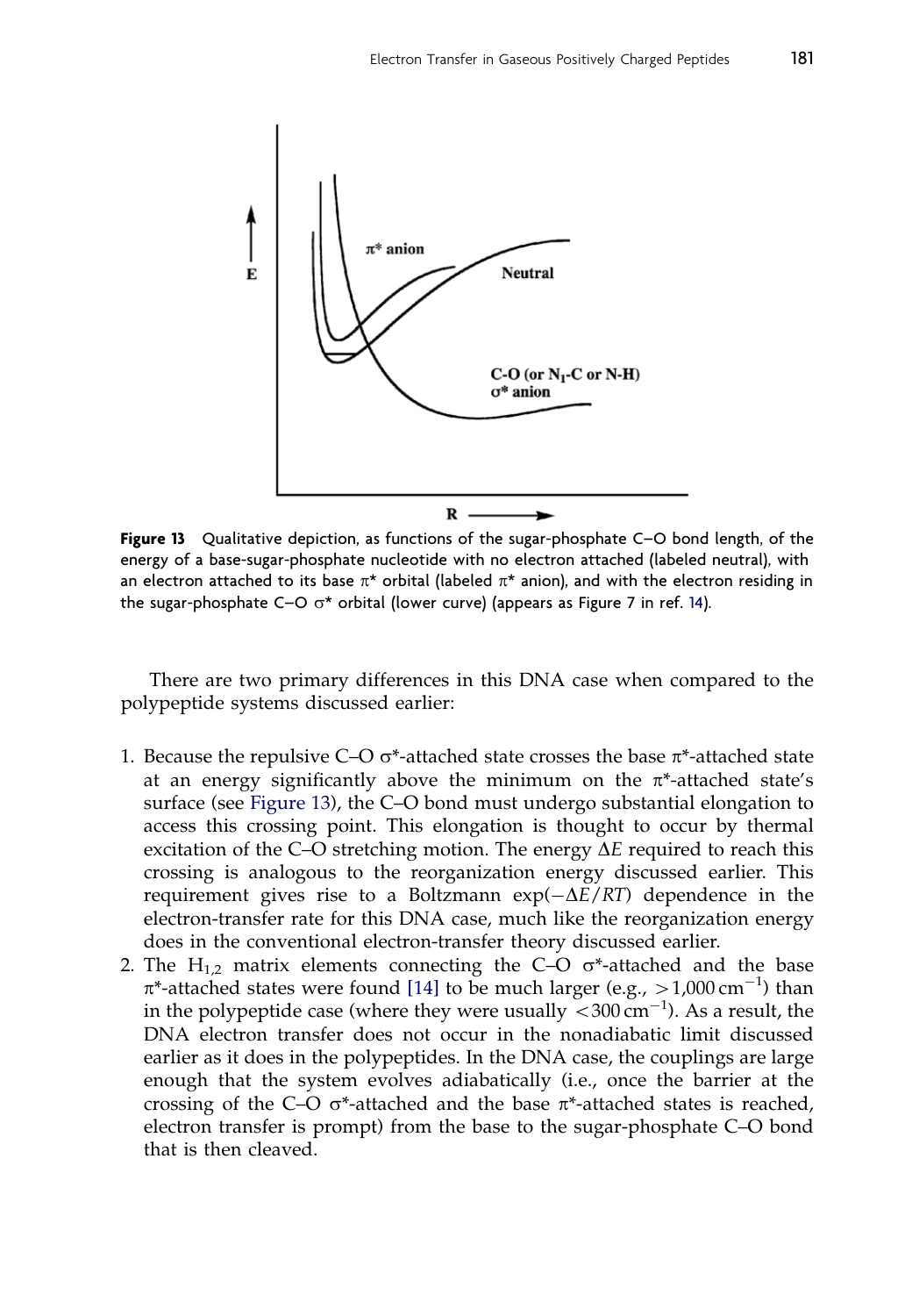### <span id="page-19-0"></span>ACKNOWLEDGMENT

This work has been supported by NSF Grant No. 0806160.

#### **REFERENCES**

- 1. [a] Zubarev, R.A., Kelleher, N.L., McLafferty, F.W. Electron capture dissociation of multiply charged protein cations. A nonergodic process. J. Am. Chem. Soc. 1998, 120, 3265–6. [b] Zubarev, R.A., Kruger, N.A., Fridriksson, E.K., Lewis, M.A., Horn, D.M., Carpenter, B.K., McLafferty, F.W. Electron capture dissociation of gaseous multiply-charged proteins is favored at disulfide bonds and other sites of high hydrogen atom affinity. J. Am. Chem. Soc. 1999, 121, 2857–62. [c] Zubarev, R.A., Horn, D.M., Fridriksson, E.K., Kelleher, N.L., Kruger, N.A., Lewis, M.A., Carpenter, B.K., McLafferty, F.W. Electron capture dissociation for structural characterization of multiply charged protein cations. Anal. Chem. 2000, 72, 563–73. [d] Zubarev, R.A., Haselmann, K.F., Budnik, B., Kjeldsen, F., Jensen, F. Account: towards an understanding of the mechanism of electron-capture dissociation: a historical perspective and modern ideas. Eur. J. Mass Spectrom. 2002, 8, 337–49.
- 2. [a] Syka, J.E.P., Coon, J.J., Schroeder, M.J., Shabanowitz, J., Hunt, D.F. A bubble-driven microfluidic transport element for bioengineering. Proc. Natl. Acad. Sci. 2004, 101, 9523–8. [b] Coon, J.J., Syka, J.E.P., Schwartz, J.C., Shabanowitz, J., Hunt, D.F. Anion dependence in the partitioning between proton and electron transfer in ion/ion reactions. Int. J. Mass Spectrom. 2004, 236, 33–42. [c] Pitteri, S.J., Chrisman, P.A., McLuckey, S.A. Electron-transfer ion/ion reactions of doubly protonated peptides: effect of elevated bath gas temperature. Anal. Chem. 2005, 77, 5662–9. [d] Gunawardena, H.P., He, M., Chrisman, P.A., Pitteri, S.J., Hogan, J.M., Hodges, B.D.M., McLuckey, S.A. Electron transfer versus proton transfer in gas-phase ion/ion reactions of polyprotonated peptides. J. Am. Chem. Soc. 2005, 127, 12627–39. [e] Gunawardena, H.P., Gorenstein, L., Erickson, D.E., Xia, Y., McLuckey, S.A. Electron transfer dissociation of multiply protonated and fixed charge disulfide linked polypeptides. Int. J. Mass Spectrom. 2007, 265, 130–8.
- 3. [a] Syrstad, E.A., Turecek, F. Hydrogen atom adducts to the amide bond. Generation and energetics of the amino(hydroxy)methyl radical in the gas phase. J. Phys. Chem. A 2001, 105, 11144–55. [b] Turecek, F., Syrstad, E.A. Mechanism and energetics of intramolecular hydrogen transfer in amide and peptide radicals and cation-radicals. J. Am. Chem. Soc. 2003, 125, 3353–69. [c] Turecek, F., Polasek, M., Frank, A., Sadilek, M. Transient hydrogen atom adducts to disulfides. Formation and energetics. J. Am. Chem. Soc. 2000, 122, 2361–70. [d] Syrstad, E.A., Stephens, D.D., Turecek, F. Hydrogen atom adducts to the amide bond. Generation and energetics of amide radicals in the gas phase. J. Phys. Chem. A 2003, 107, 115–26. [e] Turecek, F. NC $\alpha$  bond dissociation energies and kinetics in amide and peptide radicals. Is the dissociation a non-ergodic process? J. Am. Chem. Soc. 2003, 125, 5954–63. [f] Syrstad, E.A., Turecek, F. Toward a general mechanism of electron capture dissociation. J. Am. Soc. Mass. Spectrom. 2005, 16, 208–24. [g] Uggerud, E. Electron capture dissociation of the disulfide bond—a quantum chemical model study. Int. J. Mass Spectrom. 2004, 234, 45–50. [h] Anusiewicz, I., Berdys-Kochanska, J., Simons, J. Electron attachment step in electron capture dissociation (ECD) and electron transfer dissociation (ETD). J. Phys. Chem. A 2005, 109, 5801–13. [i] Anusiewicz, I., Berdys-Kochanska, J., Skurski, P., Simons, J. Simulating electron transfer attachment to a positively charged model peptide. J. Phys. Chem. A 2006, 110, 1261–6. [j] Sawicka, A., Skurski, P., Hudgins, R.R., Simons, J. Model calculations relevant to disulfide bond cleavage via electron capture influenced by positively charged groups. J. Phys. Chem. B 2003, 107, 13505–11. [k] Sobczyk, M., Skurski, P., Simons, J. Dissociative low-energy electron attachment to the C–S bond of H3C-SCH3 influenced by Coulomb stabilization. Adv. Quantum Chem. 2005, 48, 239–51. [l] Sawicka, A., Berdys-Kochaska, J., Skurski, P., Simons, J. Lowenergy (0.1 eV) electron attachment S–S bond cleavage assisted by Coulomb stabilization. Int. J. Quantum Chem. 2005, 102, 838–46. [m] Anusiewicz, I., Berdys, J., Sobczyk, M., Sawicka, A., Skurski, P., Simons, J. Coulomb-assisted dissociative electron attachment: application to a model peptide. J. Phys. Chem. A 2005, 109, 250–8. [n] Bakken, V., Helgaker, T., Uggerud, E. Models of fragmentations induced by electron attachment to protonated peptides. Eur. J. Mass Spectrom.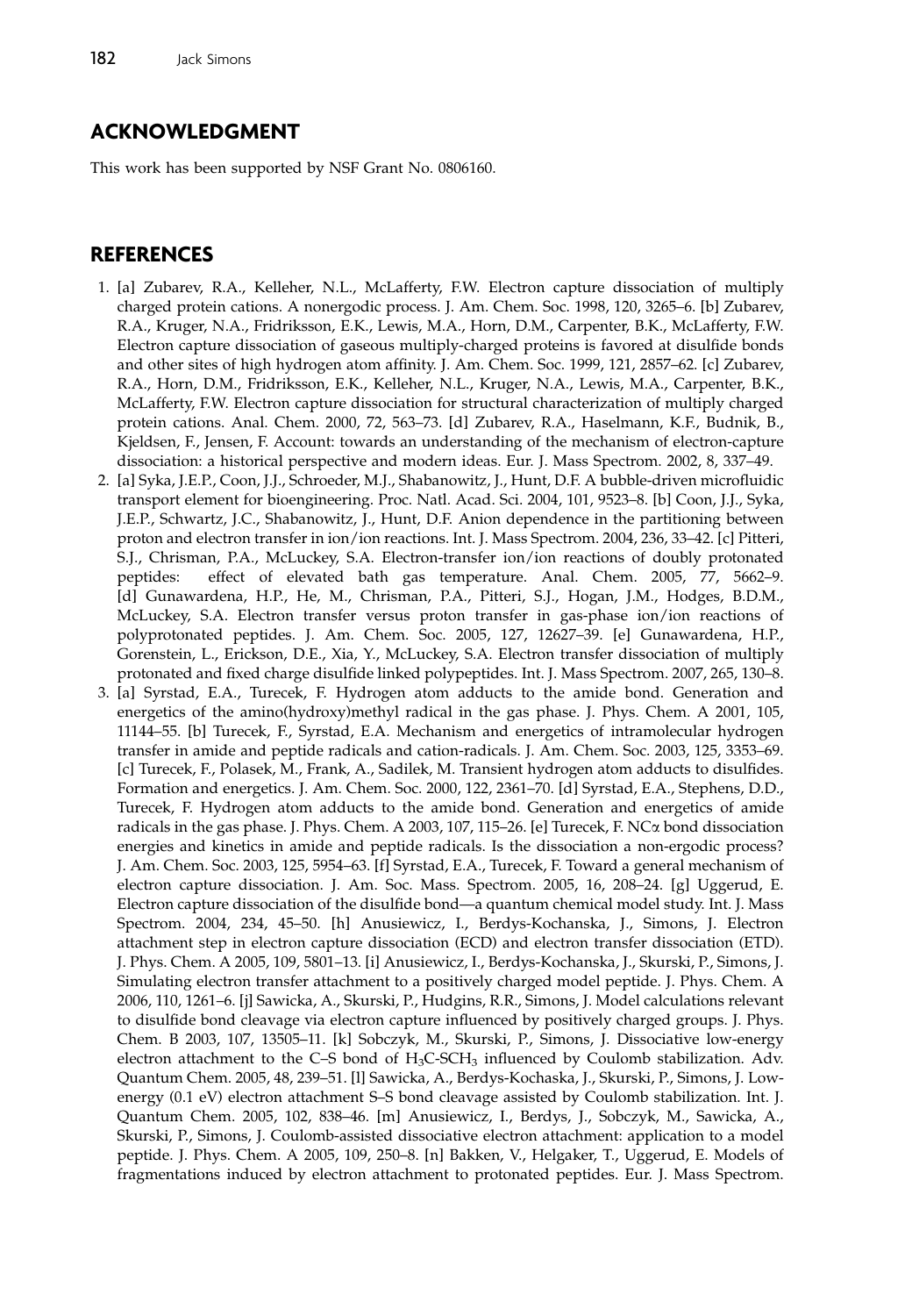<span id="page-20-0"></span>2004, 10, 625–38. [o] Skurski, P., Sobczyk, M., Jakowski, J., Simons, J. Possible mechanisms for protecting N–Ca bonds in helical peptides from electron-captue (or transfer) dissociation. Int. J. Mass Spectrom. 2007, 265, 197–212. [p] Sobczyk, M., Neff, D., Simons, J. Theoretical study of through-space and through-bond electron transfer within positively charged peptides in the gas phase. Int. J. Mass Spectrom. 2008, 269, 149–64. [q] Sobczyk, M., Simons, J. Distance dependence of through-bond electron transfer rates in electron-capture and electron-transfer dissociation. Int. J. Mass Spectrom. 2006, 253, 274–80. [r] Sobczyk, M., Simons, J. The role of excited Rydberg states in electron transfer dissociation. J. Phys. Chem. B 2006, 110, 7519–27. [s] Neff, D., Sobczyk, M., Simons, J. Through-space and through-bond electron transfer within positively charged peptides in the gas phase. Int. J. Mass Spectrom. 2008, 276, 91–101. [t] Neff, D., Simons, J. Theoretical study of electron capture dissociation of  $[Mg(H_2O)_n]^2$ <sup>+</sup> clusters. Int. J. Mass Spectrom. 2008, 277, 166–74. [u] Simons, J. Molecular anions. J. Phys. Chem. A 2008, 112, 6401–511. [v] Neff, D., Smuczynska, S., Simons, J. Electron shuttling in electron transfer dissociation. Inter. J. Mass Spec. 2009, 283, 122–34. [w] Neff, D., Simons, J. Analytical and computational studies of intra-molecular electron transfer pertinent to electron transfer and electron capture dissociation mass spectrometry. J. Phys. Chem. A (submitted, 2009).

- 4. Gutowski, M., Simons, J. Lifetimes of electronically metastable double-Rydberg anions:  $FH_{2}^{-}$ . J. Chem. Phys. 1990, 93, 3874–80.
- 5. Simons, J., Gutowski, M. Double-Rydberg molecular anions. Chem. Rev. 1991, 91, 669–77.
- 6. Skurski, P., Gutowski, M., Simons, J. How to choose a one-electron basis set to reliably describe a dipole-bound anion. Int. J. Quantum Chem. 2000, 80, 1024–38.
- 7. Pauling, L., Wilson, E.B. Jr. Introduction to Quantum Mechanics with Applications to Chemistry, Dover Publications, New York, 1985.
- 8. McConnell, H.M. Intramolecular charge transfer in aromatic free radicals. J. Chem. Phys. 1961, 35, 508.
- 9. Mujica, V., Kemp, M., Ratner, M.A. Electron conduction in molecular wires. II. Application to scanning tunneling microscopy. J. Chem. Phys. 1994, 101, 6856.
- 10. Jordan, K.D., Paddon-Row, M.N. Long-range interactions in a series of rigid nonconjugated dienes. 1. Distance dependence of the  $\pi_+$ ,  $\pi_-$  and  $\pi^*_+$ ,  $\pi^*_-$  splittings determined by ab initio calculations. J. Phys. Chem. 1992, 96, 1188.
- 11. Curtiss, L.A., Naleway, C.A., Miller, J.R. Superexchange pathway calculation of long-distance electronic coupling in  $H_2C(CH_2)_{m-2}CH_2$  chains. Chem. Phys. 1993, 176, 387.
- 12. Schatz, G.C., Ratner, M.A. Quantum Mechanics in Chemistry, Prentice Hall, Englewood Cliffs, NJ, 1993.
- 13. Taylor, H., Simons, J. A different view of molecular electronic transitions. J. Phys. Chem. 1986, 90, 580–3.
- 14. Simons, J. How do low-energy (0.12 eV) electrons cause DNA strand breaks? Acc. Chem. Res. 2006, 39, 772–9.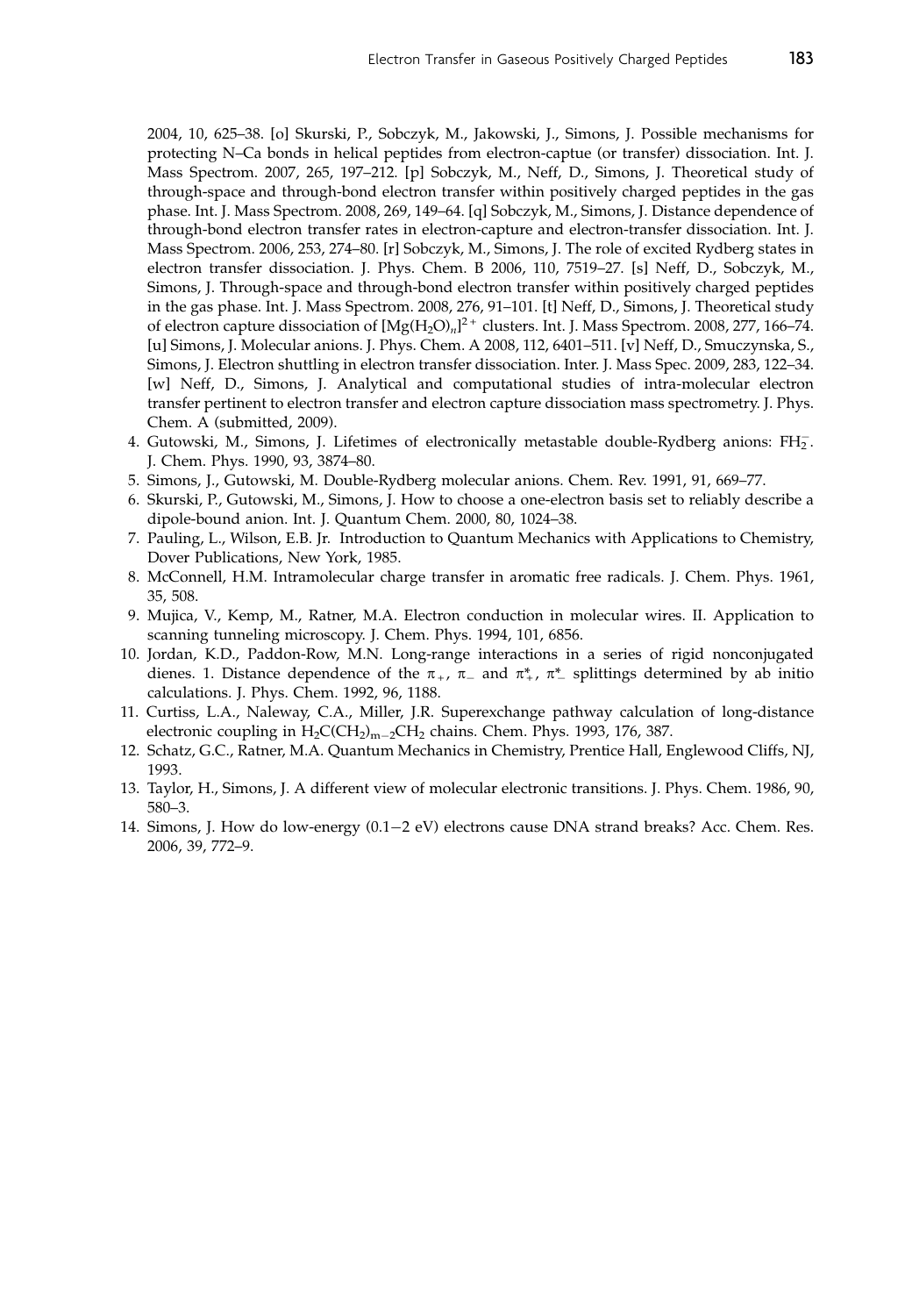# SUBJECT INDEX

accelerated molecular dynamics, 79 acceptor, 178 activation energy  $E_A$ , 180 ADME-Tox, 102–105, 109–110, 112, 114, 115, 117–120, 122, 123 aliphatic ''spacers'', 173 anion-to-peptide electron transfer, 174 Atomic orbital basis sets, 170 basin constrained molecular dynamics, 85 bias potential, 83, 91 bias strength, 91 block averaging, 31 blood–brain barrier, 102, 109, 122 bond-boost potential, 91 bridge, 178 Caco-2 absorption, 108 CC-R12 with connected singles and doubles (CCSD-R12), 133, 138, 141 CC-R12 with connected singles, doubles, and triples (CCSDT-R12), 133, 139, 141  $CCSD(2)_{R12}$ , 140

- CCSDTQ-R12, 133, 141
- cholesterol, 5, 8, 10, 15
- collision-induced dissociation, 164

complementary auxiliary basis set (CABS), 137 complete active space self-consistent field, 150 computer algebra, 141 concerted rotations, 51, 64

convergence, 23 correlation function, 25, 33, 138 correlation time, 32 correlations, 30 Coulomb attraction, 165 Coulomb potential, 168 Coulomb stabilization energy, 173 coupled-cluster (CC) theory, 132 couplings, 166 Cu(100), 95 cusp condition, 134

DAPC, 8, 9 DDPC, 11 density matrix renormalization group, 150, 151

diabatic energy hypersurfaces, 178 diffuse functions, 170 disulfide, 164 DLPC, 8, 11, 12, 15 DMPC, 11, 12, 15 DMSO, 14 donor, 178 DOPC, 4, 8, 12, 13, 15 DPPC, 8, 10–12, 13–15 DPPS, 11 DSPC, 11

effective sample size, 37 electron correlation, 150 electron transfer, 167 electron-capture dissociation (ECD), 164, 165 electronic coupling, 169 electrons in DNA, 181 electron-transfer dissociation (ETD), 164 electron-transfer, 166 ensemble averages, 31 EOM-CCR12, 143 equations, 143 equilibrium ensemble, 24 ergodicity, 29 error analysis; principal component; block averaging, 24 error estimation, 23, 31 excited states, 171 explicitly correlated methods, 133 explicitly correlated second-order Møller-Plesset, 133 exponential decays, 174

F12 methods, 133 Fermi golden rule, 180 first-order cusp condition, 140 first-order kinetics, 81 FLIP-FLOP, 6, 12, 14–16 free energy, 9, 11, 15

geminal excitation operator, 136 generalized ensemble, 69

harmonic transition state theory, 85  $2H_1$ , 166 Hartree-Fock, 171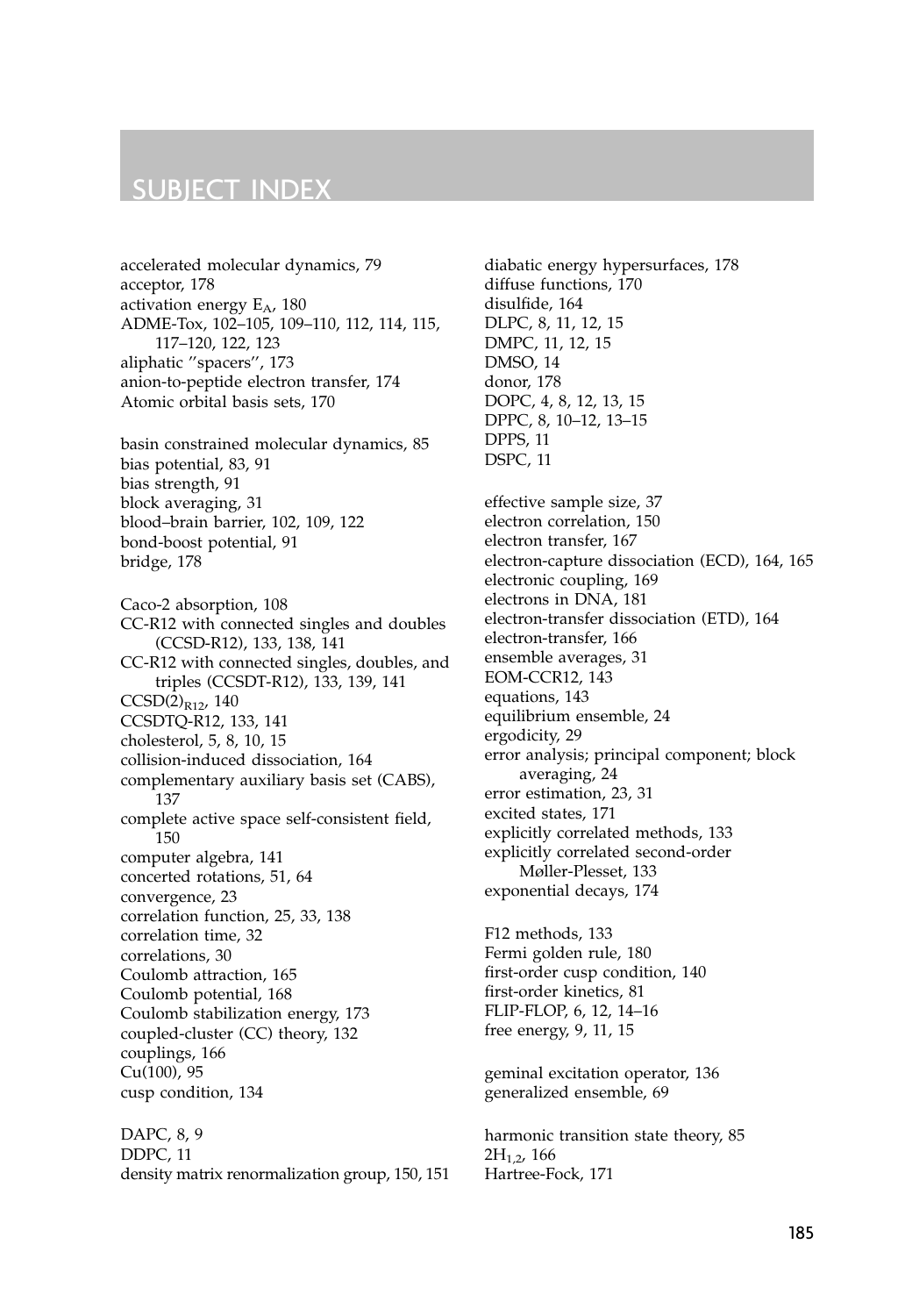HMPC, 11 human intestinal absorption, 102–104, 111, 124 Hylleraas functional, 136 hyperdynamics, 83

ijkl ansatz, 137 implicit solvation, 51, 55, 67 importance sampling, 51 index-permutation symmetry, 141 infrared multiphoton dissociation, 164 infrequent events, 79 intra-peptide, 174 intra-peptide electron transfer, 167

Landau-Zener (LZ) theory, 166 lipid bilayers, 4

many-body basis, 150, 155–156, 161 MARTINI model, 7, 9 matrix product states, 150 MD simulations, 7–8, 12 membrane, 4, 6 molecular dynamics, 79 Møller–Plesset perturbation theory, 171 Monte Carlo, 50-54, 56, 58, 60, 62, 64, 66-68, 70–71 MP2 method, 133 MP2-R12, 135

 $N-C_{\alpha}$ , 164 non-dynamic correlation, 149–150, 152–153

oral bioavailability, 102-105, 114-116, 119–120, 123 orthogonality projector, 136

parallel-replica dynamics, 81 phospholipid, 8 plasma protein binding, 102-104, 116–117, 122, 124 POPC, 9, 12, 15 pores, 6, 12, 14 post Hartree-Fock methods, 149 potential of mean force, 92

QSAR, 103, 105–106, 108, 110–111, 116–119, 121, 123–124 R12 method, 133, 134 radiationless relaxation, 167 reorganization energy, 179–180 replica exchange, 31 resolution of the identity (RI), 133 RI approximation, 137 Rydberg states, 165 sampling Quality, 23 SDPC, 8 second-order Møller-Plesset perturbation (MP2-R12), 133 self-learning hyperdynamics, 89 Slater-type correlation function, 133, 138 solid-liquid interface, 89 solubility, 102-108, 112, 114–116, 120, 122–123 spatial parallelization, 93 spatially parallel temperature accelerated dynamics, 93 special basis functions, 171 standard approximation, 137 standard error, 34 statistical uncertainty, 25 strongly correlated electrons, 150 structural histogram, 39 superstate parallel-replica dynamics, 88 synchronous sublattice algorithm, 94 temperature-accelerated dynamics, 85

temporal parallelization, 81 thin film growth, 95 through-space or through-bond, 175 time correlation function, 180 timescale separation, 88 timescales, 25 transition state theory, 83

umbrella sampling, 9, 11

variance, 25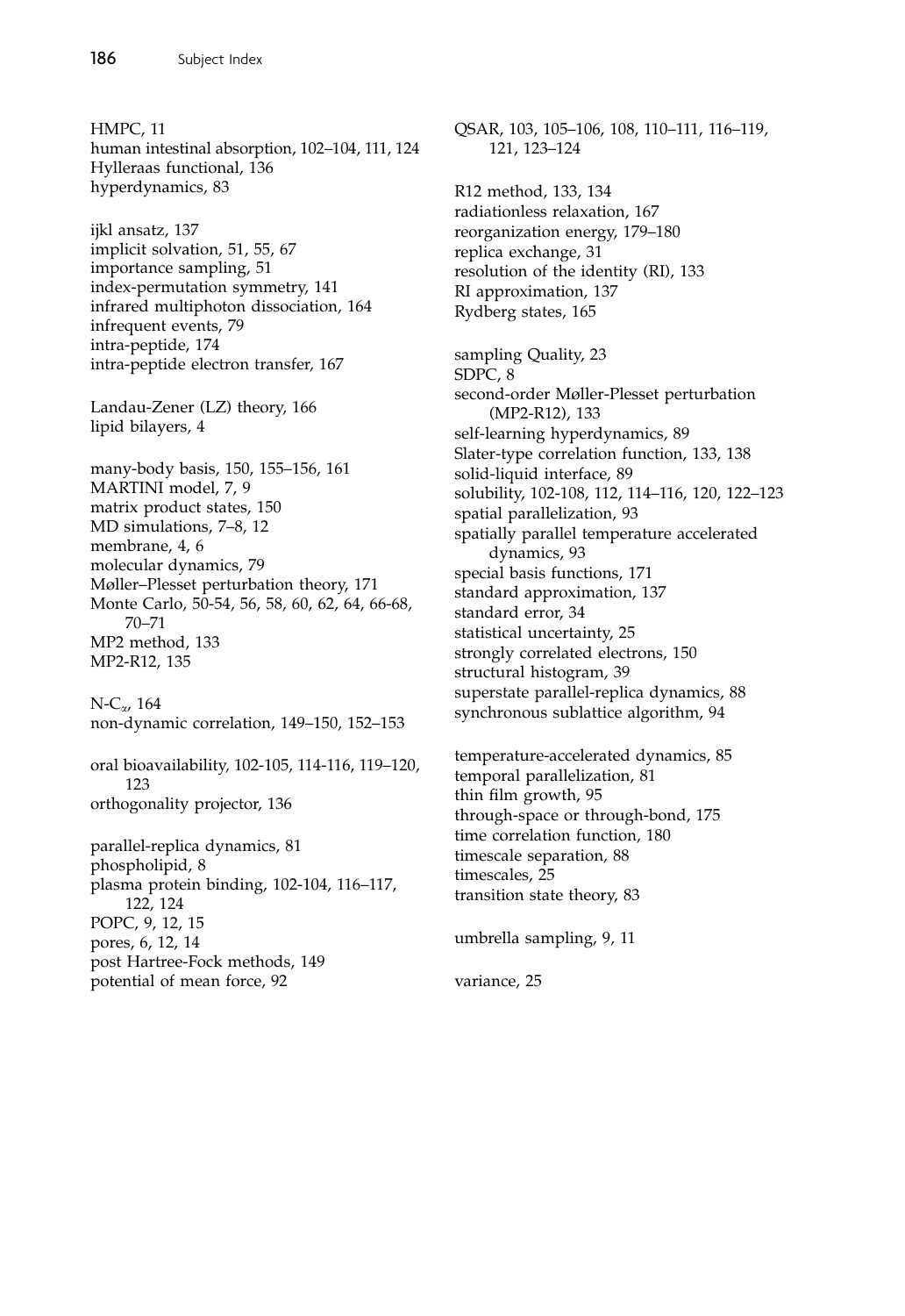## CUMULATIVE INDEX VOLS 1–5

 ${}^{12}C^{16}O_2$ , 3, 168 3D QSAR, 2, 182; 3, 67, 71  $\pi$ – $\pi$  interactions, 3, 183 ab initio, 3, 215, 219, 220 ab initio modelling, 1, 187, 188 ab initio thermochemical methods, 1, 33, 37, 45 absorption, 5, 103, 108–113, 121–123 intestinal, 1, 137–138 see also ADMET properties accelerated molecular dynamics, 2, 230 ACPF, 3, 163 action optimization, 3, 17, 19 activated state, 3, 220–222 active database, 3, 157 Active Thermochemical Tables, 3, 159 active transport,  $1$ , 139, 140 acyl carrier protein synthase (AcpS), 1, 179 adenosine triphosphate (ATP) site recognition, 1, 187, 188 adiabatic approximations,  $1$ , 20, 25, 27 adiabatic Jacobi correction (AJC), 3, 158 ADME-Tox, 5, 101–104, 108–109, 111, 113, 114, 116–119, 121, 122 ADMET properties active transport, 1, 139, 140 aqueous solubility, 1, 135–137, 162 blood–brain barrier permeation, 1, 140–142 computational prediction, 1, 133–151 cytochrome P450 interactions, 1, 143, 144 drug discovery, 1, 159-162 efflux by P-glycoprotein,  $1$ , 140, 160, 161 intestinal absorption, 1, 137, 138 intestinal permeability,  $1$ , 134, 135, 161 metabolic stability, 1, 142, 143, 162 oral bioavailability, 1, 134, 138, 139, 159, 160 plasma protein binding, 1, 142 toxicity, 1, 144 AGC group of kinases, 1, 196 agrochemicals, 1, 163 AK peptide, 2, 91 "alchemical" free energy transformations, 3, 41–53 alignment-independent molecular descriptors, 3, 69

AMBER, 2, 91 AMBER force fields, 1, 92, 94–97, 99, 119–121 angular wavefunctions, 1, 225–228 anisotropic polarizability tensors, 3, 180 ANO basis, 3, 201 apparent errors, 3, 196 applicability domain, 2, 113, 118, 120, 123, 125 aqueous solubility,  $1$ , 135–137, 162 aromatic cluster, 3, 212, 221 assay, 4, 23, 24, 204, 205, 208, 210, 212, 213, 221, 223, 225, 226, 229, 230, 232–235, 238, 239 asymmetric top notation, 3, 159 atomic orbital representations, 1, 225–228 atomistic simulation boundary conditions, 1, 80 experimental agreement, 1, 77, 78 force fields, 1, 77, 79–82 methodological advances, 1, 79 nucleic acids, <u>1</u>, 75–89 predictive insights, 1, 78, 79 sampling limitations, 1, 80–82 atomistic simulations time scale, 3, 15 transition path methods, 3, 16 ATP see adenosine triphosphate aug-cc-pVnZ, 3, 198 AUTODOCK, 1, 122, 123; 2, 184 B-factors, 3, 32, 34, 35 B3LYP functional, 1, 32, 48–50 back-propagation neural networks (BPNN), 1, 136, 137 Bad, 2, 197, 203 bagging, 2, 136 Bak, 2, 197, 198, 203–205 barrier heights, 2, 64, 73 base pair opening, 1, 77 basis set superposition errors (BSSE), 2, 68, 74, 76, 78 basis sets, 1, 13–15, 32, 33; 3, 195 Bax, 2, 197, 198, 203, 204 Bayes model, 2, 157 Bayesian methods, 2, 132 Bcl-2, 2, 197, 198, 201, 203–206 Bcl-xL, 2, 197, 203–206 Bennett acceptance ratio, 3, 44, 45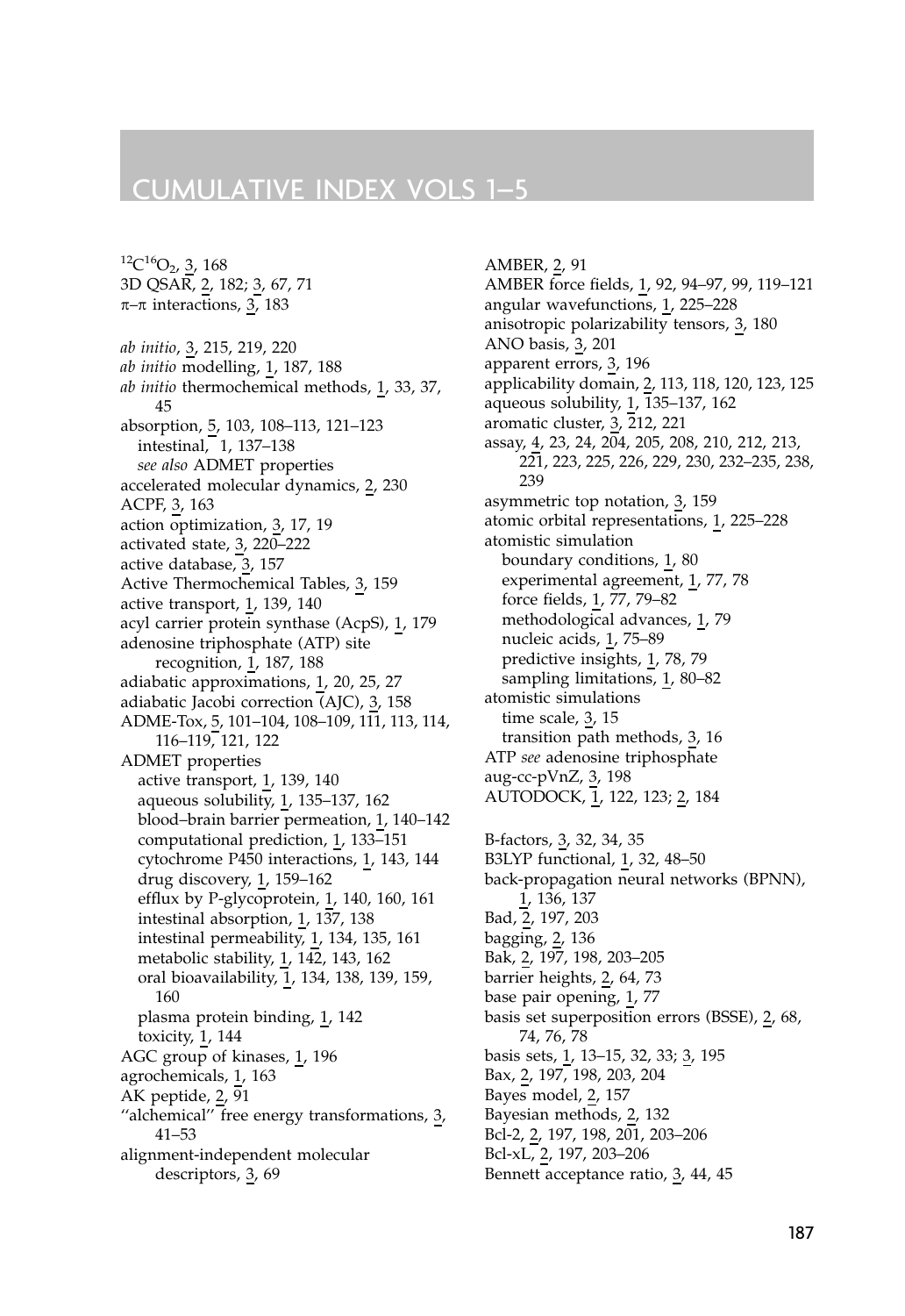benzene dimers, 3, 188 benzene–water, 3, 186 Bessel-DVR, 3, 167 Betanova, 1, 248-9 Bethe–Salpeter equation, 1, 27 bias potential, 2, 224–226, 229, 230 Bid, 2, 197, 203, 205 Bim, 2, 197, 203 binding affinities, 1, 78 binding free energy, 4, 69, 73, 81, 82, 164 calculating, 1, 114–119 protein–ligand interactions, 1, 113–130 scoring functions, 1, 119-126 binding rate, 4, 74–82 bioavailability, 1, 134, 138, 139, 159, 160; 5, 103, 104, 113–119, 121, 122 bioinformatics, 4, 4, 12, 18, 30, 33, 68, 206 biological activity, 4, 24, 204–206, 209, 210, 212, 213, 218, 219, 227, 232 bio-molecular simulation atomistic simulation, 1, 75–82 nonequilibrium approaches, 1, 108 protein force fields, 1, 91-102 protein–ligand interactions, 1, 113–130 water models, 1, 59–74 biospectrum similarity, 2, 150 Bleep, 2, 162 block averaging, 5, 31, 33–37, 44, 47, 61 blood-brain-barrier, 5, 109, 110, 122 blood–brain barrier permeation, 1, 140–142, 160, 161 BO approximation, 3, 158 body-fixed frame, 3, 166 bond breaking configuration interaction, 1, 51 coupled cluster methods, 1, 52, 53 generalized valence bond method, 1, 47, 48 Hartree–Fock theory, 1, 46, 48–51 multireference methods, 1, 51–53 perturbation theory, 1, 51, 52 potential energy surface, 1, 54 quantum mechanics, 1, 45–56 self-consistent field methods, 1, 46, 47, 53 spin-flip methods, 1, 53 bond vector(s), 3, 167, 168 boost energy, 2, 225–227 boosting, 2, 136, 151 Born–Oppenheimer approximation, 1, 3, 54 Born–Oppenheimer (BO), 3, 156 BOSS program, 2, 264 boundary conditions, 1, 80 Boyer Commission, 1, 206-207 BPNN see back-propagation neural networks Bragg's Law, 3, 89, 90, 97 Breit, 3, 164

Breit term, 3, 163 Bridgman tables, 1, 224 BSSE see basis set superposition errors Brownian dynamics,  $\frac{4}{3}$ , 77 Caco-2 absorption, 5, 102 CAMK group of kinases, 1, 186, 196 Carnegie Foundation, 1, 206-207 casein kinase 2 (CK2), 1, 197 Casida's equations, 1, 21, 22, 25 caspase-3, 2, 206 caspase-9, 2, 206, 208 CASSCF see complete-active-space selfconsistent field CATS3D, 2, 149 catalysis, 4, 97, 155–157, 161 CBS-n methods, 1, 36, 37 CC see coupled cluster cc-pCVnZ, 3, 198, 199 cc-pV(n+d) $\bar{Z}$ ,  $\bar{3}$ , 197 cc-pVnZ, 3, 196, 199, 202 cc-pVnZ-DK, 3, 200, 202 cc-pVnz-PP, 3, 201, 202 cc-pwCVnZ, 3, 198, 199  $CCSD(T)$ , 3,  $160$ CD see circular dichroism CDKs see cyclin-dependent kinases central nervous system (CNS) drugs, 1, 160, 161  $CH<sub>2</sub>$  radical,  $3/3$ , 156 chance correlations, 2, 153 charge transfer (CT), 1, 26 charge transfer interactions, 3, 180 CHARMM force fields, 1, 77, 79, 92–95, 97–99, 119, 120 chemical amplification, 2, 11 chemical Kinetics Simulator, 2, 4 Chemical Markup Language (CML), 3, 116, 126 chemical space (size of), 2, 143 chemical structures, 4, 128, 204, 205, 208, 211, 218–220, 224, 230, 234 chemical vapor deposition (CVD), 1, 232, 233 chemScore, 2, 162 cholesterol, 5, 5, 6, 8–12, 15, 16 circular dichroism (CD) spectra, 1, 22–24 circular fingerprints, 2, 144 cis-trans isomerization, 2, 228, 229 CI see configurational interaction classification, 4, 14, 15, 17, 27, 44–57, 212, 239 cluster-based computing, 1, 113 CMAP see correction maps CMGC group of kinases, 1, 186, 192–194 CNS see central nervous system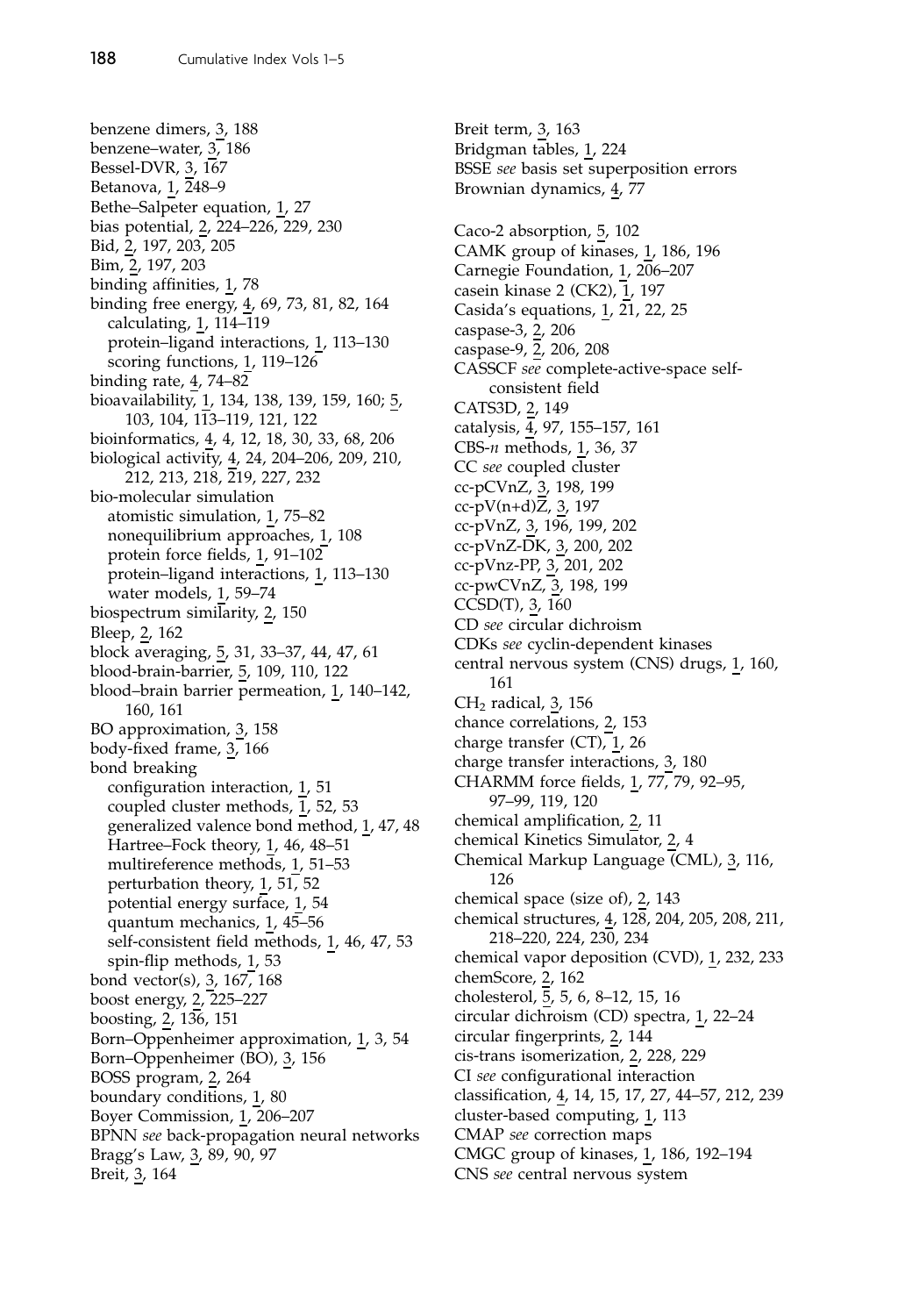$CO<sub>2</sub>, 3, 162, 168$ coarse-graining, 4, 111 cold shock proteins (CSP), 3, 24 combinatorial QSAR, 2, 113, 120 CoMFA, 2, 152 compartmentalization, 2, 11 complete basis set, 3, 196 complete basis set (CBS) full configuration interaction (FCI), 3, 156 complete-active-space self-consistent field  $(CASSCF)$  method,  $1, 47, 53$ compound equity, 1, 171 computational protein design (CPD), 1, 245–253 degrees of freedom, 1, 246 energy function, 1, 246, 247 examples, 1, 248–250 search methods, 1, 247, 248 solvation and patterning, 1, 247 target structures,  $1$ , 246 computational thermochemistry ab initio methods, 1, 33, 37, 45 CBS-n methods, 1, 36, 37 density functional theory, 1, 32, 33 empirical corrections, 1, 34–36 explicitly correlated methods, 1, 39 G1, G2, G3 theory, <u>1</u>, 34–36 hybrid extrapolation/correction, 1, 36–37 isodesmic/isogyric reactions, 1, 34 nonempirical extrapolation, 1, 37–39 quantum mechanics, 1, 31–43 semi-empirical methods, 1, 31, 32 Weizmann- $n$  theory,  $1$ , 37–39 concerted rotations, 5, 63, 65 configurational interaction (CI), 1, 9, 10, 48, 51 configurational space, 2, 84 conformation change(s), 3, 32–36 conformational changes, substrate induced P450, 2, 173 conformational flexibility, 1, 173 conformational flooding, 2, 221, 223, 224 conformational fluctuations,  $\frac{4}{1}$ , 74, 81, 109, 161 conformation restraints, 3, 49, 50 conformational sampling, 3, 48, 49 conformational Transitions, 2, 221, 222, 227 consensus approaches, 1, 145 consensus scoring, 2, 158 continuum salvation models, 3, 198, 203 convergence, 5, 26, 27, 37–41, 68, 92, 132, 143, 144, 156 core correlation, 3, 198, 203 core-valence, 3, 199, 202 correction maps (CMAP), 1, 95, 96, 98

correlating functions, 3, 197 correlation energy, 2, 53, 54, 59–62, 64–71, 73, 74, 76 correlation methods,  $1, 8-11$ correlation-consistent, 3, 160, 196 Council for Chemical Research, 1, 240 Council on Undergraduate Research (CUR), 1, 206–208 coupled cluster (CC) methods, 1, 10–11, 37–40, 48–50, 52, 53; 5, 131, 132 CPD see computational protein design CPHMD, 3, 6 Crooks relationship, 3, 45 cross-validation leave-group-out, 3, 67 leave-one-out, 3, 67 Crystallographic Courseware, 3, 96 CT see charge transfer Cu, Zn superoxide dismutase (SOD), 3, 24, 25 CUR see Council on Undergraduate Research current density, 1, 27 curvilinear, 3, 27 CVD see chemical vapor deposition cyclin-dependent kinases (CDKs), 1, 186, 192–194 CVRQD, 3, 161–164 CYP inhibitor, 3, 65, 71 CYP substrate, 3, 65, 71 cytochrome c, 3, 22 cytochrome P450, 2, 171; 3, 63, 64 2C5, 2, 172  $2C9, 2, 172$ 3A4, 2, 172 BM-3, 2, 174 eryF, 2, 174 terp, 2, 174 cytochrome P450 interactions, 1, 143, 144 D-Score, 2, 161 D/ERY motif, 3, 211 D2.50, 3, 211 D&C see divide and conquer DA see discriminant analysis data analysis, 4, 42, 218, 223, 226, 227, 232, 239 database, 3, 169; 4, 10, 13, 17, 24–26, 49–52, 68, 92, 204–213, 218, 220–226, 228, 236, 238, 239 database mining, 2, 114, 121–125 databases drug-likeness, 1, 155, 156 ligand-based screening, 1, 172-175 self-extracting, 1, 223, 225 symbolic computation engines, 1, 223–225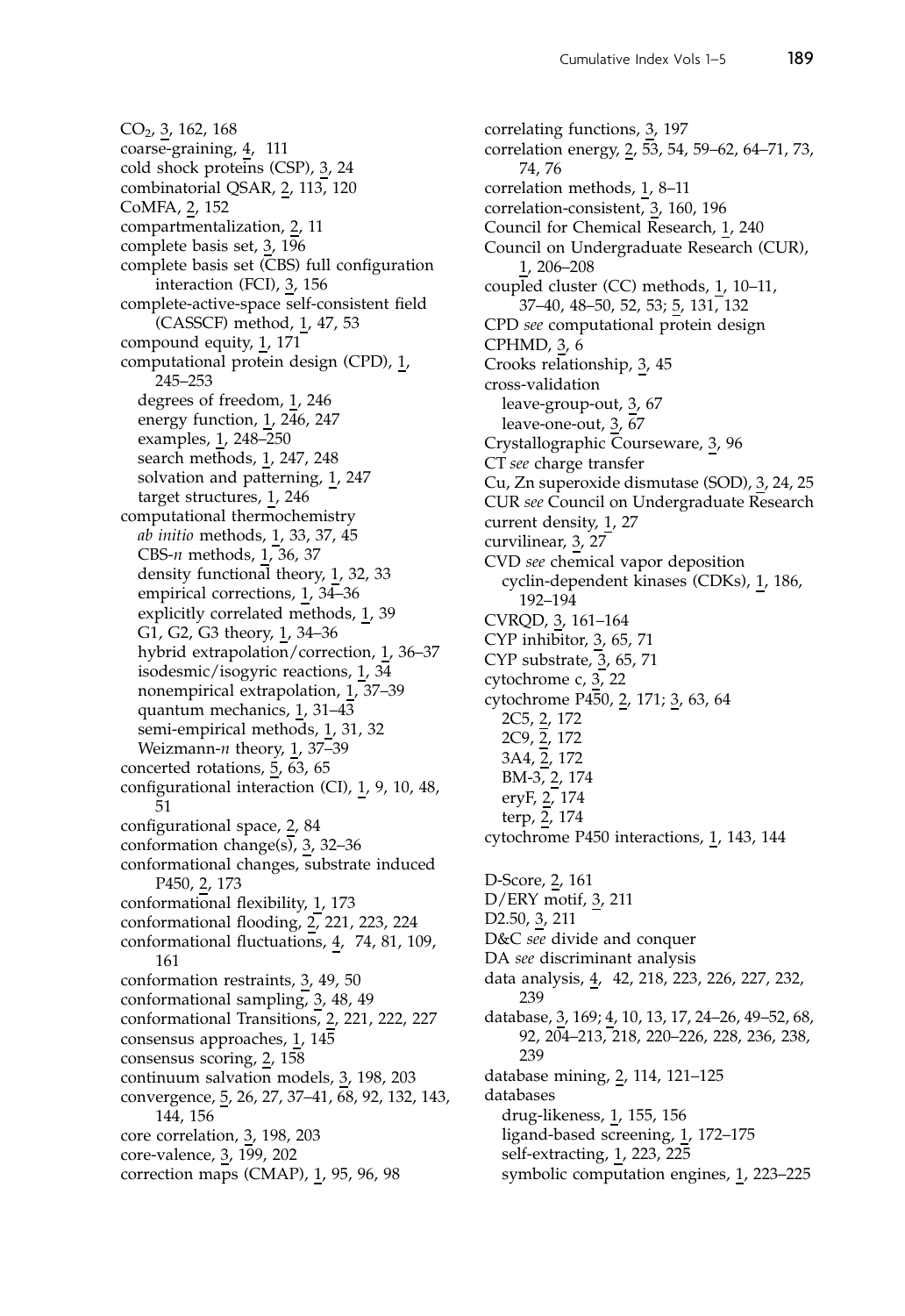data-mining, 4, 205, 206 Davidson correction, 3, 163 DBOC, 3, 160, 163 de novo protein design, 1, 245 dead-end elimination (DEE), 1, 247–249 degrees of freedom, 1, 246 density fitting, 2, 55, 74, 77 density functional theory (DFT) bond breaking, 1, 48, 49 computational thermochemistry, 1, 32, 33 protein–ligand interactions, 1, 116 state of the art,  $1, 4, 11-15$ time-dependent, 1, 20-30 descriptor binarization effect, 2, 152 designability, 4, 7, 9, 11, 13, 17 DEWE, 3, 168 DEZYMER algorithm, 1, 249 DF-LCCSD(T), 2, 55 DF-LMP2, 2, 55, 73, 75 DFT see density functional theory discriminant analysis (DA), 1, 138 diagonal Born-Oppenheimer corrections (DBOC), 3, 158 dielectric constant, 4, 73, 74, 97, 98, 100, 109–111, 113–115, 117, 128, 129, 133 diffusion, 4, 75, 77, 79, 82, 140, 141, 147–152, 174, 176–180, 183, 184, 196 digital repository, 3, 103, 107, 108, 125, 129 dipole polarizability, 3, 179 discrete path sampling (DPS), 3, 16 discrete variable representation (DVR), 3, 166 displacement coordinates, 3, 168 dissipative MD, 3, 139 distant pairs, 2, 54, 62, 63 distributed computing, 1, 113 distributed multipolar expansion, 3, 179 distribution see ADMET properties divide and conquer (D&C) algorithm,  $1$ , 116–117 DKH, 3, 200 DMS, 3, 156 DMSs, 3, 163, 165 DNA gyrase, 2, 280 DOCK, 2, 157, 159, 161, 179, 184–186, 299–303, 308, 314–317, 319–320 DOCK program, 1, 173, 174, 177, 178, 189 docking, 1, 79, 114, 119, 121, 155, 169, 172–174, 178, 189–196; 2, 141, 145, 157, 159, 161, 162, 284, 297–303, 305–307, 309, 311, 313–321, 323; 4, 27, 68, 82, 160, 161, 207, 212 DockIt, 2, 299, 300, 317 DockScore, 2, 161 DockVision, 2, 299, 300, 315–317 domain approximation, 2, 53, 64, 73–76, 78

domain extensions, 2, 54, 59, 62, 63, 77 DOPI, 3, 166, 168 drug discovery, 1, 155–168; 3, 64 agrochemicals, 1, 163 aqueous solubility, 1, 162 chemistry quality, 1, 157 CMS drugs, 1, 160, 161 databases, 1, 155, 156 drug-likeness, 1, 155–157 intestinal permeability, 1, 161 lead-likeness, 1, 159 metabolic stability, 1, 162 oral drug activity, 1, 159–160 positive desirable chemistry filters, 1, 158, 159 promiscuous compounds, 1, 162, 163 druggability, 4, 23, 29–33, 213 drug-drug interactions, 3, 63 drug-likeness, 1, 155–157; 2, 160 DrugScore, 2, 161, 162 Dublin-core metadata (DC), 3, 104, 107, 108, 125 DVR, 3, 167 E6.30, 3, 211 Eckart–Watson Hamiltonians, 3, 167 education research-based experiences, 1, 205–214 stochastic models, 1, 215–220 symbolic computation engines, 1, 221–235 effective core potentials, 3, 200 effective fragment potential (EFP), 3, 178 efflux by P-glycoprotein,  $1$ , 140, 160, 161 EFP, 2, 267; 3, 178, 190  $EFP-QM, 3, 182$ EFP/PCM, 3, 181 induced dipolses, 3, 181 elastic network model(s), 3, 31–37 electron capture dissociation, 5, 164 electron correlation methods, 1, 8–11 electron transfer, 5, 164, 165–170, 172–176, 178–181 electron transfer dissociation, 5, 164 electronic embedding, 2, 37 electronic Schrödinger equation, 1, 3-15 electrostatic interaction, 3, 179 empirical force fields, 1, 91–102 empirical PESs, 3, 164 empirical scoring functions, 1, 122, 123 energy function, 1, 246–247 enrichment, 2, 297, 302, 303, 305–309, 313–319 enzyme, 4, 6, 25, 27, 32, 96, 97, 155–165, 208 error analysis, 5, 24 Essential dynamics, 2, 233, 236, 242–244, 247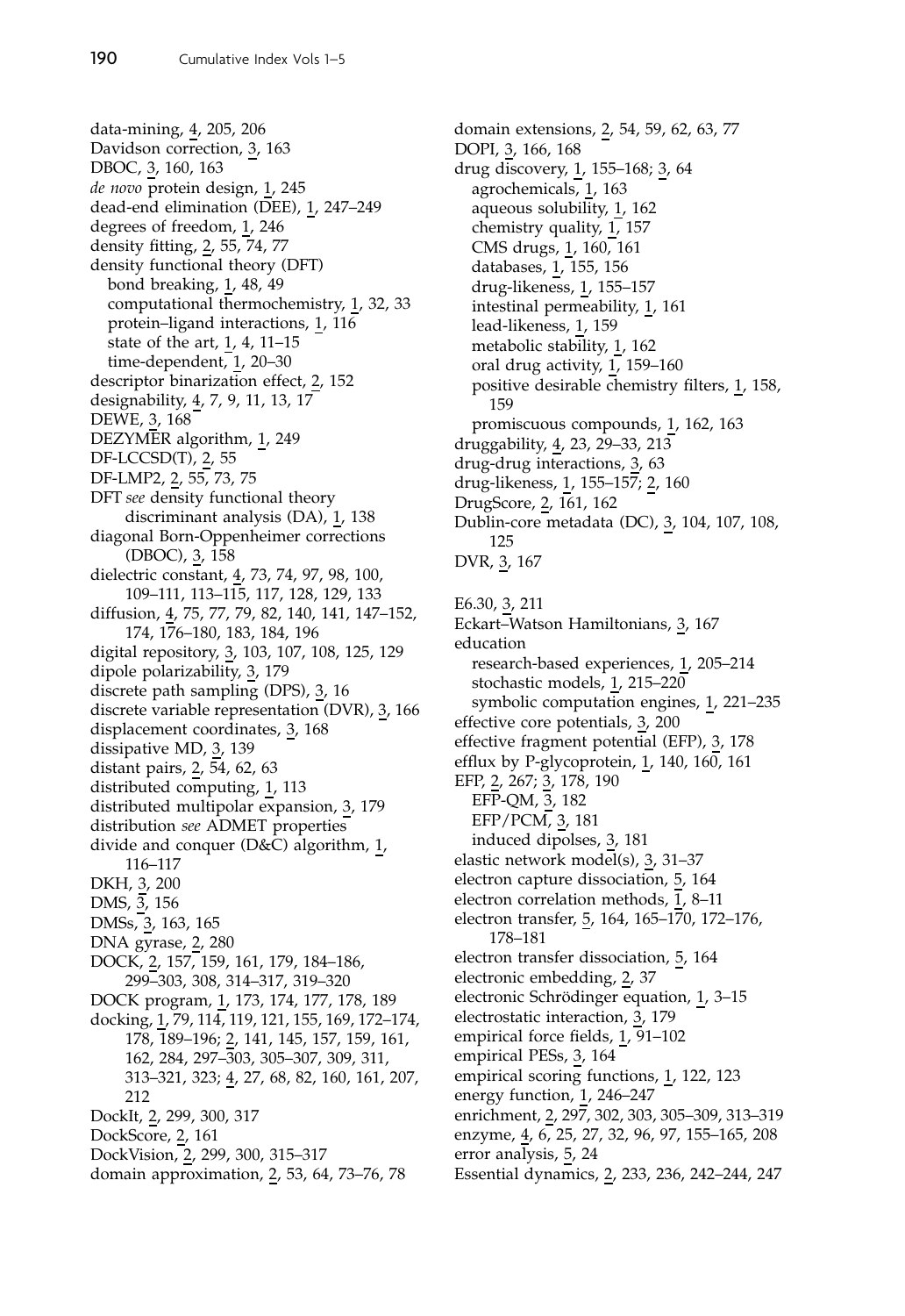Euler angles, 3, 168 evolutionary determinants, 4, 4, 5 evolvability,  $4$ , 7-9, 17 Ewald summation, 2, 265 Ewald summation techniques,  $1, 59, 62, 75$ exact exchange, 1, 26, 27 exchange repulsion, 3, 179, 180 excited state structure/dynamics, 1, 24 excretion see ADMET properties explicit-r12 correlation, 5, 132, 140 explicit solvent, 2, 98, 99, 101, 102, 104–106 exponential damping functions, 3, 180 extended systems, 1, 26 extensible metadata platform (XMP), 3, 104, 107, 109–111 F-Score, 2, 161 FCI, 3, 160 feature selection, 2, 151, 153 FEP see free energy perturbation FEPOPS, 2, 146 few-body systems, 3, 158 few-electron systems, 3, 156 Fingal, 2, 148 fitness density, 4, 11, 14, 17 first-principles thermochemistry, 3, 160 FIS3, 3, 161, 162, 164 FKBP, 3, 52 FlexX, 1, 173, 178, 189; 2, 157, 159, 184, 186, 299, 300, 308, 313–319 Flo+ 299, 300, 317 FLO99, 1, 178 Florida Memorial College, 1, 212 fluctuation theorem,  $1/109$ fluid properties, 1, 239-244 focal-point approach (FPA), 1, 39; 3, 160 folding intermediate states, 3, 9 force fields,  $3/3$ , 162 molecular simulations, 1, 239, 240 nucleic acids, 1, 77, 79–82 protein–ligand interactions, 1, 116, 119–121 proteins, 1, 91–102 structure-based lead optimization, 1, 177 FPA, 3, 160 fragment positioning, 1, 175–177 FRED, 2, 148, 161, 299, 300, 313, 314, 317, 319 free energy, 1, 96, 103–111, 113–130; 4, 6, 69, 73, 92, 108–111, 115, 117, 127–129, 132, 133, 157, 163, 164, 181, 182, 187; 5, 6–16, 55, 109 free energy calculations, 3, 41–53 free energy perturbation (FEP),  $\underline{1}$ , 104, 106; 2, 265

functional microdomains, 3, 211 Fuzzy clustering, 2, 160 fuzzy logic, 1, 218 G-protein coupled receptors (GPCRs), 3, 209 G-Score, 1, 123; 2, 161 G1, G2, G3 theory, 1, 34-36 GAMESS, 3, 190 Gaussian Geminal Methods, 2, 25 Gaussian quadratures, 3, 166 GB-1 beta hairpin, 2, 91, 92 generalized Born, 2, 222; 4, 73, 109, 110, 115, 117, 126, 129, 131, 134 generalized conductor-like screening model (GCOSMO), 2, 266 generalized finite basis representation (GFBR), <u>3</u>, 167 generalized gradient approximation (GGA), 1, 12 generalized valence bond (GVB) method, 1, 47–48 Ghose/Crippen descriptors, 2, 160 Glide, 2, 161, 299, 300, 302, 303, 313–319 global matrices, 1, 116–117 glutathione peroxidase, 2, 47 GOLD, <u>2</u>, 161, 162, 184–186, 299, 300, 313–319 GRAFS, 3, 210 graphical representations, 1, 225–228, 232, 233 GRID, 2, 148–149 GRIND, <u>2</u>, 148 GROMACS, <u>2</u>, 89, 91 GROMOS, 2, 91 GROMOS force fields, 1, 97 GVB see generalized valence bond [H,C,N], 3, 163  $H<sub>2</sub>$ , 3, 158 H<sub>2</sub>-like systems, 3, 158  $H_2^{16}O$ , 3, 160, 164  $\rm H_2^{17}O$ , 3, 159, 160, 164 H<sub>2</sub><sup>8</sup>O, <u>3</u>, 164 H<sub>2</sub>O, 3, 162, 163, 168  $H_2S$ ,  $3, 163$  $H_2^*$ , 3, 158 Hartree–Fock (HF), 3, 160 Hartree–Fock (HF) method, 1, 4–11, 13–15, 20, 21, 46, 48–51 HDM2, 2, 209 HEAT (High-accuracy Extrapolate Ab initio Thermochemistry), 3, 160 Hellmann–Feynman theorem, 1, 21 HF limit, 3, 197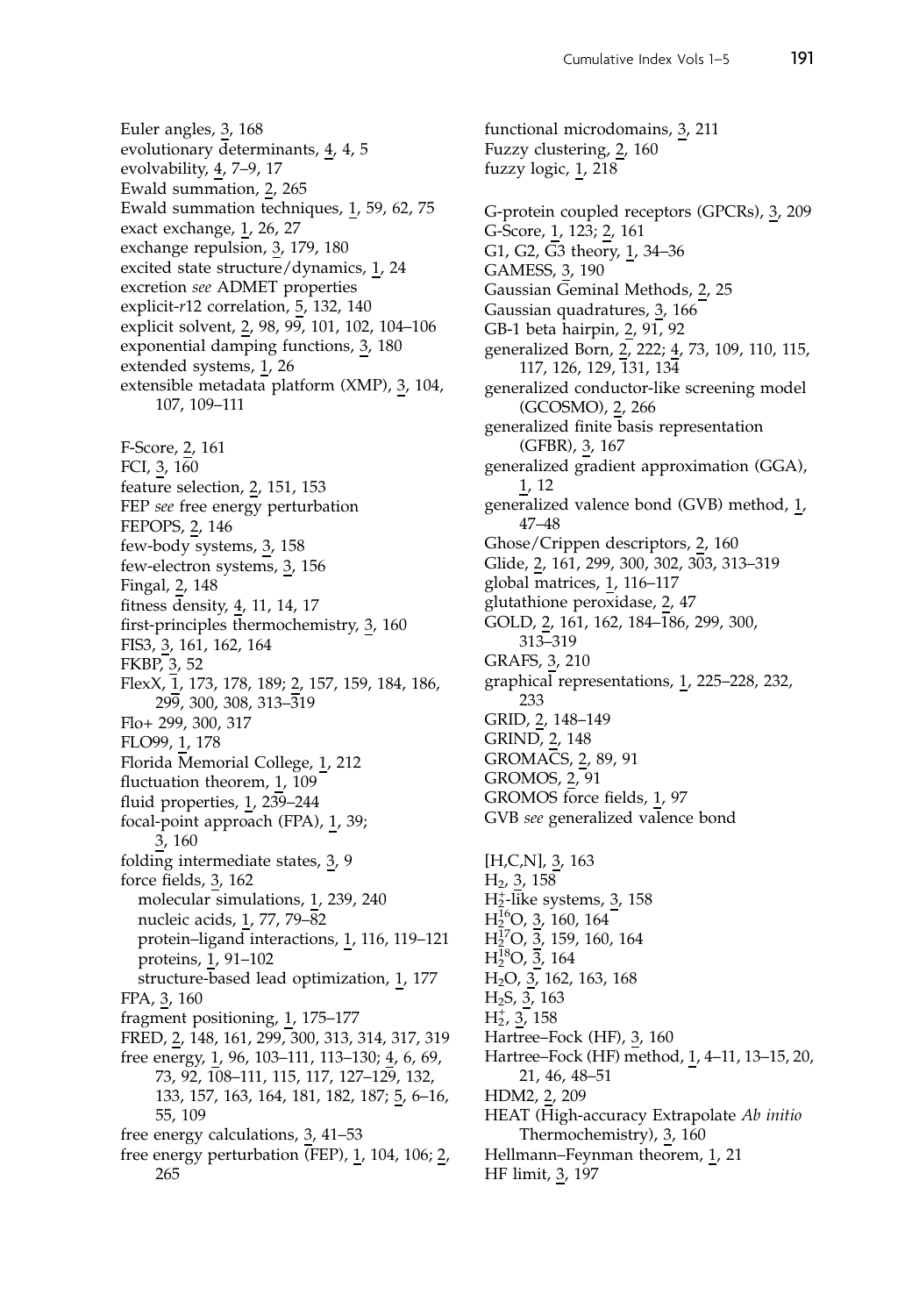hierarchical protein design, 1, 245 high throughput docking (HTD), 2, 298–302, 304–306, 308, 309, 317–320 high-resolution spectra, 3, 157 high-throughput screening (HTS), 1, 171, 172 HINT, 2, 162 Hohenberg–Kohn (HK) theorem, 1, 11, 20 homodesmotic reactions, 1, 34 homology models, 1, 170, 188, 189; 3, 211 HTD see high throughput docking HTS data analysis, 2, 156 HTS Data Mining and Docking Competition, 2, 159 HTS see high-throughput screening human intestinal oral plasma protein binding, 5, 103, 116 hybrid quantum and molecular mechanical simulation (QM/MM), 2, 263–268 hybrid solvent, 2, 106 hybridization, structure-based, 1, 191, 192 hydration free energies, 1, 103 Hylleraas Method, 2, 21 Hylleraas-CI method, 2, 24 hyperdynamics, 2, 221, 224, 225; 5, 80, 83–85, 89, 91–93 IAPs, 2, 206 ICM, 2, 299, 300, 308, 313–314, 318–319 ICMRCI, 3, 163 IL-2, 2, 214 implicit solvent, 2, 99–100; 3, 5; 4, 107–109, 111–113, 117, 125–134 Induced Fit, 3, 218 information triple, 3, 109, 110, 128, 131 intermolecular potential functions, 1, 241, 242 internal coordinates, 3, 166 intestinal absorption, 1, 137–138 intestinal permeability, 1, 134, 135, 161 intrinsic errors, 3, 196 iron chelation, modeling of, 2, 185 isodesmic/isogyric reactions, 1, 34 Jacobi coordinates, 3, 158 Jarzynski relationship, 1, 103–110; 3, 45, 46 Jmol, 3, 99, 113–117, 119–121, 125, 126 Kemp decarboxylation, 2, 263, 264, 271–273, 275 kinetics, 4, 16, 68, 113, 156, 175, 186, 190–192, 196 kinome targeting, 1, 185–202 applications, 1, 192–197 ATP site recognition, 1, 187, 188 homology models, 1, 188, 189

kinase family, 1, 186, 187 methodology, 1, 188–192 selectivity, 1, 190, 191 structure-based hybridization, 1, 191, 192 virtual screening,  $1/189$ , 190 knowledge-based scoring functions, 1, 123–125 knowledge bases, 4, 204, 208–214 Kohn–Sham (KS) equations, 1, 11, 20–22, 25 Kohonen maps, 2, 181 Kriging, 2, 151 laboratory course modules, 1, 7 Lamb-shift, 3, 163, 164 Lambda dynamics, 3, 6 Lanczos technique, 3, 166 Langevin, 3, 140, 144, 145; 4, 108, 113, 174, 180, 184 Landau-Zener theory, 5, 166 LCCSD(T),  $1, 54, 62, 71, 78$ LCCSD(TO), 1, 64 lead optimization see structure-based lead optimization lead-likeness, 1, 159 Lennard–Jones (LJ) potential,  $1/93$ , 94, 116, 121 LES see locally enhanced sampling level density, 3, 156 library enumeration, 1, 178 ligand binding, 1, 103; 3, 42, 43, 51 ligand-based screening, 1, 172–175, 178–9 LigandFit, 2, 299, 300, 302, 303, 315–17, 319 LigScore2, 2, 161 linear interaction energy, 1, 117 Linear R12 methods, 2, 28 linear scaling, 2, 54, 55, 62, 64, 77 LINGO, 2, 146 link atoms, 2, 37 LJ see Lennard–Jones LMP2, 2, 55, 60-78 Local Correlation, 2, 53, 77 local coupled cluster, 2, 54 local spin density approximation, 1, 11–12 localized orbitals, 2, 53, 54, 57 locally enhanced sampling (LES), 1, 79 LOOPSEARCH, 3, 216 LUDI scoring function, 1, 123, 173 lysozyme, 2, 199 machine learning, 4, 4, 25, 41–46, 49, 53–58

many-body perturbation theory, 1, 10 Maple, 1, 228, 230–232 MARVEL, 3, 157–162, 165 master equations, 1, 115, 116, 119, 120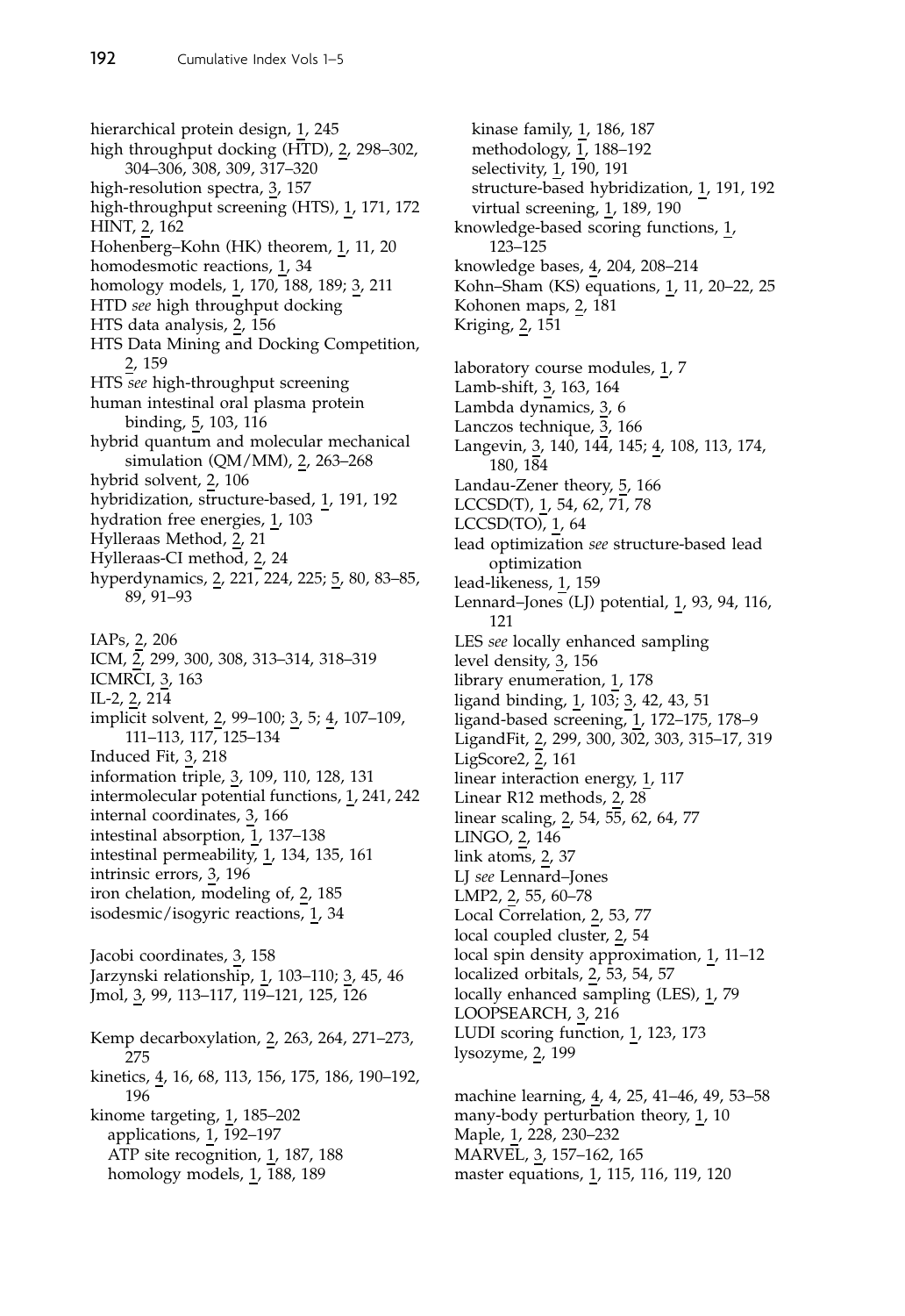Mathematical Association of America, 1, 215, 216 MaxFlux, 3, 16 maximum common substructure, 2, 160 maximum likelihood methods, 3, 44 MC see Monte Carlo MCSCF see multi-configurational self-consistent field MCSS program, 1, 173, 174, 177 MD see molecular dynamics MDM2, 2, 197, 200, 209–211 mechanical embedding, 2, 37 MEMBSTRUCK, 3, 220 membrane, 4, 49, 50, 108, 110, 111, 115–117, 131; 5, 4–8, 12, 13, 38, 69, 104, 108, 111, 113, 115, 116, 119 Menshutkin reaction, 2, 263, 265–268, 275 metabolic stability, 1, 142, 143, 162 see also ADMET properties metal surface, 3, 137 Miller indices  $h$ ,  $k$ ,  $l$ ,  $3$ ,  $91$ MLR, 3, 67 MLR see multiple linear regression MM see molecular mechanics model applicability domain, 3, 68, 74 Model scope, <u>2</u>, 155 MODELLER*,* <u>3</u>, 213 MODLOOP, 3, 216 MOE, 3, 214 MOEDock, 2, 299, 300, 317 MOIL, 3, 19 molecular crowding,  $\frac{4}{10}$ , 110 molecular descriptors, 2, 141, 144–146, 151; 3, 66 molecular dynamics, 2, 98, 99, 221–224, 227–230, 233–238, 243, 244, 246, 247; 3, 140; 4, 33, 72, 109, 111, 112, 117, 126, 133, 134, 139, 146, 147, 161–163 atomistic models, 3, 143 coarse-grained, 3, 138, 144 with electronic friction, 3, 143 molecular dynamics (MD) simulation, 1, 75–78, 217, 239, 242 molecular interaction field, 3, 66 molecular mechanics (MM), 1, 119–122 molecular modeling, 1, 59-130 atomistic simulation of nucleic acids, 1, 75–89 free energy, 1, 103–111, 113–130 nonequilibrium approaches, 1, 103–111 protein force fields, 1, 91–102 protein–ligand interactions, 1, 113–130 water models, 1, 59–74 TIP4P, 1, 62–64, 69–72 TIP4P-EW, 1, 64, 65, 69–72

TIP5P, 1, 65–67, 69–72 TIP5P-E, 1, 67–72 molecular orbital representation, 1, 229–231 Molecular Similarity, 2, 141 molecular simulations, 1, 177, 178, 239–244; 4, 134 Møller–Plesset form, 1, 10, 48–50 MOLPRINT 2D, 2, 145 Monte Carlo methods, 1, 216–218, 239, 242, 247, 248 Monte Carlo simulation (MC), 2, 263–268, 270, 271, 273, 275; 5, 49, 70 multi-configurational self-consistent field (MCSCF) method, 1, 9, 10, 46, 47 multicanonical ensemble, 5, 69 multicanonical methods, 3, 48 MULTIMODE, 3, 166 multiple excitations, 1, 25 multiple linear regression (MLR), 1, 136 multiple sequence alignment, 3, 211–213 multipole approximations, 2, 62 multireference methods, 1, 51–53 MV, 3, 163 MVD1, 3, 164 MVD2, 3, 163 *n*-mode representation,  $\frac{3}{2}$ , 167 N2O, 3, 162 N1.50, 3, 211 N7.49, 3, 211, 212 National Science Foundation (NSF), 1, 206, 207, 209 neural networks, 2, 181 nonadiabatic, 3, 158 nonequilibrium approaches computational uses, 1, 109 experimental applications, 1, 108 free energy calculations, 1, 103–111 Jarzynski relationship, 1, 103-110 theoretical developments,  $1/108$ , 109 NMR, 4, 10, 29, 31, 53, 68, 75, 82, 90–92, 96–102, 139–141, 143–147, 149, 151, 152, 162, 206 nonequilibrium work, 3, 45, 46 nonlinear models, 2, 152 normal coordinates, 3, 163, 167, 168 normal mode, 3, 159 NPXXY motif, 3, 212 NR, 2, 211 NSF see National Science Foundation nuclear hormone receptor, 2, 211 nuclear motion computations, 3, 166 nuclear-motion, 3, 169 nucleic acids, 1, 75–89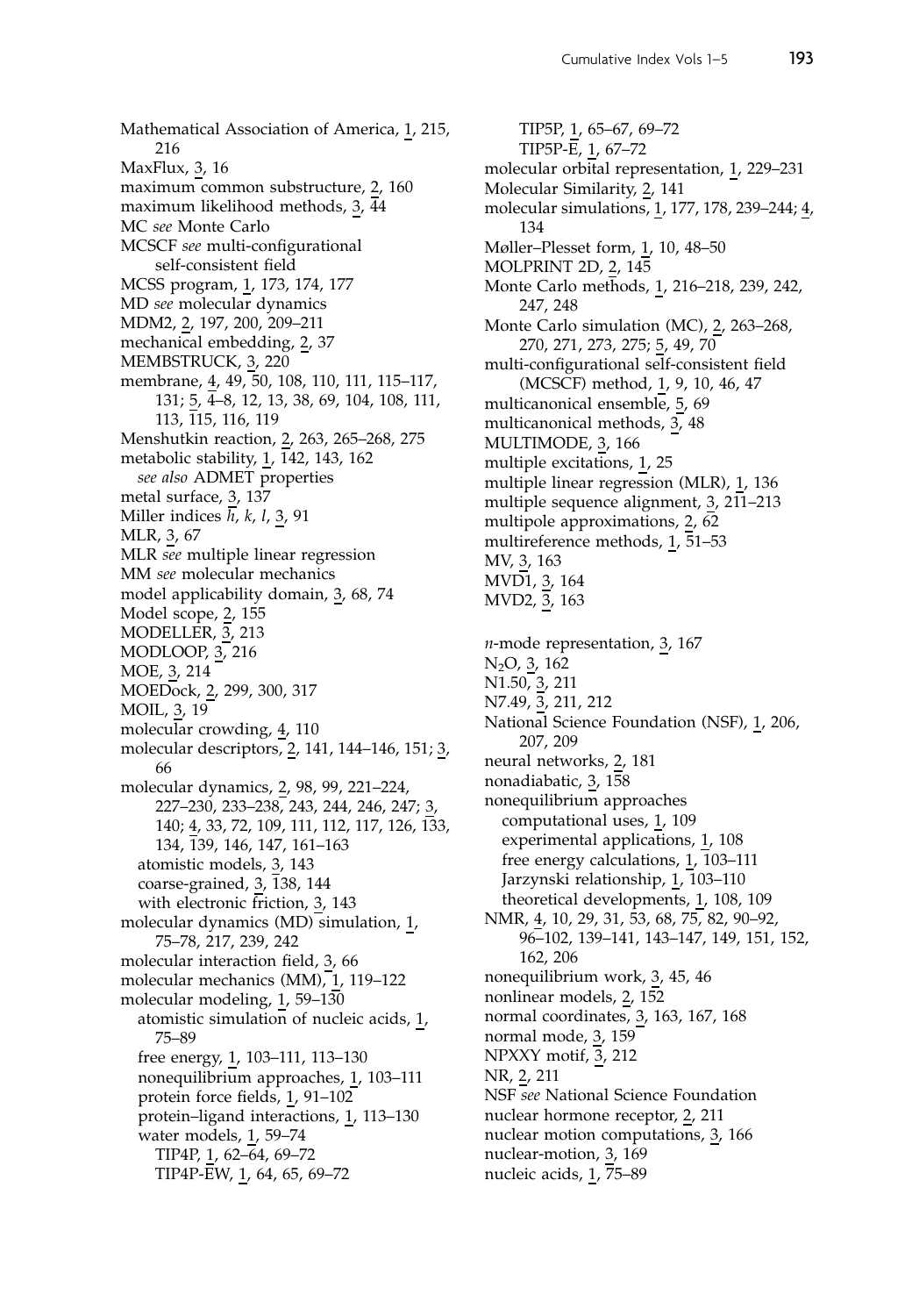nucleophilic aromatic substitution  $(S_NAr)$ , 2, 263, 264 nudged-elastic-band (NEB) method, 3, 16 nuisance compounds, 1, 162, 163, 190 objectives for teaching crystallography, 3, 86–89 OMTKY3, 3, 189 ONIOM, 2, 35 Onsager-Machlup action, 3, 17, 18 OPLS-VA/VA force fields, 2, 265, 273 OPLS/AA force fields, 1, 92-94, 97 optical interference, 3, 96 oral bioavailability, 1, 134, 138, 139, 159, 160 oral drug activity,  $1, 159, 160$ orbital domains, 2, 58, 59, 61–63 orbital representations, 1, 225–231 orthogonal coordinates, 3, 166 oscillating systems, 1, 232, 233 overfitting, 2, 154 p-glycoprotein, 1, 140, 160–161 p53, 2, 197, 200, 209–211 PAO, 2, 53–62, 68 parallel computing, 1, 242 parallel-replica dynamics, 5, 81, 83, 88, 90, 96 PARAM force fields, 1, 97 partial least squares (PLS), 3, 67 partial least squares (PLS) analysis, 1, 134, 135, 138 patterning, 1, 247 PB see Poisson–Boltzmann PCM, 2, 266, 271, 275 PCM induced charges, 3, 181 PDB see Protein Data Bank PDBbind, 2, 161 PDDG/PM3, 2, 263–265, 267, 268, 273–275 PDF inhibitor, 2, 288 periodic boundary conditions, 3, 181 permeability, intestinal, 1, 134, 135, 161 perturbation theory (PT), 1, 10, 51, 52; 3, 156 PES see potential energy surface pH-coupled molecular dynamics, 3, 4 pH-modulated helix-coil transitions, 3, 9 pharmaceutical chemicals ADMET properties, 1, 133–151 drug discovery,  $1$ , 155-168 structure-based lead optimization, 1, 169–183 virtual screening protocols, 1, 114, 120, 125 pharmacophore models, 1, 172–174 pharmacophores, 2, 182, 183 PhDOCK, 1, 173, 174, 177

phospholipid, 5, 6, 11, 16 physical chemistry, 1, 215–217 Pipek–Mezey localization, 2, 56, 68  $pK_a$ ,  $\frac{3}{2}$ , 4, 188 pK<sup>a</sup> prediction, 3, 4 pK<sup>a</sup> values, 4, 73, 90–94, 96–100, 102 plasma protein binding (PPB), 1, 142 PLOP, 3, 216 PLP2, 2, 161 PLS see partial least squares PMF, 2, 161, 162, 263, 266 PMFScore, 1, 124, 125 Podcast, 3, 99, 118–121, 131 point group symmetry, 3, 94 Poisson–Boltzmann (PB) equation, 1, 117–122; 4, 97, 109, 129 polarizable continuum model (PCM), 2, 264, 266, 271 polarization consistent, 3, 196 polymerization, 4, 174, 175, 177, 179–192, 194–196 polymer-source chemical vapor deposition (PS-CVD), 1, 232, 233 polynucleotides, 5, 59, 65 poly(organo)silanes, 1, 232, 233 polypeptides, 5, 59, 61, 65, 69, 164–166, 168–170, 172, 173, 175, 176, 180, 181 pores, 5, 6, 12, 14–16 positive desirable chemistry filters, 1, 158, 159 PostDOCK, 2, 157 potential energy landscape, 2, 221–224, 227, 229, 230 potential energy surface (PES), 1, 3, 4, 54 potential functions, 1, 241, 242 potential of mean force (PMF), 2, 263–268 PPB see plasma protein binding PREDICT, 3, 219 predictive modeling, 1, 133–151, 240 PRIME, 3, 214 principal component, 5, 39–41, 61, 120 principal component analysis, 2, 233, 235, 236 privileged structures, 1, 158 probabilistic protein design, 1, 249, 250 problem-solving templates, 1, 228 process design, 1, 231, 232 projected atomic orbitals, 2, 53 projective models, 3, 144 proline, 3, 213, 216, 221 promiscuous compounds, 1, 162, 163, 190 protein A, 3, 22 protein conformational change, 4, 101, 161, 162

Protein Data Bank (PDB), 1, 113, 117, 123, 124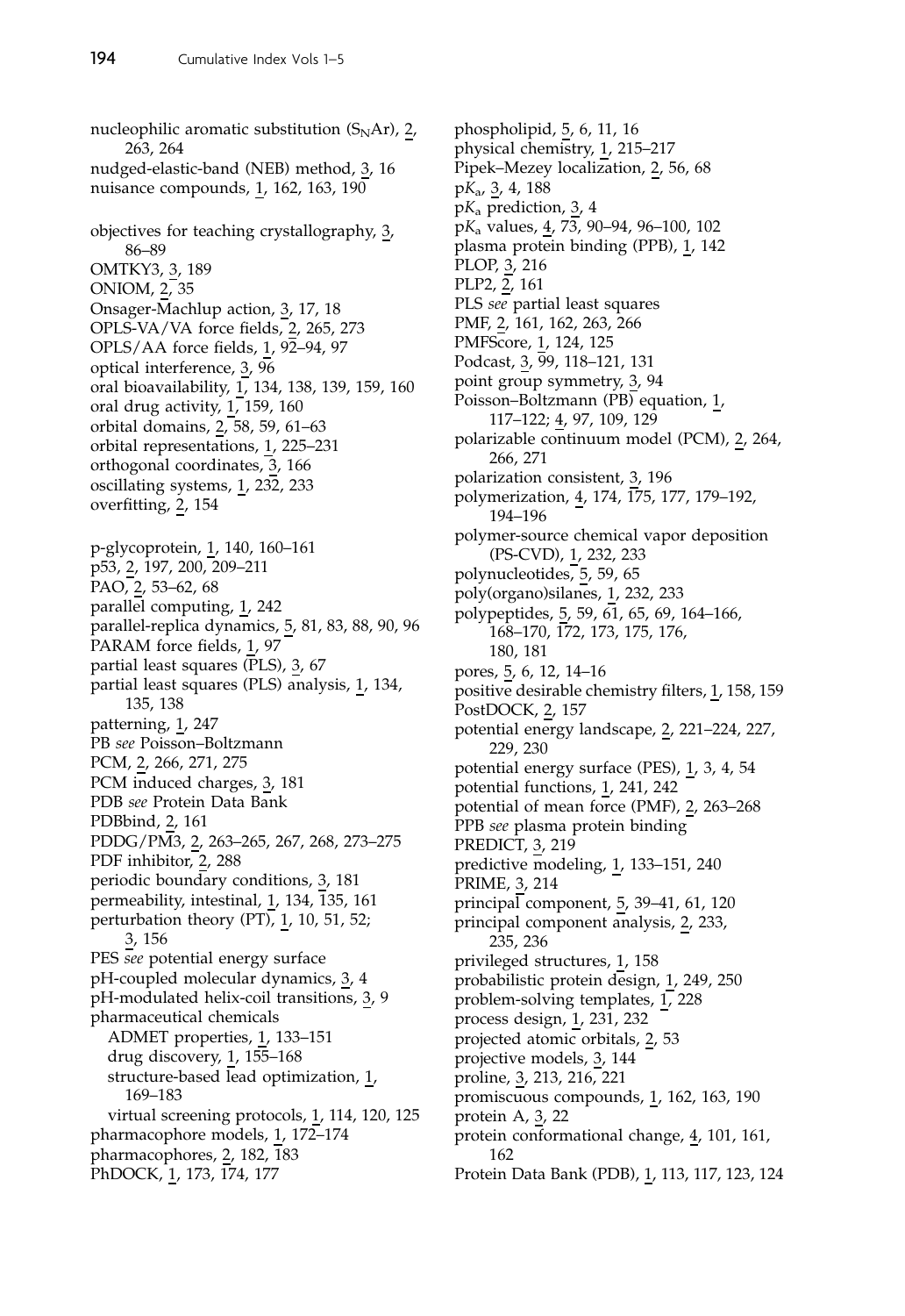protein design, 1, 245–253 degrees of freedom, 1, 246 energy function, 1, 246, 247 examples, 1, 248–250 search methods, 1, 247, 248 solvation and patterning, 1, 247 target structures, 1, 246 protein electrostatics, 4, 90, 102 protein folding, 3, 22 protein force fields, 1, 91–102 condensed-phase, 1, 94–96 free energies of aqueous solvation, 1, 96 gas-phase, 1, 94–96 optimization, 1, 96–99 united-atom,  $1$ , 97 protein function, 4, 5–7, 49, 67 protein kinases see kinome targeting protein misfolding and aggregration, 3, 9 protein–ligand interactions, 1, 113–130 protein–protein interaction, 2, 197–198, 200, 202, 203, 205, 211, 214, 215 protein structure, 4, 4–6, 9, 10, 13–15, 17, 24, 30, 42, 49, 50, 53, 54, 56, 58, 90, 91, 93, 96–102, 112, 208 protein-RNA, 4, 49 PS-CVD see polymer-source chemical vapor deposition pseudopotentials, 3, 200 PubChem, 4, 204, 205, 211–213, 218–227, 229–240 QED, 3, 158, 163 QM/EFP/PCM, 3, 181 QM/MM, 2, 35, 263–268, 270, 271, 273–275; 3, 182, 188, 190; 4, 156–164 QSAR, 3, 66; 5, 104, 105, 107, 109, 110, 115–118, 120–122 QSAR/QSPR models, 1, 133–151 quantum electrodynamics (QED), 3, 155 quantum mechanics,  $1, 3-56$ basis sets, 1, 13–15, 32, 33 bond breaking, 1, 45–56 computational thermochemistry, 1, 31–43 configurational interaction, 1, 9, 10, 48, 51 coupled cluster methods, 1, 10, 11, 37–40, 48–50, 52, 53 density functional theory,  $1, 4, 11, 12$ , 13–15, 32, 33, 48, 49 electron correlation methods, 1, 8-11 generalized valence bond method, 1, 47, 48 Hartree–Fock method, 1, 4, 5–11, 13–15, 20, 21, 46, 48–51 perturbation theory, 1, 10, 51, 52 potential energy surface, 1, 3, 4, 54

self-consistent field methods, 1, 6–10, 37, 46, 47, 53 semi-empirical methods, 1, 12–13, 15 symbolic computation engines, 1, 225–228 time-dependent density functional theory, 1, 20–30 quantum number, 3, 164 quantum–classical enzymatic calculations, 1, 103 quasi-static (QS) transformations, 1, 105, 133–151 QZVPP, 3, 197 R-group descriptor, 2, 147 random Forest, 2, 136, 151 rare event, 3, 140 RASSCF see restricted-active-space selfconsistent field re-parameterizations, 1, 59–61, 67, 72 reaction energies, 2, 53, 54, 64, 71, 74, 75, 77 reaction kinetics, 3, 158 receptor activation, 3, 221 refinement, 3, 216, 218, 219 relativity, 3, 200 REMD see Replica Exchange Molecular Dynamics Replica Exchange Molecular Dynamics, 2, 83, 85, 87, 89–91, 93, 95, 222 Replica exchange with solute tempering (REST), 2, 86 replica-exchange, 3, 7 repository, 4, 10, 56, 205, 218, 238 Research Experiences for Undergraduates (REU), 1, 209 research institutions, 1, 205–214 restrained electrostatic potential, 1, 92, 93 restricted Hartree–Fock (RHF), 1, 46, 48–50 restricted-active-space self-consistent field (RASSCF) method, 1, 47 REU see Research Experiences for Undergraduates RHF see restricted Hartree–Fock RISM, 2, 266, 267 ROC curve, 2, 297, 306, 307, 315 ROCS, 2, 318 Roothaan–Hall equations, 1, 6–8 rotational-vibrational energy levels, 3, 159 spectra, 3, 169 transitions, 3, 159 rovibrational eigenvalues, 3, 157  $Ru(bpy)_{3}^{2+}$  7 Runge–Gross theorem, 1, 27 Rydberg orbital, 5, 165–168, 170–178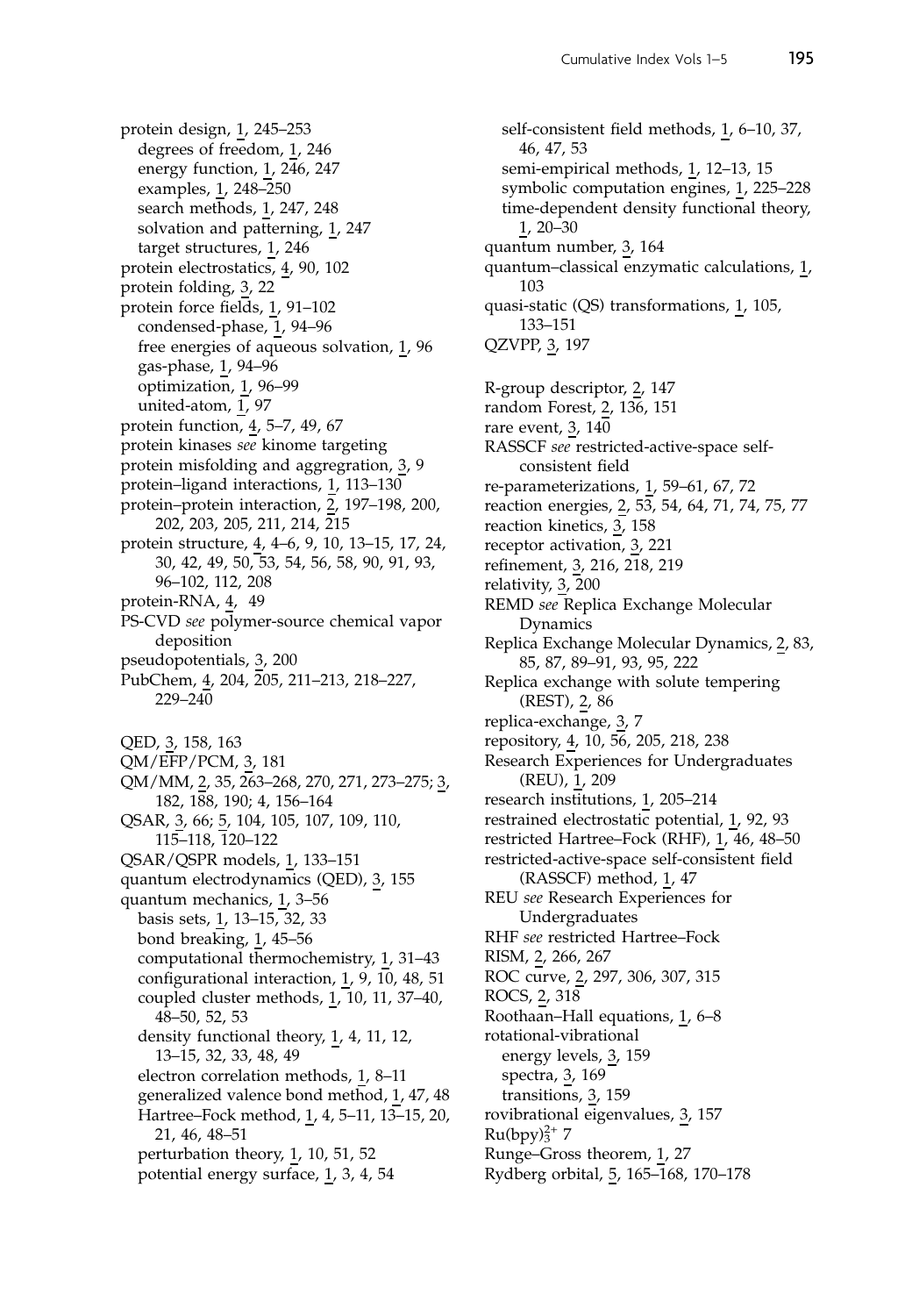$S_N$ A, 2, 270, 271  $S<sub>N</sub>Ar, 2, 268–270, 275$ sampling barriers, 1, 242, 243 SAR see structure–activity relationships scads, 1, 250 scaling methods, 1, 6–8 Schrödinger equation, 1, 3–15; 2, 297–299, 313, 314, 316, 318–320 scoring functions, 1, 119–126 scoring functions, quality, 2, 161, 162 self-consistent field (SCF) methods, 1, 6–10, 37, 46, 47, 53 self-consistent reaction field (SCRF), 1, 118, 121 self-extracting databases, 1, 223, 225 self-learning hyperdynamics, 5, 89, 92, 93 selectivity, 4, 23–27, 29, 33, 74 semantic Wiki, 3, 110, 123, 126–128, 131 semi-empirical methods, 1, 12-13, 15, 31, 32 PDDG/PM3, 2, 264, 265, 267, 268, 272, 274, 276 sextic force fields, 3, 162 SHAKE algorithm, 2, 222 signal trafficking see kinome targeting similar property principle, 2, 141 simulation, 4, 9, 33, 72, 74, 77, 78, 81, 82, 107–109, 111–115, 117, 126, 128–134, 139–144, 146–152, 156, 159–164, 184, 187–192, 194, 195 Slater geminal methods, 2, 28, 30 Smac, 2, 206, 208, 209 small molecule solvation, 3, 50 "soft core" Lennard-Jones interactions, 3, 47 solubility, 1, 135–7; 5, 104–107, 111, 113, 114, 119, 122, 123 solvation, 1, 117-119, 247 space group symmetry, 3, 94 spectroscopic accuracy, 3, 157 spectroscopic network (SN), 3, 159 spherical harmonics, 3, 167 spin-flip methods, 1, 53 spin relaxation, 4, 139, 140 standard domains, 2, 53, 57, 59, 64, 68, 69, 71, 73–76 standard p $K_a$ ,  $\frac{3}{2}$ , 4 standard uncertainty (su), 3, 87 statistical computational assisted design strategy (scads),  $1/250$ Steepest Descent Path (SDP), 3, 19 stochastic difference equation in length (SDEL), 3, 17–19 advantages, 3, 20 disadvantages, 3, 20 stochastic difference equation in time (SDET), 3, 17

Stochastic Gradient Boosting, 2, 137 stochastic models, 1, 215–220 storage capacity,  $1$ , 224, 225 string method, 3, 16 strong pairs, 2, 59, 62, 63, 68–9, 71, 73, 75, 77 structural mimicry, 3, 217 structural motifs, 3, 211 structure-activity, 4, 24, 27, 47, 159, 208, 227, 232–235 structure–activity relationships (SAR), 1, 91, 133–151; 4, 24, 159, 161, 204, 208, 210–212, 232 Structure-based design, 2, 197, 202, 205, 209 structure-based drug design, 1, 114, 120, 125; 4, 33, 160 structure-based hybridization, 1, 191, 192 structure-based lead optimization, 1, 169–183 application to specific targets, 1, 179 compound equity,  $1/171$ discovery, 1, 171–175 fragment positioning, 1, 175–177 high-throughput screening, 1, 171, 172 library enumeration,  $1/178$ ligand–target complex evaluation, 1, 178, 179 modification, 1, 175–179 molecular simulation,  $1/177$ , 178 structure visualization, 1, 175 virtual screening, 1, 169, 172–175 structure-based ligand design, 2, 184 structure-based virtual screening, 2, 284 structure-property relationships, 2, 142 structured-prediction, 4, 44, 48–50, 53–55, 57 substrate access, P450, 2, 178 substrate prediction, P450, 2, 172 support vector machines, 1, 137, 145; 2, 128, 149 surface diffusion, 3, 138, 140 Surflex, 2, 161 Sutcliffe–Tennyson triatomic rovibrational Hamiltonian, 3, 167 symbolic computation engines (SCE), 1, 221–235 advanced application-specific procedures, 1, 229–231 computation power,  $1$ , 228, 229 emulation of professional software, 1, 229–231 graphical representations, 1, 225–228, 232, 233 process design, 1, 231, 232 quantification, 1, 225, 231–233 self-extracting databases, 1, 223 specialized procedures, 1, 228, 229 storage capacity, 1, 224, 225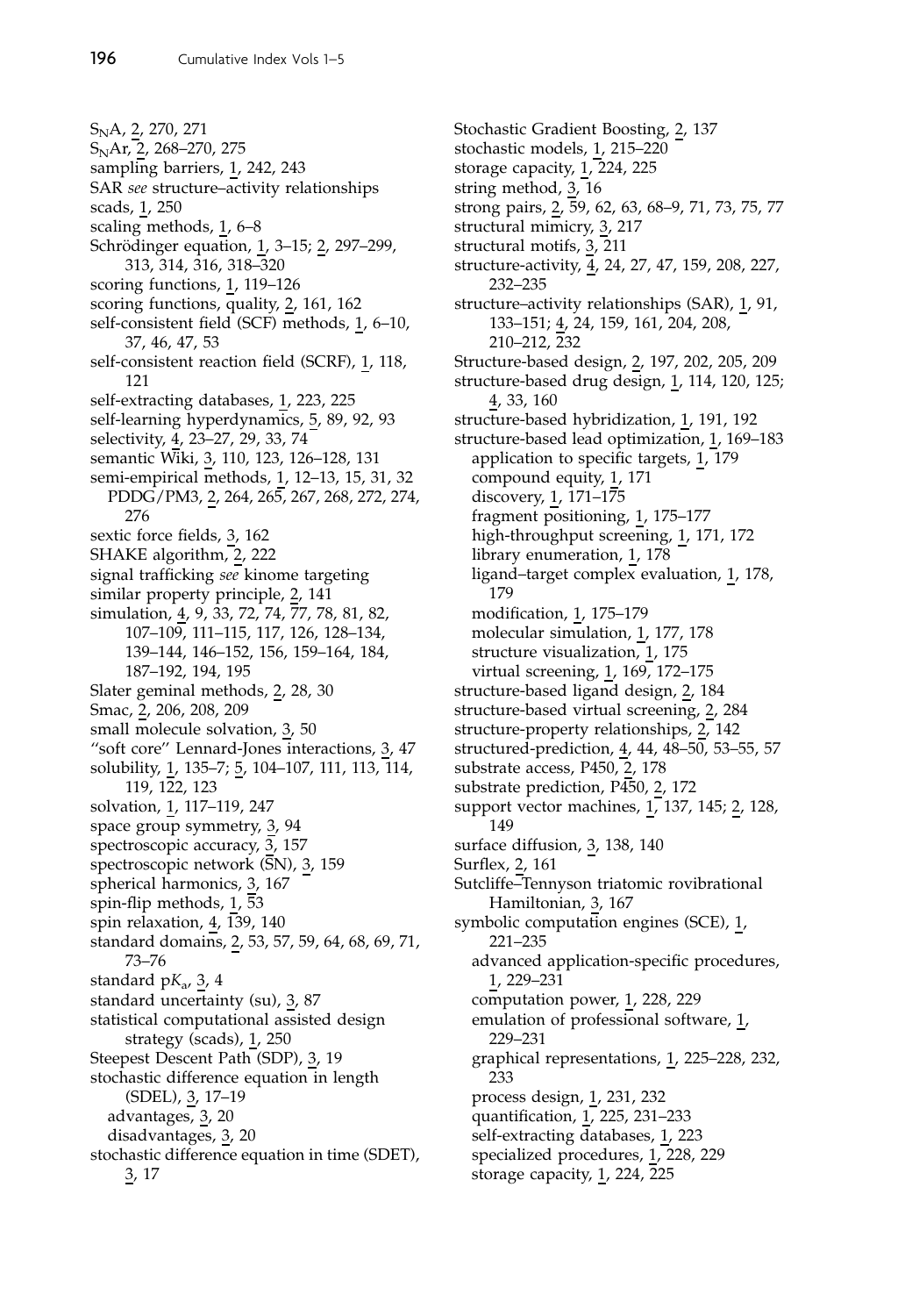T4 lysozyme, 3, 52 target structures, 1, 246 TASSER, 3, 220 tautomeric interconversion, 3, 7 TC5b, 2, 89 TDDFT see time-dependent density functional theory temperature accelerated dynamics, 5, 81, 85, 86 temperature programmed-desorption, 2, 6 template approach, 1, 228, 229 thermal conductivity, 1, 242, 243 thermochemistry, 3, 158 thermochemistry, computational, 1, 31–43 thermodynamic integration (TI), 3, 44 45 thermodynamics integration method, 1, 104 nonequilibrium approaches, 1, 103–111 protein–ligand interactions, 1, 113–130 symbolic computation engines, 1, 224, 225 water models, 1, 59-72 thermogravimetric analysis, 2, 6 thermostat, 4, 113, 148 thyroid hormone, 2, 197, 201, 211 time-dependent density functional theory (TDDFT), 1, 20–30 computational aspects, 1, 21, 22 developments, 1, 26–28 electronic excitations, 1, 20, 21 exact exchange, 1, 26, 27 performance, 1, 22–24 qualitative limitations, 1, 25, 26 time-dependent Hamiltonian operators, 1, 104 time-independent Schrödinger equation, 3, 167 TIP3P, 2, 86, 89, 266 TIP4P, 1, 62–64, 69–72; 2, 265–267 TIP4P-Ew, 1, 64–65, 69–72 TIP5P, 1, 65–67, 69–72 TIP5P-E, 1, 67–72 titration curves, 4, 90–94, 96–99, 101, 102 TKL see tyrosine kinase-like TKs see tyrosine kinases toggle switch, 3, 212 Top7, 1, 249 torsional space, 5, 27, 52, 53 toxicity, 1, 144, 190 see also ADMET properties TR, 2, 212 transamination, 1, 232, 233 transferable intermolecular potential (TIP) water molecules,  $1, 59-74$ transient complex, 4, 75, 77–81 transition path sampling (TPS), 3, 16

transition path theory, 3, 16 transition state theory, 2, 224, 229; 3, 141 Trp-cage, 2, 89, 90, 93 Turbo Similarity Searching, 2, 153 two-electron integrals, 1, 6–7, 12, 13; 3, 182 tyrosine kinase-like (TKL) group of kinases, 1, 186, 196–197 tyrosine kinases (TKs), 1, 186, 194, 195 UHF see unrestricted Hartree–Fock umbrella potential, 2, 223 umbrella sampling, 2, 221, 223, 224, 228, 230 undergraduate research, 1, 205–214 Undergraduate Research Programs (URPs), 1, 208–212 united-atom protein force fields, 1, 97 university research, 1, 205–214 unrestricted Hartree–Fock (UHF), 1, 46, 50, 51 URPs see Undergraduate Research Programs van't Hoff reactions, 1, 228, 229 vertical excitation, 1, 22-24 vibrational band origins (VBOs), 3, 164, 168 energy levels, 3, 161 states, 3, 160 virtual database screening, 2, 201 virtual screening, 1, 169, 172-175, 189, 190; 2, 158 high throughput, 1, 120 protocols, 1, 114, 120, 125 Virtual Screening, performance assessment of algorithms, 2, 144 viscosity, 1, 242, 243 visualization, 1, 175, 225–228, 232, 233 VPT2, 3, 163 water dimer, 3, 188 water models, 1, 59–74; 2, 98, 102 bio-molecular simulation, 1, 59–61 effective fragment potential (EFP), 2, 267 five-site, 1, 65–72 four-site, 1, 62–65, 69–72 generalized conductor-like screening model (GCOSMO), 2, 266 methods, 1, 61, 62 reference interaction site model (RISM), 2, 267, 268 TIP3P, 2, 266, 267 TIP4P, 1, 62–64, 69–72; 2, 265–267 TIP4P-Ew, 1, 64, 65, 69–72